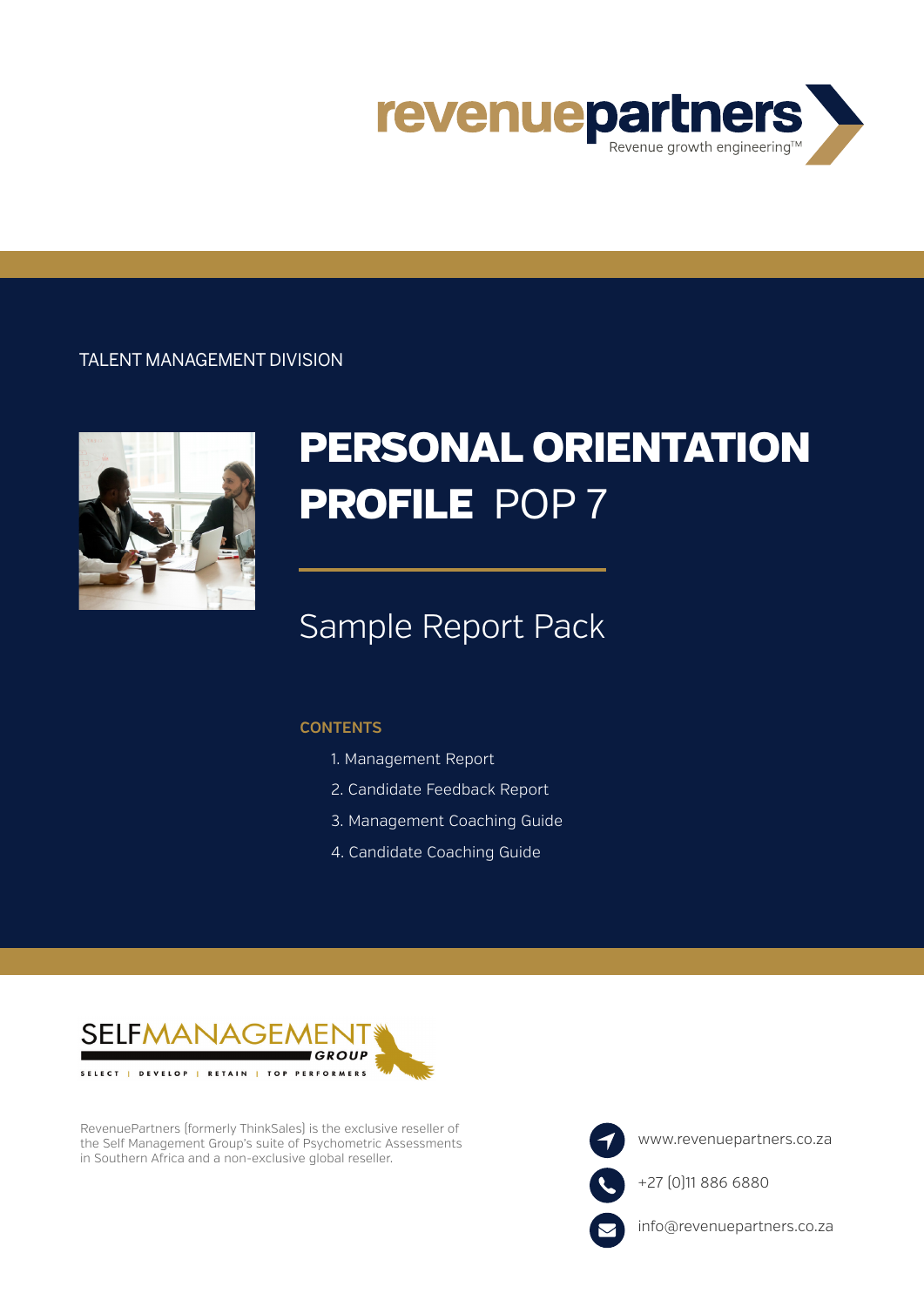

# MANAGEMENT REPORT FOR RECRUITMENT

Sample Report

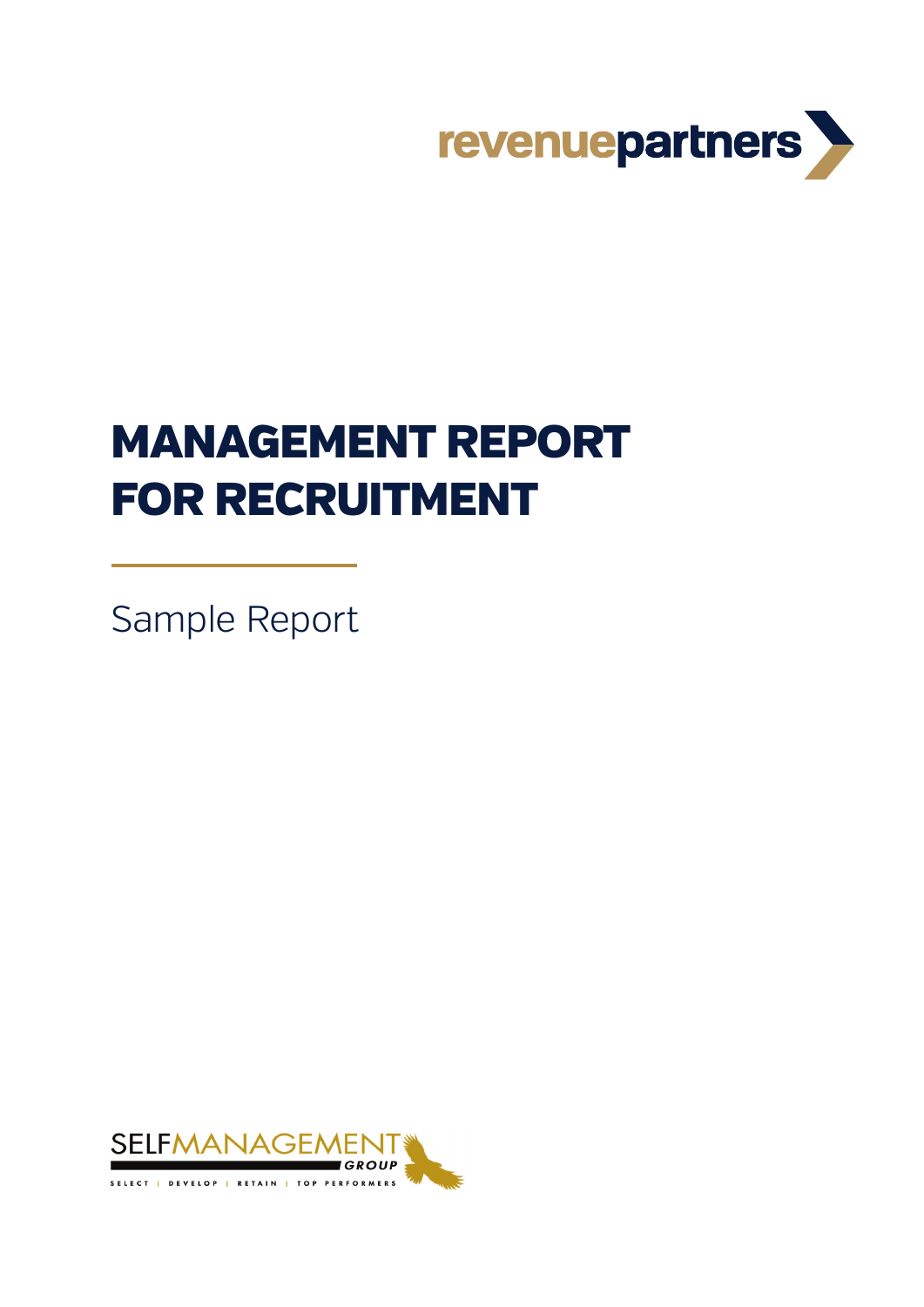

### **PREDICTOR OF POTENTIAL**

**POP7.0™**

| <b>CONTENTS</b>                    | Page    |
|------------------------------------|---------|
| P.O.P. Science Score               | 2       |
| Summary of Scores & Cautions       | 3       |
| P.O.P. Snapshot of Sales Potential | 4       |
| Management Preview                 | 5       |
| Selection Considerations           | 6       |
| Interview Questions                | 7 - 14  |
| Responses from Opinions Section    | 15      |
| Training & Coaching Suggestions    | 16      |
| Retention Prospects                | 17      |
| <b>Candidate Feedback</b>          | 18 - 20 |
|                                    |         |

**[Coaching Guide For Managers](https://www.selfmgmt.com/cgi-bin/dotnet/pop7coaching/coach.aspx?id=ESBMAX88UQL3%20%20%20%20%20%20%20%20%20%20%20%20%20%20%20%20%20%20%20%20%20%20%20%20&ReportLang=eng) [Self-Coaching Guide For Individuals](https://www.selfmgmt.com/cgi-bin/dotnet/pop7coaching/feedback.aspx?id=ESBMAX88UQL3%20%20%20%20%20%20%20%20%20%20%20%20%20%20%20%20%20%20%20%20%20%20%20%20&ReportLang=eng)**

Create Report

#### **#ESBMAX88UQL3**  2019/09/03

Name: SAMPLE SAMPLE

Telephone: 4167460444

Email: [service@selfmgmt.com](mailto:service@selfmgmt.com)

Requested By: Sample Reports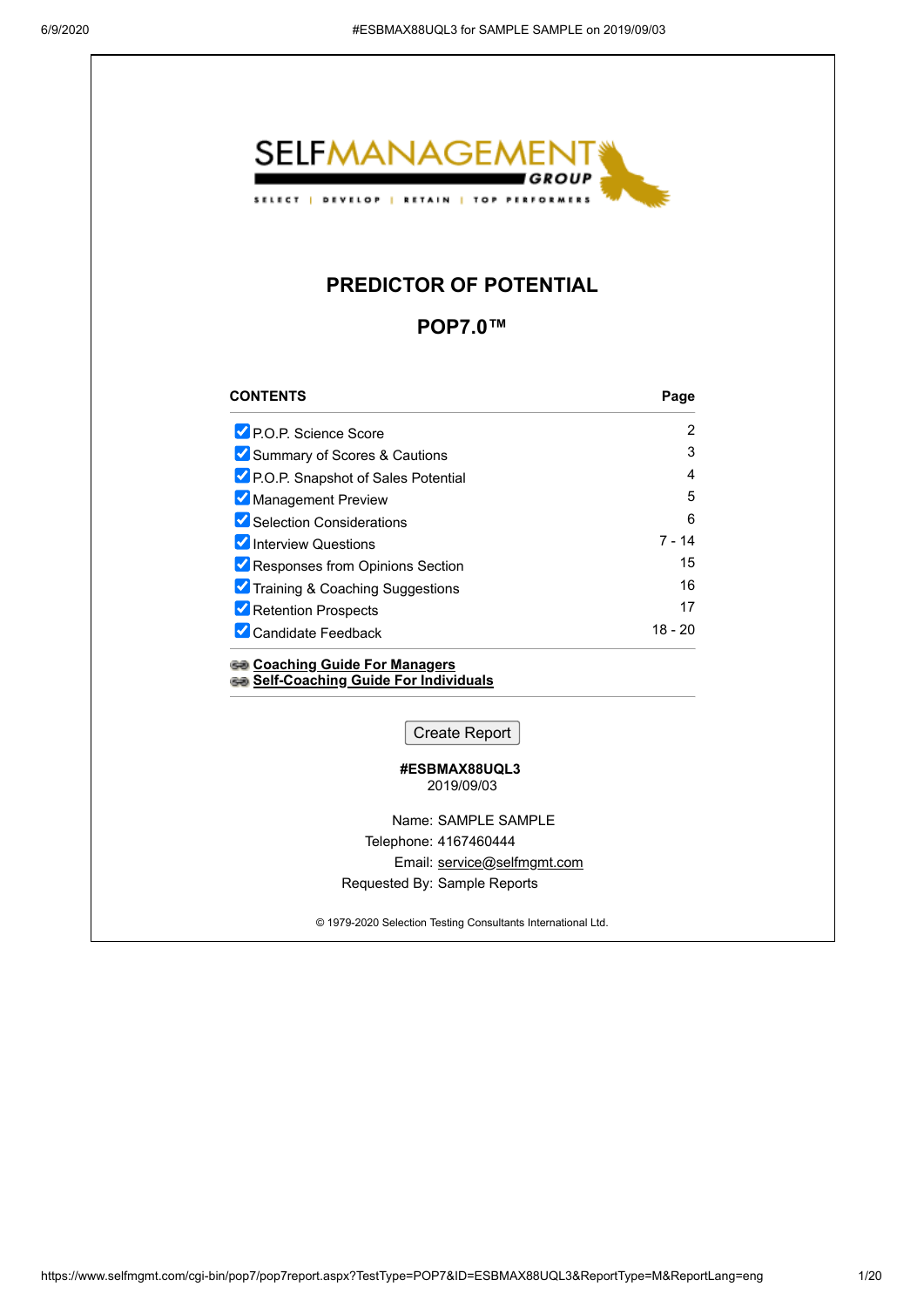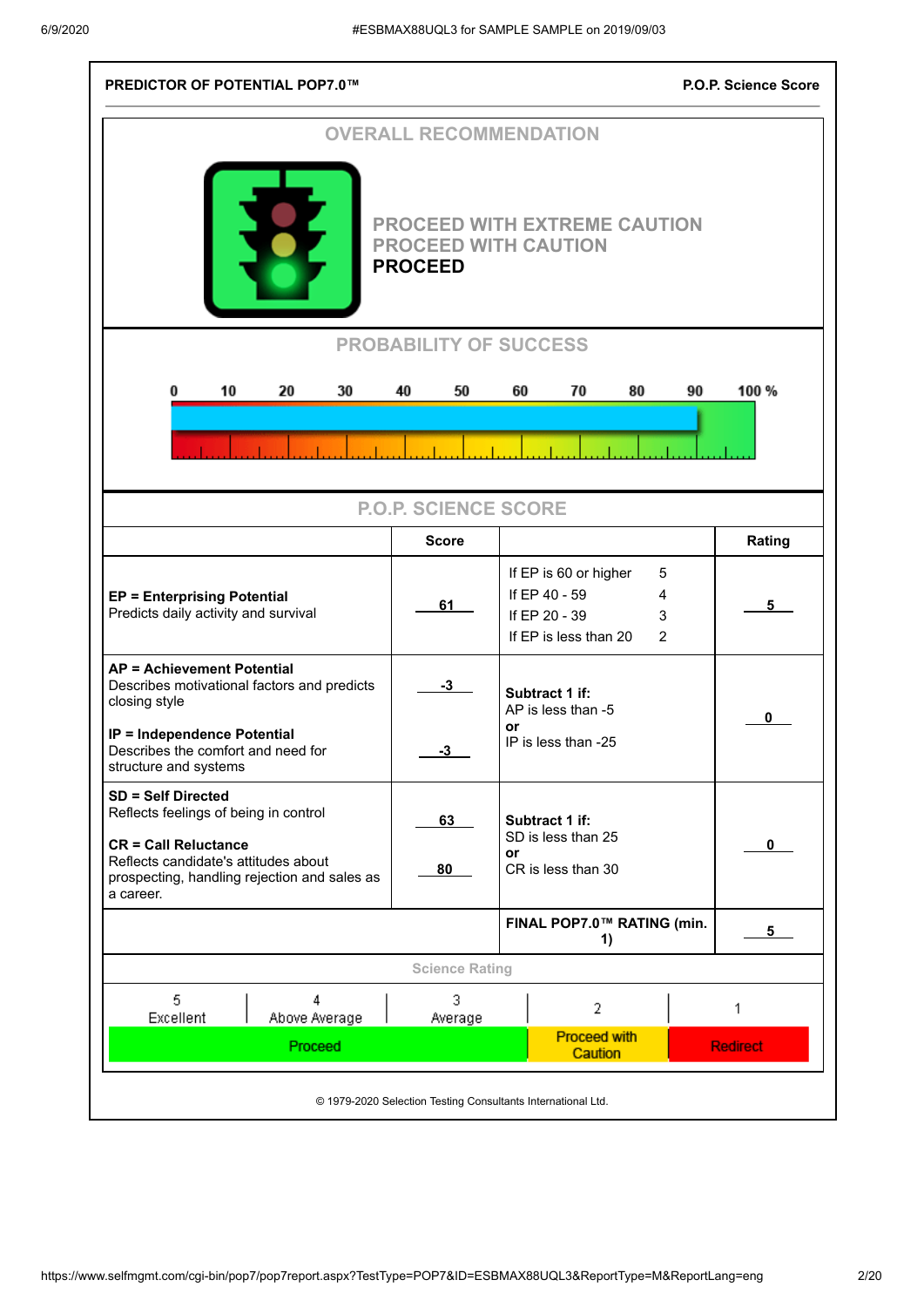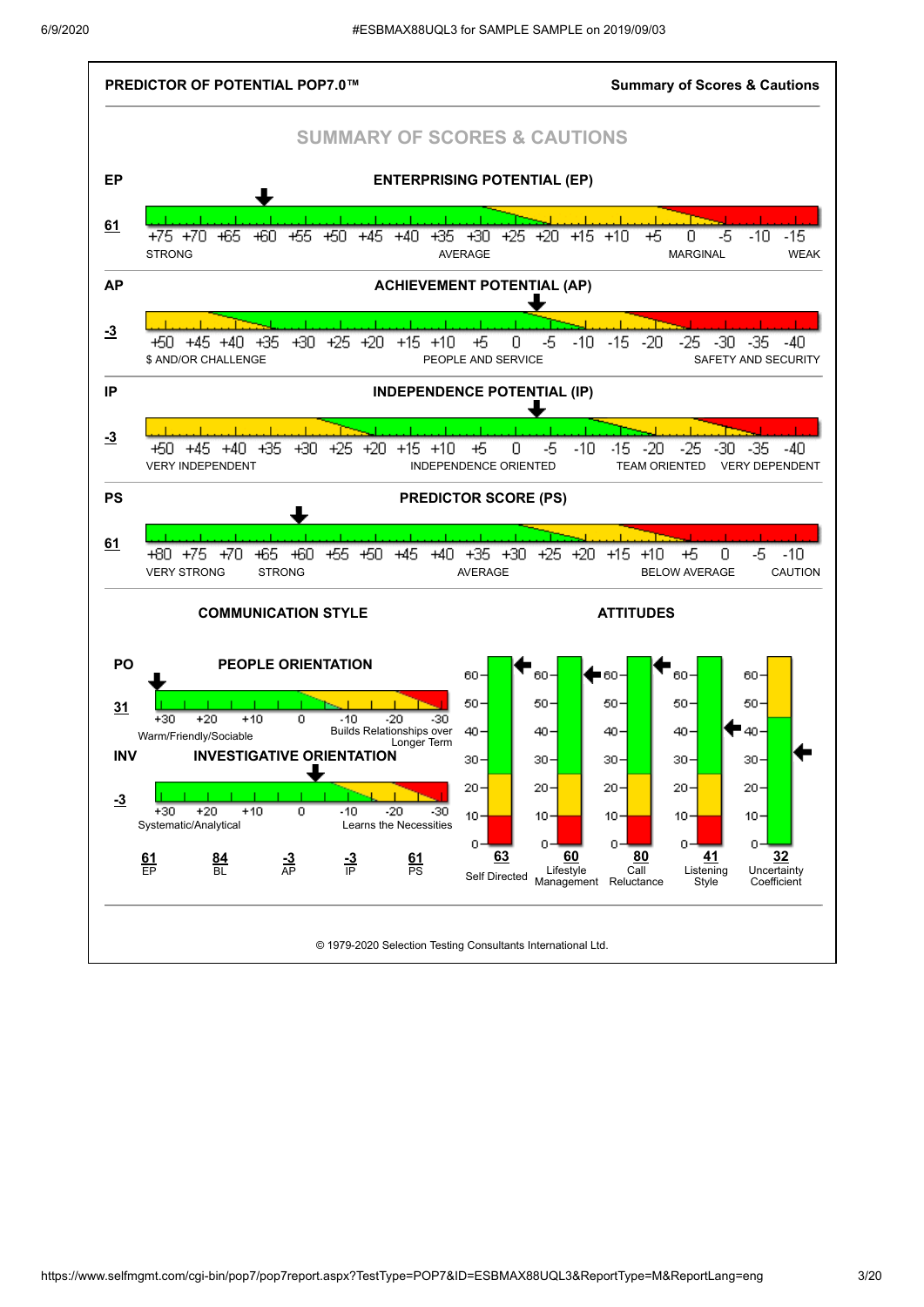| <b>PREDICTOR OF POTENTIAL POP7.0™</b>                                 |                                                              |                      | <b>Snapshot of Sales Potential</b>                     |  |  |  |  |  |
|-----------------------------------------------------------------------|--------------------------------------------------------------|----------------------|--------------------------------------------------------|--|--|--|--|--|
|                                                                       | <b>SNAPSHOT OF SALES POTENTIAL</b>                           |                      |                                                        |  |  |  |  |  |
|                                                                       | EP - Enterprising Potential                                  |                      |                                                        |  |  |  |  |  |
| A Self Manager                                                        | A Natural                                                    | With Coaching        | <b>Needs Development</b>                               |  |  |  |  |  |
| A Good 'Prospector'                                                   | Coach to Excellence                                          | <b>With Training</b> | <b>Needs Structure</b>                                 |  |  |  |  |  |
|                                                                       | AP - Achievement Potential                                   |                      |                                                        |  |  |  |  |  |
| <b>Motivational Profile</b>                                           | \$ And/Or Challenge                                          | People and Service   | Safety and Security                                    |  |  |  |  |  |
| <b>Closing Style</b>                                                  | Strong                                                       | Okay                 | Needs Development                                      |  |  |  |  |  |
|                                                                       | IP - Independence Potential                                  |                      |                                                        |  |  |  |  |  |
| <b>Approach to structure</b>                                          | <b>Dislikes Structure</b>                                    | Can Integrate        | Requires Structure                                     |  |  |  |  |  |
|                                                                       | PO - People Orientation                                      |                      |                                                        |  |  |  |  |  |
| A People Person?                                                      | Very sociable                                                | <b>Balanced</b>      | Long Term Relationships                                |  |  |  |  |  |
|                                                                       | AO - Analytical Orientation                                  |                      |                                                        |  |  |  |  |  |
| <b>Analytical</b>                                                     | Systematical/Analytical                                      |                      | Learns the Necessities                                 |  |  |  |  |  |
|                                                                       | <b>Attitudes</b>                                             |                      |                                                        |  |  |  |  |  |
| <b>Listening Style</b><br>Very Good Listener<br><b>Needs Coaching</b> |                                                              |                      |                                                        |  |  |  |  |  |
| <b>Lifestyle Management</b>                                           | <b>Handles Stress Well</b>                                   |                      | <b>Stress Management</b><br><b>Training Would Help</b> |  |  |  |  |  |
| SD - Self Directed                                                    |                                                              |                      |                                                        |  |  |  |  |  |
| <b>Controls Self</b>                                                  | <b>Totally in Control</b>                                    | Yes                  | <b>Needs Coaching</b>                                  |  |  |  |  |  |
|                                                                       | © 1979-2020 Selection Testing Consultants International Ltd. |                      |                                                        |  |  |  |  |  |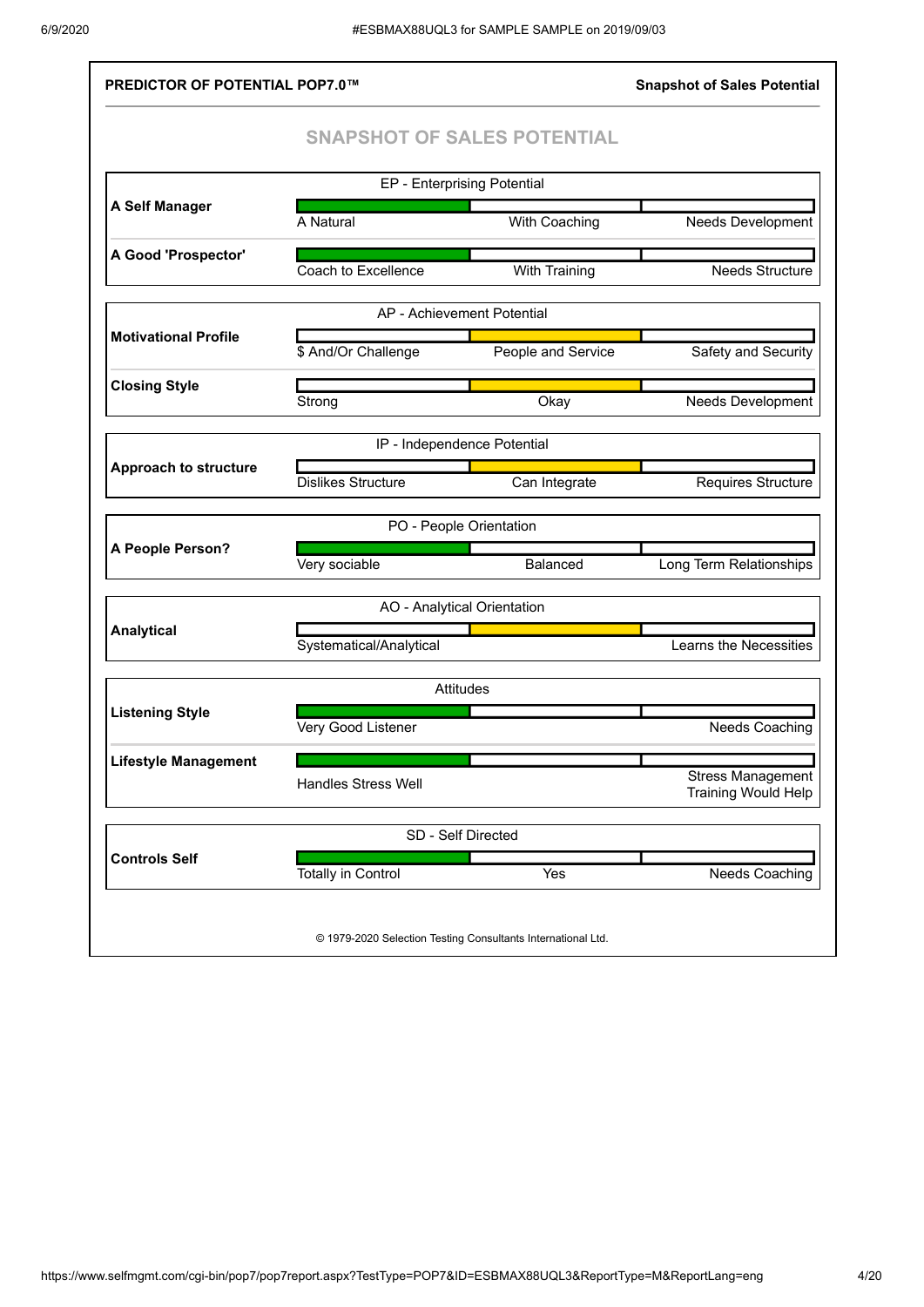| <b>PREDICTOR OF POTENTIAL POP7.0™</b>                  |                                                                                               | <b>Management Preview</b>       |
|--------------------------------------------------------|-----------------------------------------------------------------------------------------------|---------------------------------|
|                                                        | <b>MANAGEMENT PREVIEW</b>                                                                     |                                 |
|                                                        | Performance Management                                                                        |                                 |
|                                                        |                                                                                               |                                 |
| Potentially demanding                                  |                                                                                               | Accepting of modest performance |
|                                                        |                                                                                               |                                 |
|                                                        | An indicator of performance expectations as they relate to managing a sales force.            |                                 |
|                                                        | Leadership Style                                                                              |                                 |
| Autocratic                                             | Democratic                                                                                    | Team Member                     |
|                                                        |                                                                                               |                                 |
|                                                        | A measurement of natural leadership style and approach with others.<br>Training & Development |                                 |
| Excellent                                              | Good                                                                                          | Caution                         |
|                                                        |                                                                                               |                                 |
|                                                        | The natural inclination to train and develop new representatives.                             |                                 |
|                                                        | Recruiting/Attraction                                                                         |                                 |
|                                                        |                                                                                               |                                 |
| Excellent                                              | Good                                                                                          | Caution                         |
|                                                        |                                                                                               |                                 |
| The potential to attract a high volume of recruits.    |                                                                                               |                                 |
|                                                        | <b>OVERALL PREVIEW</b>                                                                        |                                 |
| Excellent                                              | Good                                                                                          | Functional                      |
|                                                        |                                                                                               |                                 |
| An overall assessment of potential as a sales manager. |                                                                                               |                                 |
|                                                        |                                                                                               |                                 |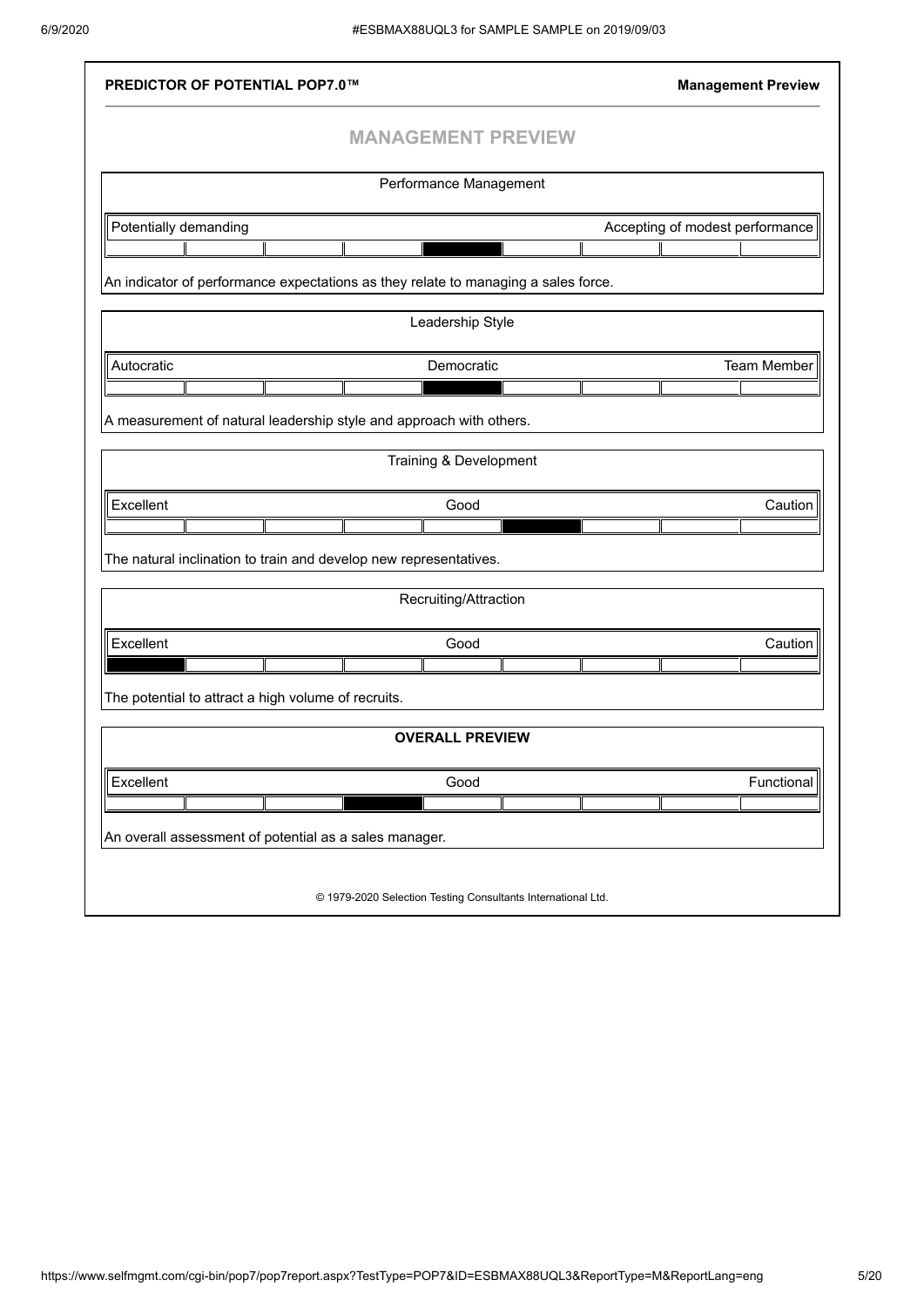#### **PREDICTOR OF POTENTIAL POP7.0™ Selection Considerations**

### **SELECTION CONSIDERATIONS**

**Enterprising Potential (E.P.)**: In competitive business environments, their strength on the E.P. Scale would indicate a strong potential for basic survival. This individual should have a very strong natural inclination towards being a self-manager. Given formal training in planning and time management skills, this individual should be able to make a routine of the daily effort required to maintain the basic contact activities essential for survival in demanding business opportunities.

**Achievement Potential (A.P.)**: This A.P. Scale result is below average and warrants a caution no matter what the results are on other measures. This low a score on the A.P. Scale indicates an extremely high probability that this person will not be able to become involved wholeheartedly in and committed to any job which has the earning of a high income as one of its prime purposes. This individual could have some quick successes in a 'honeymoon' period but the likelihood of their remaining effective over a longer time is very low unless this individual can develop an unusually powerful emotional as well as intellectual commitment to the product and service.

**Independence Potential (I.P.)**: This is a relatively neutral score on the I.P. Scale. Scores in this range normally reflect people who are modestly independent but are able to adapt to a structured environment. It is a good fit for a sales culture that is relatively structured but allows some room for individual initiative.

**People Orientation (P.O.)**: This is a very strong result on the P.O. Score. This person will find a position with lots of interaction with new people to be a real plus. Keep in mind as well, that people who are extremely people-oriented can also be sensitive to rejection if the interaction feels wrong.

**Investigative Orientation (INV.)**: This is an average to low average result on the INV. Score. If this individual has successfully completed some program of training in the last few years, this will be an indication that this individual should be able to succeed at most basic training programs.

#### **Call Reluctance**

This person is very comfortable managing call reluctance and this individual would not require much support to deal with call reluctance from an attitudinal perspective.

**Managing Rejection**: Their high score on the managing rejection scale indicates that this individual would tend to perceive the sales process in a very objective manner. This individual would be primarily focused on identifying client needs rather than on how the client was responding to them personally during the sales process. This individual would not likely take rejection personally in the sales process. This individual is very unlikely to confuse a client's feelings about the product with feelings toward them personally.

**Prospecting Orientation**: This person would enjoy and be quite comfortable in dealing with prospects in their natural market providing this individual has a suitable commitment to the product or service that this individual is presenting. Prospecting in cold markets would provide a positive challenge with appropriate training and joint field work with a mentor or manager.

**Commitment to a Sales Career**: Based on their positive image about a sales career, this individual will enjoy approaching prospects in their natural market about the career this individual has selected. Therefore, this individual would be an excellent source of potential recruits. From a motivational perspective, a manager can facilitate very high performance levels by reinforcing this concept during early training and throughout the developmental process.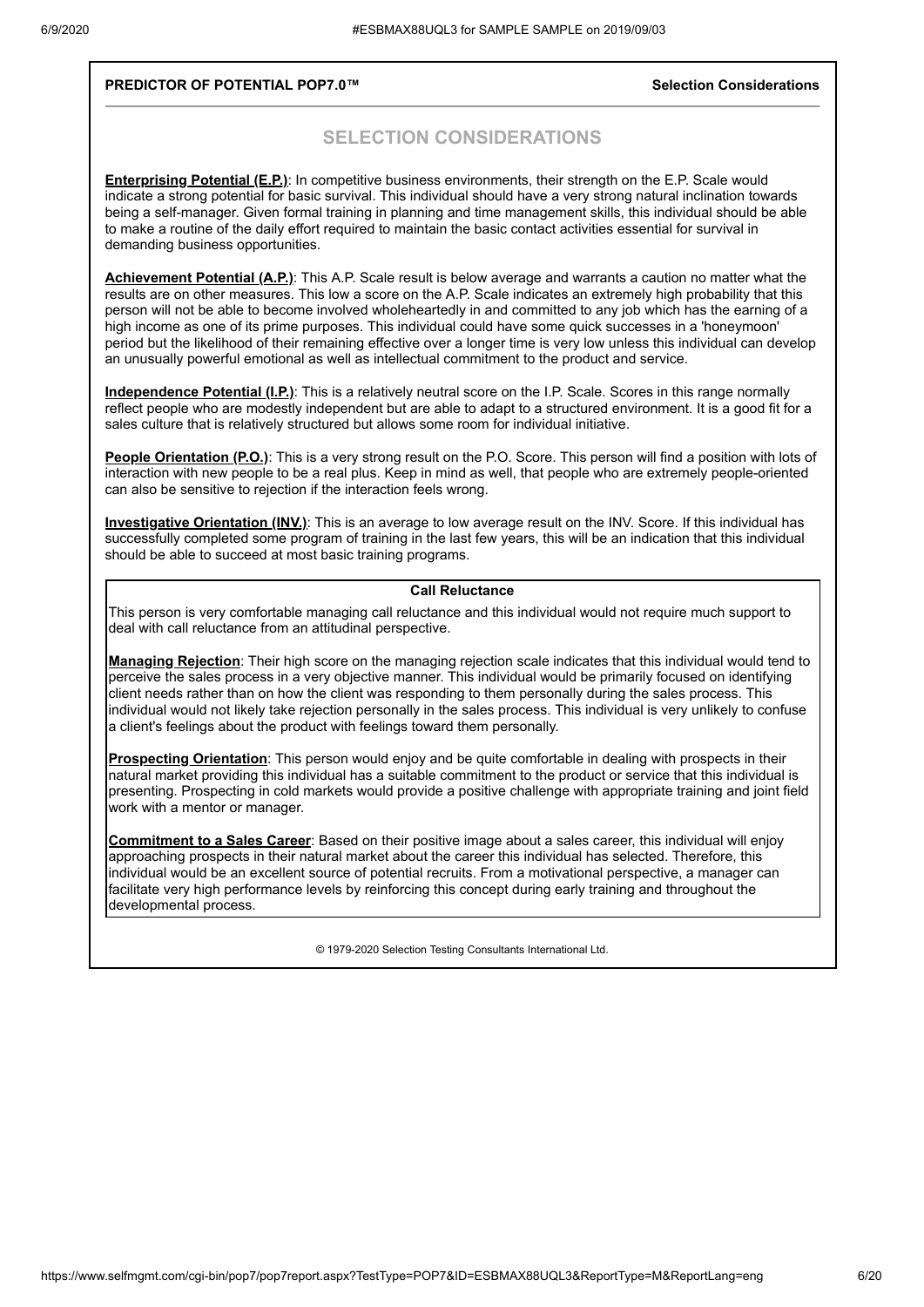|           | <b>INTERVIEW QUESTIONS</b>                                                                                                                                                                                        |  |  |  |
|-----------|-------------------------------------------------------------------------------------------------------------------------------------------------------------------------------------------------------------------|--|--|--|
|           | <b>Enterprising Potential (E.P.)</b>                                                                                                                                                                              |  |  |  |
|           | • How would you describe your skills in self-management? How do you plan and organize your day?                                                                                                                   |  |  |  |
|           |                                                                                                                                                                                                                   |  |  |  |
|           |                                                                                                                                                                                                                   |  |  |  |
| $\bullet$ | How would you like to improve your skills in self-management?                                                                                                                                                     |  |  |  |
|           |                                                                                                                                                                                                                   |  |  |  |
|           |                                                                                                                                                                                                                   |  |  |  |
| $\bullet$ | Tell me about a task or responsibility that you have had when you needed to take the requirement, convert it<br>into a plan for action and how you managed your time and focused your effort to get the job done. |  |  |  |
|           |                                                                                                                                                                                                                   |  |  |  |
|           |                                                                                                                                                                                                                   |  |  |  |
|           |                                                                                                                                                                                                                   |  |  |  |
|           | © 1979-2020 Selection Testing Consultants International Ltd.                                                                                                                                                      |  |  |  |

٦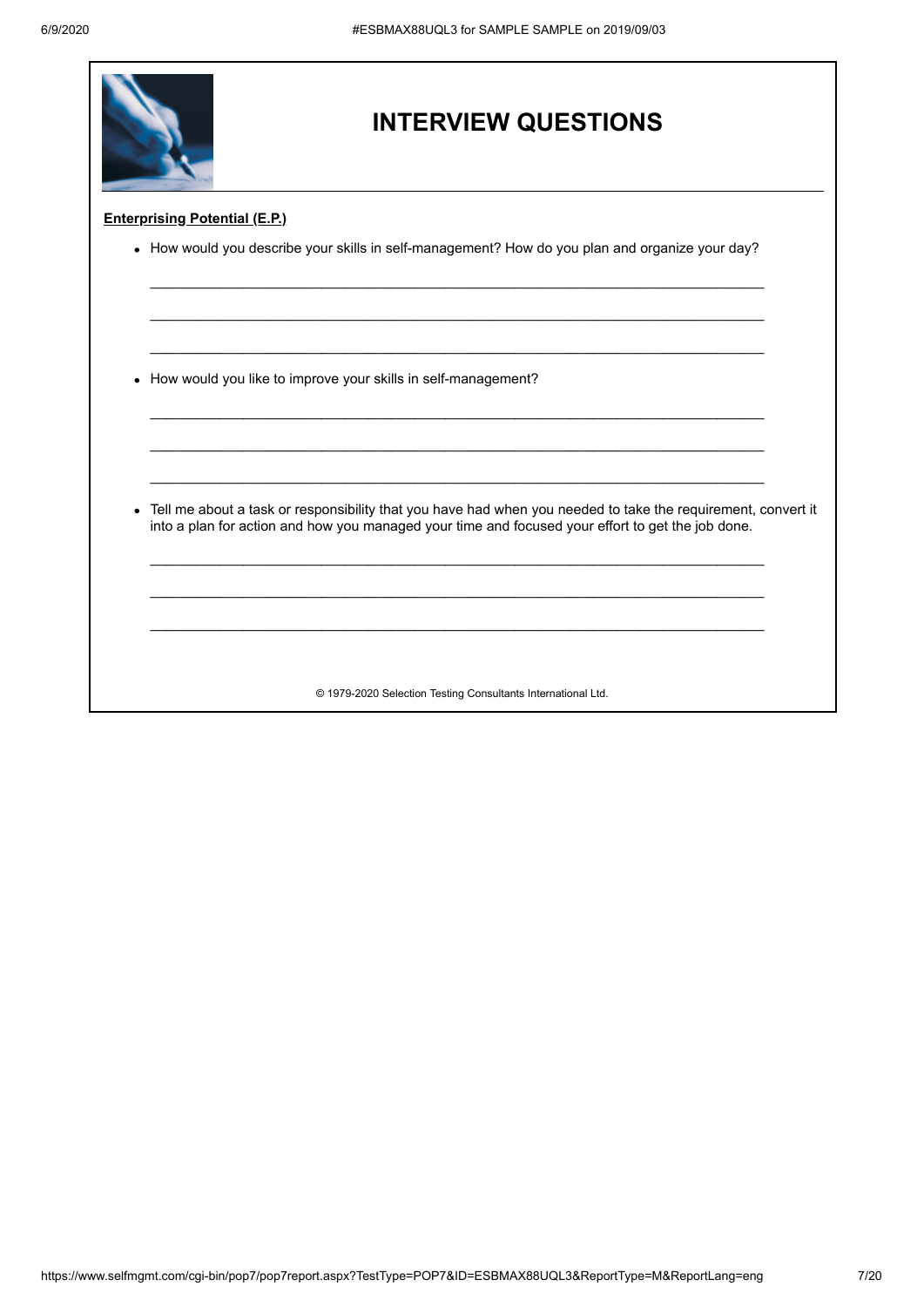### **PREDICTOR OF POTENTIAL POP7.0™ Interview Questions (cont'd)**

### **Achievement Potential (A.P.)**

| • What do you feel are the strongest motivating factors in your life? What have you done in the past few years<br>which was 'people' or service oriented? How much time, commitment and effort did you put into these<br>people oriented experiences? Have you done anything in the same time which was clearly bottom line,<br>results, performance or productivity oriented? How much time, commitment and effort did you put into these<br>performance oriented experiences? What did you achieve in each of these circumstances and how do you<br>feel about these achievements? |
|--------------------------------------------------------------------------------------------------------------------------------------------------------------------------------------------------------------------------------------------------------------------------------------------------------------------------------------------------------------------------------------------------------------------------------------------------------------------------------------------------------------------------------------------------------------------------------------|
| • Tell us about something you have done which was exceptionally demanding and which required unusual<br>strength of resolve, or physical or mental stamina.                                                                                                                                                                                                                                                                                                                                                                                                                          |
| What have you done in the recent past to improve your personal or professional skills? How do you feel<br>about taking in-house or other recommended personal and skills development opportunities offered by or<br>outside of the company?                                                                                                                                                                                                                                                                                                                                          |
|                                                                                                                                                                                                                                                                                                                                                                                                                                                                                                                                                                                      |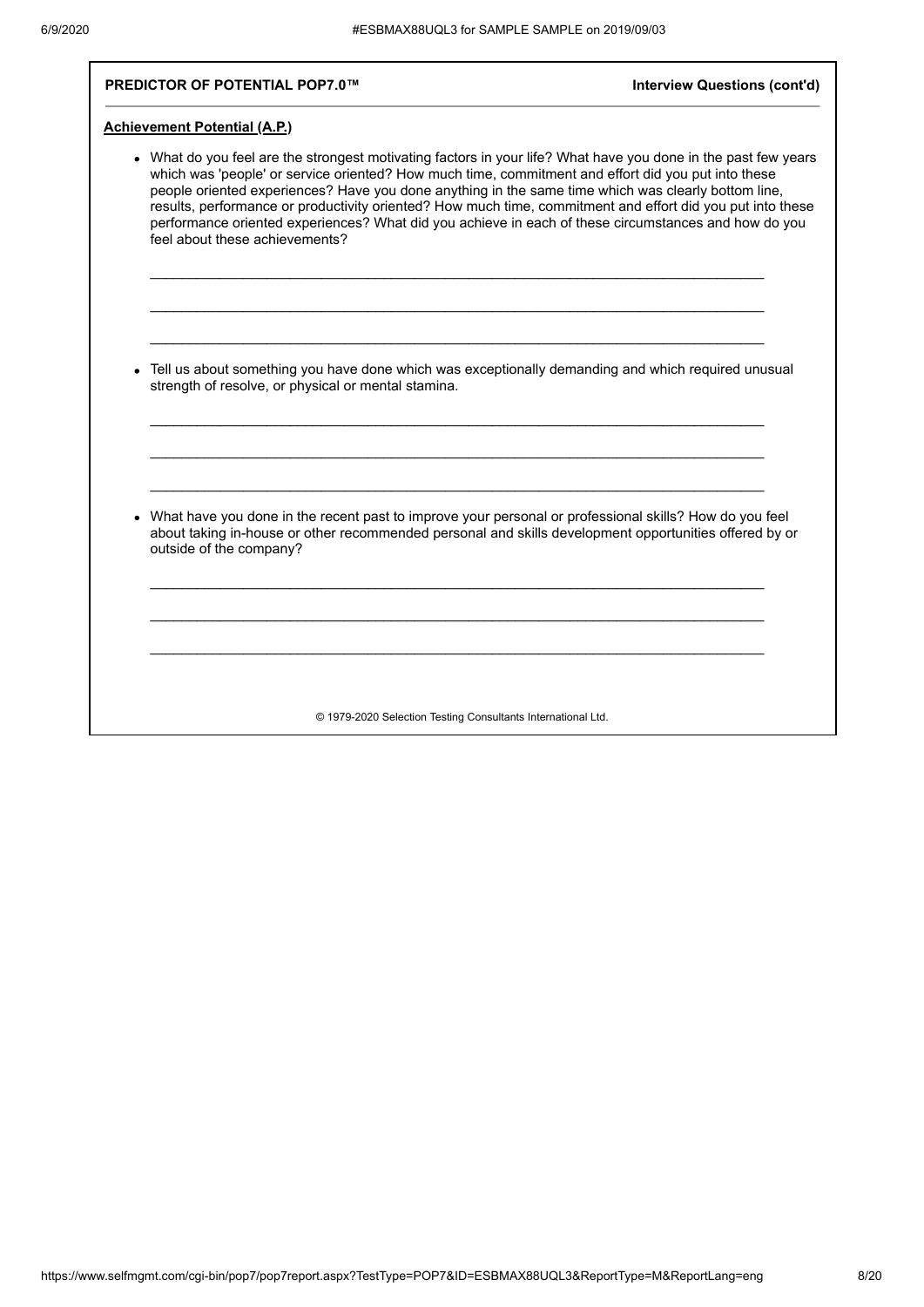**PREDICTOR OF POTENTIAL POP7.0™ Interview Questions (cont'd)** 

| How would you say you function as part of a team? How do you feel about work or personal situations in<br>which you have to operate entirely on your own? Which doe you feel is the most likely to bring the greatest<br>productivity and satisfaction? |
|---------------------------------------------------------------------------------------------------------------------------------------------------------------------------------------------------------------------------------------------------------|
|                                                                                                                                                                                                                                                         |
|                                                                                                                                                                                                                                                         |
| Are there any specific examples of things you have done to promote team harmony and effectiveness? If so<br>how successful were you?                                                                                                                    |
|                                                                                                                                                                                                                                                         |
|                                                                                                                                                                                                                                                         |
| Has this individual tried to fulfill their potential in supervision or management through formal or self study<br>programs in these areas? Has this individual had any specific learning experiences in these areas? Will this                          |
| individual take such programs now, even at their own expense and on their own time, to themself more able<br>to function on their own when necessary?                                                                                                   |
|                                                                                                                                                                                                                                                         |
|                                                                                                                                                                                                                                                         |
| How did you get along with your most recent supervisor/manager? What kind of interaction do you expect to<br>experience with a new manager? What style of interaction would you use with others in your operation?                                      |
|                                                                                                                                                                                                                                                         |
|                                                                                                                                                                                                                                                         |
|                                                                                                                                                                                                                                                         |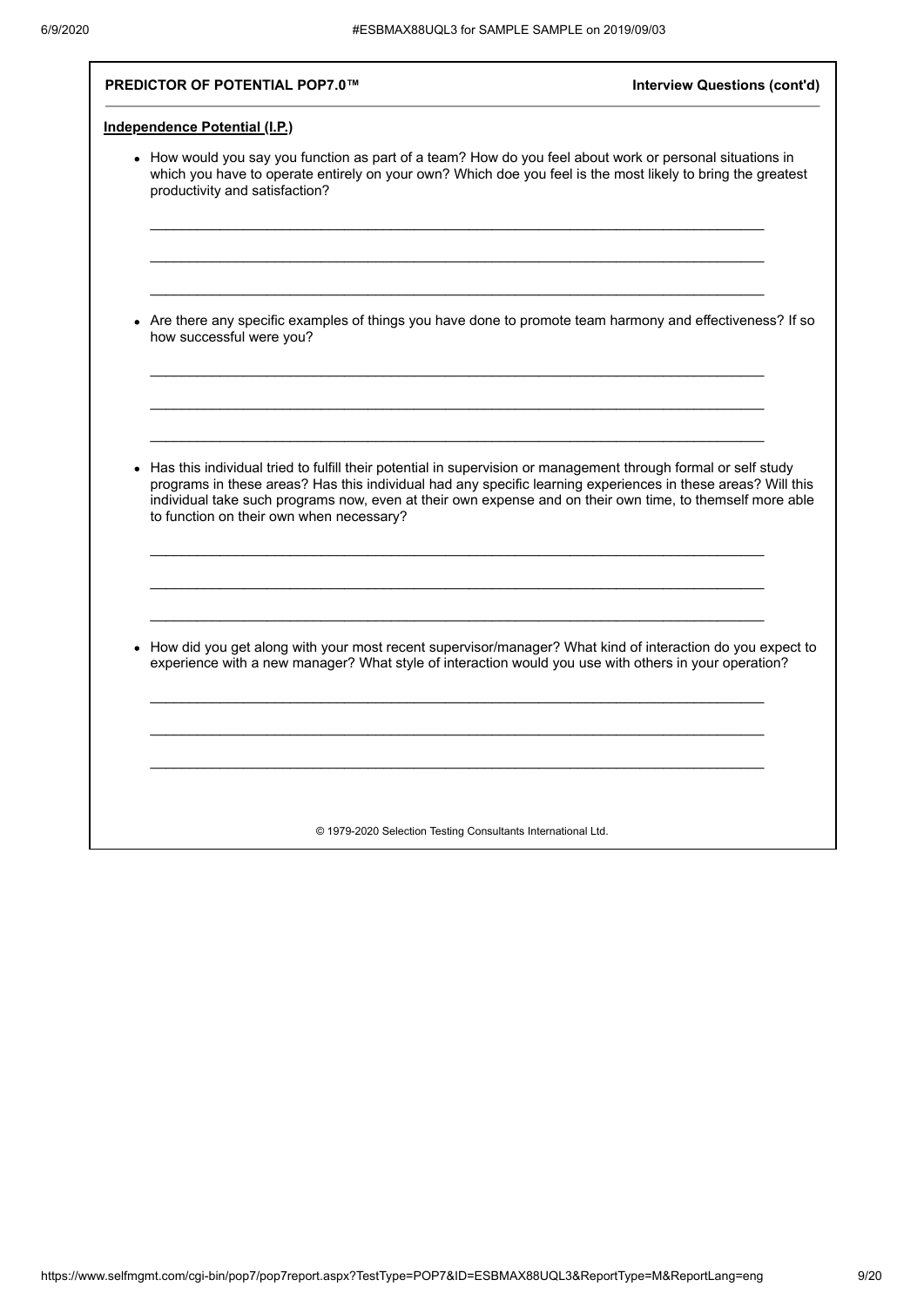| <b>Interview Questions (cont'd)</b><br><b>PREDICTOR OF POTENTIAL POP7.0™</b>                                         |  |
|----------------------------------------------------------------------------------------------------------------------|--|
| People Orientation (P.O.)                                                                                            |  |
| • How do you feel about meeting and putting people at ease?                                                          |  |
|                                                                                                                      |  |
|                                                                                                                      |  |
| How well you adjust to different personalities?<br>٠                                                                 |  |
|                                                                                                                      |  |
| How do you feel about the importance of team work and good public relations in achieving company goals?<br>$\bullet$ |  |
|                                                                                                                      |  |
|                                                                                                                      |  |
| © 1979-2020 Selection Testing Consultants International Ltd.                                                         |  |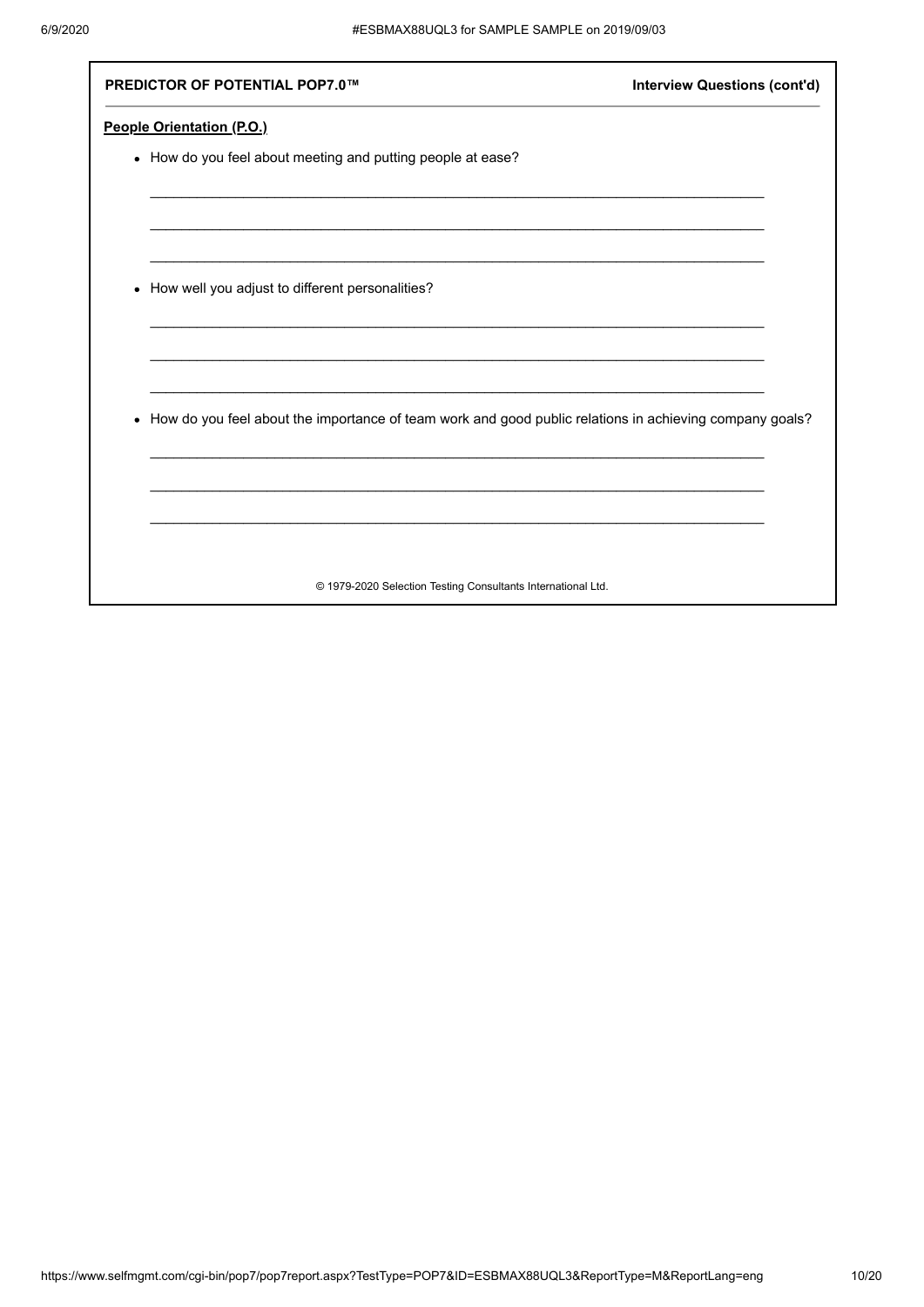| <b>PREDICTOR OF POTENTIAL POP7.0™</b>                                                                                                                                                                                                                       | <b>Interview Questions (cont'd)</b> |
|-------------------------------------------------------------------------------------------------------------------------------------------------------------------------------------------------------------------------------------------------------------|-------------------------------------|
| <b>Investigative Orientation (INV.)</b>                                                                                                                                                                                                                     |                                     |
| • How do you feel about 'going back to school' and learning new things related to your current job and to<br>possible future career needs? What have you done on your own in the last two years to upgrade your<br>technical, practical or personal skills? |                                     |
|                                                                                                                                                                                                                                                             |                                     |
| What do you see as your areas of current technical/practical competencies?                                                                                                                                                                                  |                                     |
|                                                                                                                                                                                                                                                             |                                     |
|                                                                                                                                                                                                                                                             |                                     |
| © 1979-2020 Selection Testing Consultants International Ltd.                                                                                                                                                                                                |                                     |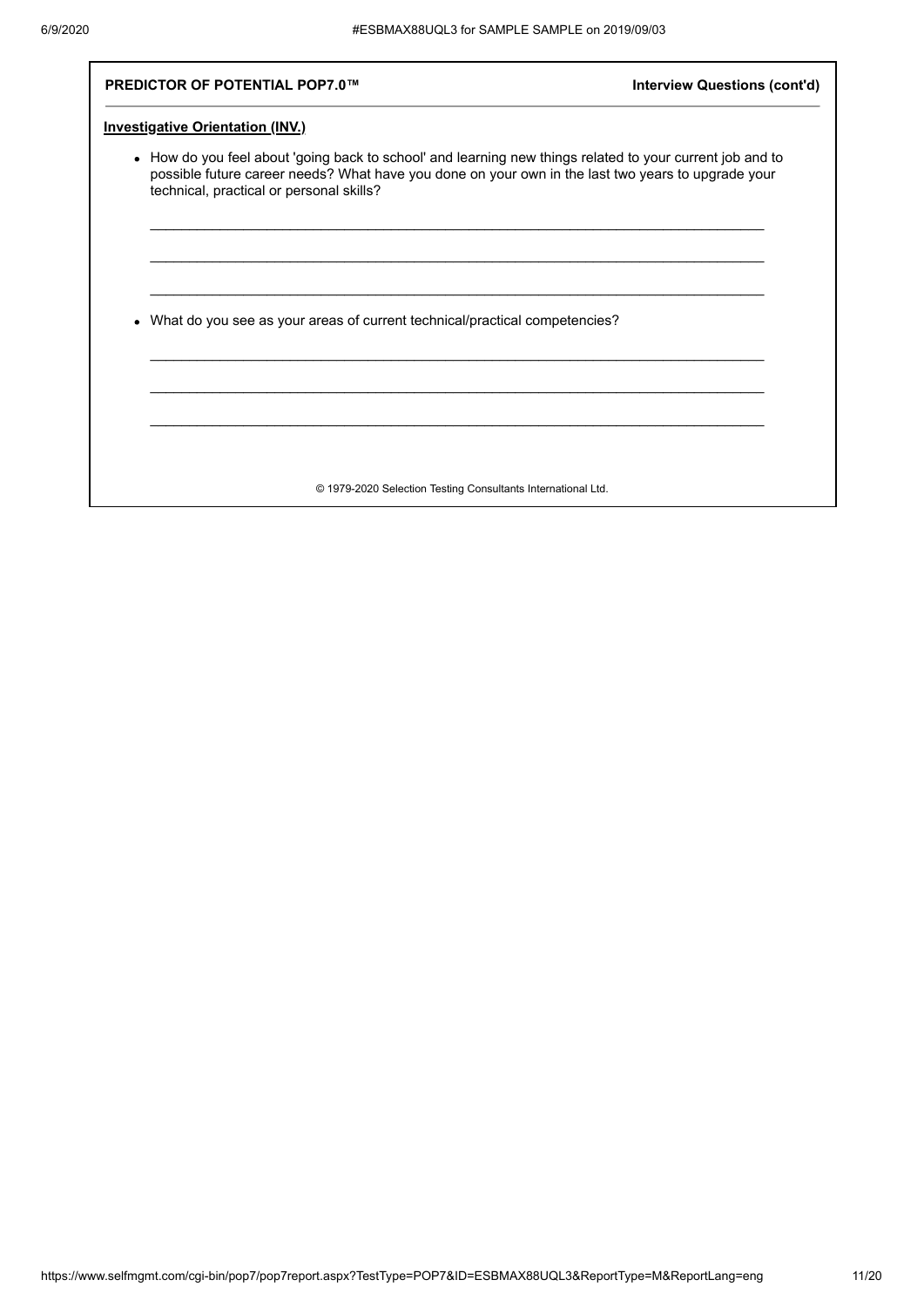| PREDICTOR OF POTENTIAL POP7.0™                                                                                                                                                                            | <b>Interview Questions (cont'd)</b> |
|-----------------------------------------------------------------------------------------------------------------------------------------------------------------------------------------------------------|-------------------------------------|
| <b>Managing Rejection</b>                                                                                                                                                                                 |                                     |
| • In social situations, do others tend to approach you or do you usually initiate contact? Why?                                                                                                           |                                     |
|                                                                                                                                                                                                           |                                     |
|                                                                                                                                                                                                           |                                     |
| How important is it to get a potential buyer to like you?<br>$\bullet$                                                                                                                                    |                                     |
|                                                                                                                                                                                                           |                                     |
|                                                                                                                                                                                                           |                                     |
| How does a sales person feel if you tell them you do not want to buy their product?<br>$\bullet$                                                                                                          |                                     |
|                                                                                                                                                                                                           |                                     |
| Have you ever not bought a product you needed from a sales person you liked? Why?<br>$\bullet$                                                                                                            |                                     |
|                                                                                                                                                                                                           |                                     |
| What is the ideal time to approach a potential client?<br>$\bullet$                                                                                                                                       |                                     |
|                                                                                                                                                                                                           |                                     |
| Describe a situation where felt someone disliked you because of something you did? What did you do to<br>$\bullet$<br>correct the situation? Were you successful in getting the other person to like you? |                                     |
|                                                                                                                                                                                                           |                                     |
|                                                                                                                                                                                                           |                                     |
| © 1979-2020 Selection Testing Consultants International Ltd.                                                                                                                                              |                                     |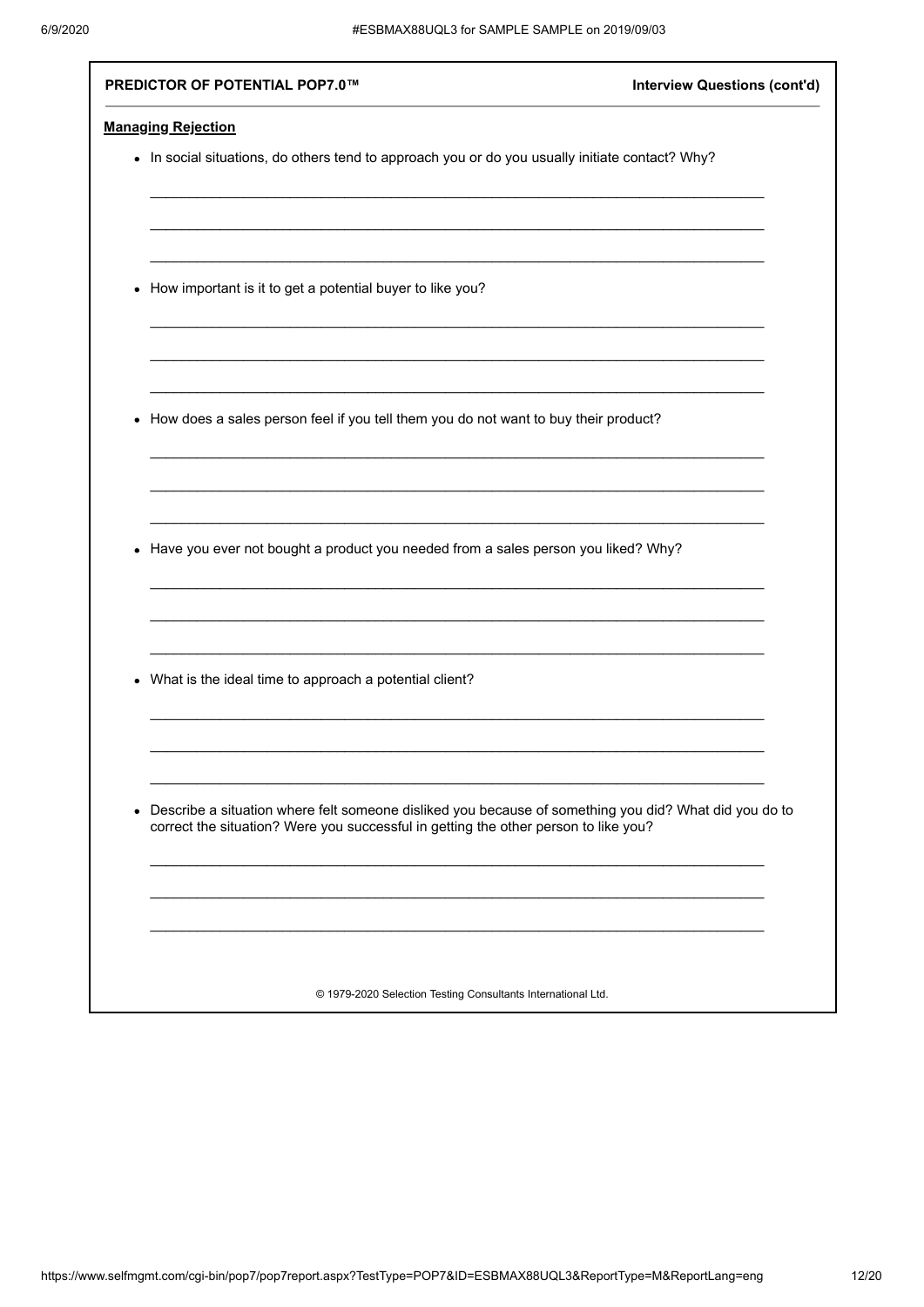| PREDICTOR OF POTENTIAL POP7.0™                                                                                                                       | <b>Interview Questions (cont'd)</b> |
|------------------------------------------------------------------------------------------------------------------------------------------------------|-------------------------------------|
| <b>Prospecting Orientation</b>                                                                                                                       |                                     |
| • Have you discussed this sales career with your family? If yes, what was the response? If no, why not?                                              |                                     |
|                                                                                                                                                      |                                     |
|                                                                                                                                                      |                                     |
| When approaching your friends to buy our products and services, would you set a formal interview or do it<br>$\bullet$<br>on an informal basis? Why? |                                     |
|                                                                                                                                                      |                                     |
|                                                                                                                                                      |                                     |
| • Are your family and friends a good source of sales? Why?                                                                                           |                                     |
|                                                                                                                                                      |                                     |
|                                                                                                                                                      |                                     |
| • Describe the last time you tried to sell something (an idea, service, product) to a friend. What was the result?                                   |                                     |
|                                                                                                                                                      |                                     |
|                                                                                                                                                      |                                     |
| • Describe the last time a friend tried to sell you something. Did you buy? Why or why not?                                                          |                                     |
|                                                                                                                                                      |                                     |
|                                                                                                                                                      |                                     |
|                                                                                                                                                      |                                     |
| © 1979-2020 Selection Testing Consultants International Ltd.                                                                                         |                                     |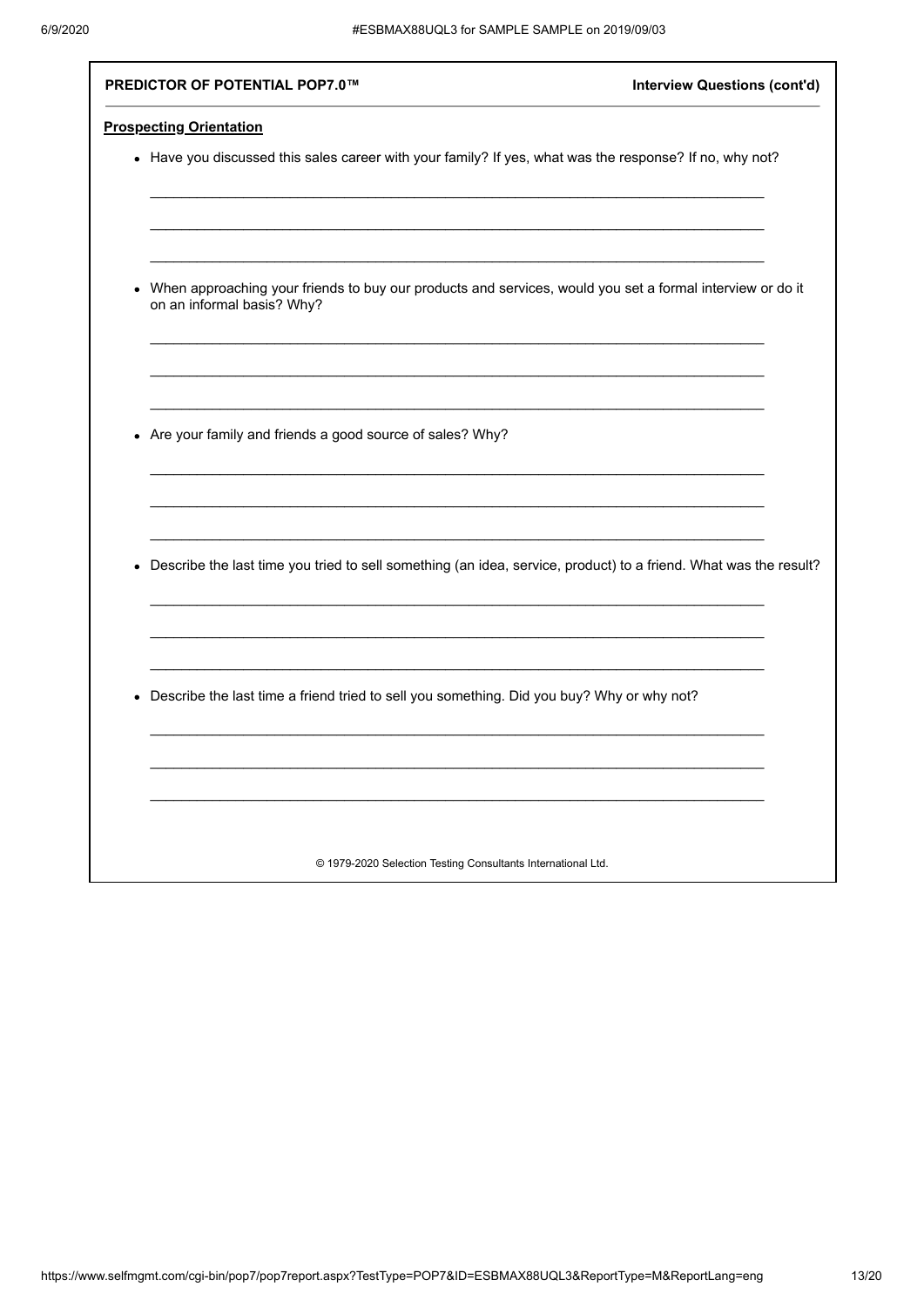| • What is the image of a sales person according to the general public?<br>How would your best friends describe a sales person?<br>$\bullet$<br>How do you feel about sales as a career?<br>$\bullet$<br>What are the qualities you would like to change in the sales people you have met?<br>$\bullet$<br>What percentage of your buying decisions are based on the feelings you have toward the salesperson?<br>$\bullet$ | PREDICTOR OF POTENTIAL POP7.0™                               | <b>Interview Questions (cont'd)</b> |
|----------------------------------------------------------------------------------------------------------------------------------------------------------------------------------------------------------------------------------------------------------------------------------------------------------------------------------------------------------------------------------------------------------------------------|--------------------------------------------------------------|-------------------------------------|
|                                                                                                                                                                                                                                                                                                                                                                                                                            | <b>Commitment to a Sales Career</b>                          |                                     |
|                                                                                                                                                                                                                                                                                                                                                                                                                            |                                                              |                                     |
|                                                                                                                                                                                                                                                                                                                                                                                                                            |                                                              |                                     |
|                                                                                                                                                                                                                                                                                                                                                                                                                            |                                                              |                                     |
|                                                                                                                                                                                                                                                                                                                                                                                                                            |                                                              |                                     |
|                                                                                                                                                                                                                                                                                                                                                                                                                            |                                                              |                                     |
|                                                                                                                                                                                                                                                                                                                                                                                                                            |                                                              |                                     |
|                                                                                                                                                                                                                                                                                                                                                                                                                            |                                                              |                                     |
|                                                                                                                                                                                                                                                                                                                                                                                                                            |                                                              |                                     |
|                                                                                                                                                                                                                                                                                                                                                                                                                            |                                                              |                                     |
|                                                                                                                                                                                                                                                                                                                                                                                                                            |                                                              |                                     |
|                                                                                                                                                                                                                                                                                                                                                                                                                            |                                                              |                                     |
|                                                                                                                                                                                                                                                                                                                                                                                                                            |                                                              |                                     |
|                                                                                                                                                                                                                                                                                                                                                                                                                            |                                                              |                                     |
|                                                                                                                                                                                                                                                                                                                                                                                                                            |                                                              |                                     |
|                                                                                                                                                                                                                                                                                                                                                                                                                            |                                                              |                                     |
|                                                                                                                                                                                                                                                                                                                                                                                                                            |                                                              |                                     |
|                                                                                                                                                                                                                                                                                                                                                                                                                            |                                                              |                                     |
|                                                                                                                                                                                                                                                                                                                                                                                                                            |                                                              |                                     |
|                                                                                                                                                                                                                                                                                                                                                                                                                            |                                                              |                                     |
|                                                                                                                                                                                                                                                                                                                                                                                                                            |                                                              |                                     |
|                                                                                                                                                                                                                                                                                                                                                                                                                            |                                                              |                                     |
|                                                                                                                                                                                                                                                                                                                                                                                                                            |                                                              |                                     |
|                                                                                                                                                                                                                                                                                                                                                                                                                            |                                                              |                                     |
|                                                                                                                                                                                                                                                                                                                                                                                                                            |                                                              |                                     |
|                                                                                                                                                                                                                                                                                                                                                                                                                            | © 1979-2020 Selection Testing Consultants International Ltd. |                                     |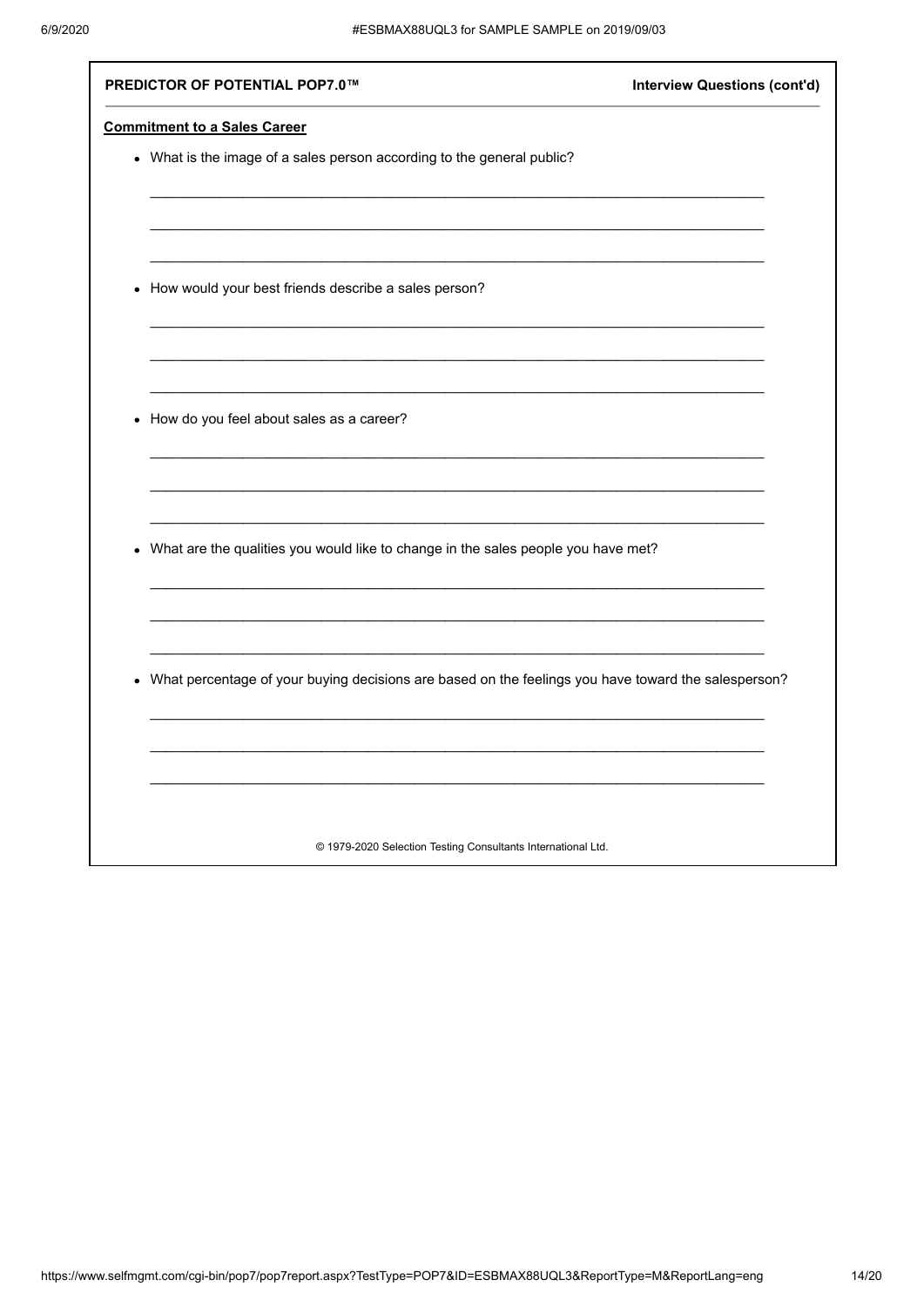|                                                                                                                                                                                                                                                                                                                                                                                                                                                                                                                                                                                                                                                                                                                                                                                                                                                                                                                                                                                                                                                                                                                                                                                                                                                                                                                                                                                                                                                                                                                                                                                                                                                                                                                                                                                                                                                                                                                                                                                                                                                                                                                                                                                                                                                                                                                                                                                                                                                                                                                                                                                                                                                                                                                                  |                  |                  |                                                                                       |                                                                                                                                                                                                                                                                                                                                                                                                                                                                                                                                                                                                                                                                                                                                                                                                                                                                                                                                                                                                                                                                                                                                                                                                                                                                                                                                                                                                                                                                                                                                                                                                                                                                                                                                                                                                                                                                                                                                                                                                                                                                                                                                                                                                                                                                                                                                                                                                                                                                                                                                                                                                                                                                                                                                                                                                                                                                                                                                       | <b>Responses from Opinions Section</b> |
|----------------------------------------------------------------------------------------------------------------------------------------------------------------------------------------------------------------------------------------------------------------------------------------------------------------------------------------------------------------------------------------------------------------------------------------------------------------------------------------------------------------------------------------------------------------------------------------------------------------------------------------------------------------------------------------------------------------------------------------------------------------------------------------------------------------------------------------------------------------------------------------------------------------------------------------------------------------------------------------------------------------------------------------------------------------------------------------------------------------------------------------------------------------------------------------------------------------------------------------------------------------------------------------------------------------------------------------------------------------------------------------------------------------------------------------------------------------------------------------------------------------------------------------------------------------------------------------------------------------------------------------------------------------------------------------------------------------------------------------------------------------------------------------------------------------------------------------------------------------------------------------------------------------------------------------------------------------------------------------------------------------------------------------------------------------------------------------------------------------------------------------------------------------------------------------------------------------------------------------------------------------------------------------------------------------------------------------------------------------------------------------------------------------------------------------------------------------------------------------------------------------------------------------------------------------------------------------------------------------------------------------------------------------------------------------------------------------------------------|------------------|------------------|---------------------------------------------------------------------------------------|---------------------------------------------------------------------------------------------------------------------------------------------------------------------------------------------------------------------------------------------------------------------------------------------------------------------------------------------------------------------------------------------------------------------------------------------------------------------------------------------------------------------------------------------------------------------------------------------------------------------------------------------------------------------------------------------------------------------------------------------------------------------------------------------------------------------------------------------------------------------------------------------------------------------------------------------------------------------------------------------------------------------------------------------------------------------------------------------------------------------------------------------------------------------------------------------------------------------------------------------------------------------------------------------------------------------------------------------------------------------------------------------------------------------------------------------------------------------------------------------------------------------------------------------------------------------------------------------------------------------------------------------------------------------------------------------------------------------------------------------------------------------------------------------------------------------------------------------------------------------------------------------------------------------------------------------------------------------------------------------------------------------------------------------------------------------------------------------------------------------------------------------------------------------------------------------------------------------------------------------------------------------------------------------------------------------------------------------------------------------------------------------------------------------------------------------------------------------------------------------------------------------------------------------------------------------------------------------------------------------------------------------------------------------------------------------------------------------------------------------------------------------------------------------------------------------------------------------------------------------------------------------------------------------------------------|----------------------------------------|
| 1=Don't Agree At All                                                                                                                                                                                                                                                                                                                                                                                                                                                                                                                                                                                                                                                                                                                                                                                                                                                                                                                                                                                                                                                                                                                                                                                                                                                                                                                                                                                                                                                                                                                                                                                                                                                                                                                                                                                                                                                                                                                                                                                                                                                                                                                                                                                                                                                                                                                                                                                                                                                                                                                                                                                                                                                                                                             | 2=Agree A Little | 3=Somewhat Agree |                                                                                       | 4=Moderately Agree                                                                                                                                                                                                                                                                                                                                                                                                                                                                                                                                                                                                                                                                                                                                                                                                                                                                                                                                                                                                                                                                                                                                                                                                                                                                                                                                                                                                                                                                                                                                                                                                                                                                                                                                                                                                                                                                                                                                                                                                                                                                                                                                                                                                                                                                                                                                                                                                                                                                                                                                                                                                                                                                                                                                                                                                                                                                                                                    | 5=Definitely Agree                     |
| 1. Effort gets results (5)<br>2. I thrive under pressure (5)<br>3. I rarely interrupt others while they are speaking (5)<br>4. It is easier to sell to friends than to strangers (4)<br>5. I am often influenced by others (3)<br>7. I have never told lies (2)<br>8. Aggressive sales people usually make a good income but have less<br>repeat business (1)<br>9. Most mistakes can be avoided (4)<br>10. I am comfortable with changes in technology (5)<br>11. I like to hear people fully explain their point of view (4)<br>12. I avoid actions that might make people dislike me (1)<br>13. People's good qualities are seldom recognized (2)<br>14. I sometimes lack the energy to perform important tasks (1)<br>15. Most conversations take too long (1)<br>16. It is important that people approve of me (2)<br>17. I am good at most things that I try to do (4)<br>18. I stay focused on my priorities (4)<br>19. After listening to an interesting anecdote, I like to describe a similar<br>situation involving me (4)<br>20. Salespeople have a positive public image (4)<br>21. Success is mostly luck (1)<br>22. I often allow my attitude to affect my performance negatively (1)<br>23. All of my habits are good and desirable ones (4)<br>24. It is very important to push people to buy a product or service after you<br>have established that they need it (2)<br>25. People get the respect that they deserve (1)<br>26. I generally have a positive attitude towards work (5)<br>27. I never envy others their good luck (5)<br>28. Salespeople make more money than they deserve (2)<br>29. It is impossible to change company procedures (1)<br>30. I find it difficult to manage my professional demands (1)<br>31. I prefer to listen in conversations (1)<br>32. I find it easy to make new acquaintances (5)<br>33. Hard work brings success (5)<br>34. I excel in a dynamic environment (5)<br>35. I consciously pause before responding to others (5)<br>36. My first sales should be to my family and friends (5)<br>37. Plans never work out (1)<br>38. I often avoid difficult tasks (1)<br>39. I have never been late for work or for an appointment (1)<br>40. In a group, I feel uncomfortable if a person does not like me (2)<br>41. I create opportunities (5)<br>42. I take care of myself with good daily habits (5)<br>43. I try to do most of the talking when presenting materials to others (1)<br>44. I have been successful in developing a large network of people (5)<br>45. Compliments make me uncomfortable (1)<br>46. I have difficulty coping with daily job challenges (1)<br>47. I have never boasted or bragged (1)<br>48. I adapt to what others expect of me (1) |                  |                  | person (4)<br>necessary (1)<br>(4)<br>salesperson (1)<br>answer (5)<br>gatherings (5) | 49. A good plan can avoid mistakes (3)<br>50. Stress improves my performance (5)<br>51. After listening to someone talk, I repeat the important points back to<br>them to insure my understanding (5)<br>52. I often refer people to my family and friends (5)<br>6. I would have difficulty integrating a demanding career into my lifestyle (1) 53. Hard work does not always get results (1)<br>54. To be effective on the job, I need more energy (1)<br>55. I make sure others have finished speaking before I respond (1)<br>56. Informal social events are a good source of sales contacts (5)<br>57. I find it easy to talk about myself (5)<br>58. Regular habits are an important part of my success (5)<br>59. I have never said anything unkind about anyone else (1)<br>60. I have met very few people whom I did not like (4)<br>61. I am distracted easily (1)<br>62. Professional demands often interfere with my lifestyle (1)<br>63. People take too long to get to the point (1)<br>64. I get upset when salespeople call me at home (1)<br>65. I am a confident person (5)<br>66. I can concentrate on my work for long periods of time (1)<br>67. I will interrupt other people to provide an answer to their question (1)<br>68. To be successful at sales, I must change my image (1)<br>69. My performance depends on the situation. (1)<br>70. To be effective, I need to make several lifestyle changes (2)<br>71. No one is ever rude to me (1)<br>72. I would rather approach a potential new client by telephone than in<br>73. I am successful in most aspects of my life (5)<br>74. Work does not get me down (5)<br>75. I enjoy listening to other people (5)<br>76. Most people would prefer not to deal with salespeople any more than<br>77. I am reluctant to make decisions (1)<br>78. Lifestyle demands have interfered with my career success (5)<br>79. I always admit my own mistakes (4)<br>80. I would not like to be known as a salesperson (4)<br>81. I take time to reflect on my accomplishments (4)<br>82. I enjoy pressure on the job (5)<br>83. I give others my undivided attention when they are speaking to me<br>84. I have bought a product or service mainly because of the<br>85. I let the organization define my training needs (1)<br>86. People do not understand the pressures of my job (1)<br>87. I prefer to ask very specific questions that require only a 'yes/no'<br>88. My family and friends are a good source of sales (5)<br>89. Effort is entirely my responsibility (5)<br>90. I manage stress effectively (1)<br>91. I have a tendency to finish other people's sentences (1)<br>92. Rejection is the most difficult aspect of sales (1)<br>93. Others have interfered with my success (1)<br>94. It is difficult to establish job priorities (1)<br>95. I am not a good listener (1)<br>96. I feel comfortable promoting myself and my company at social |                                        |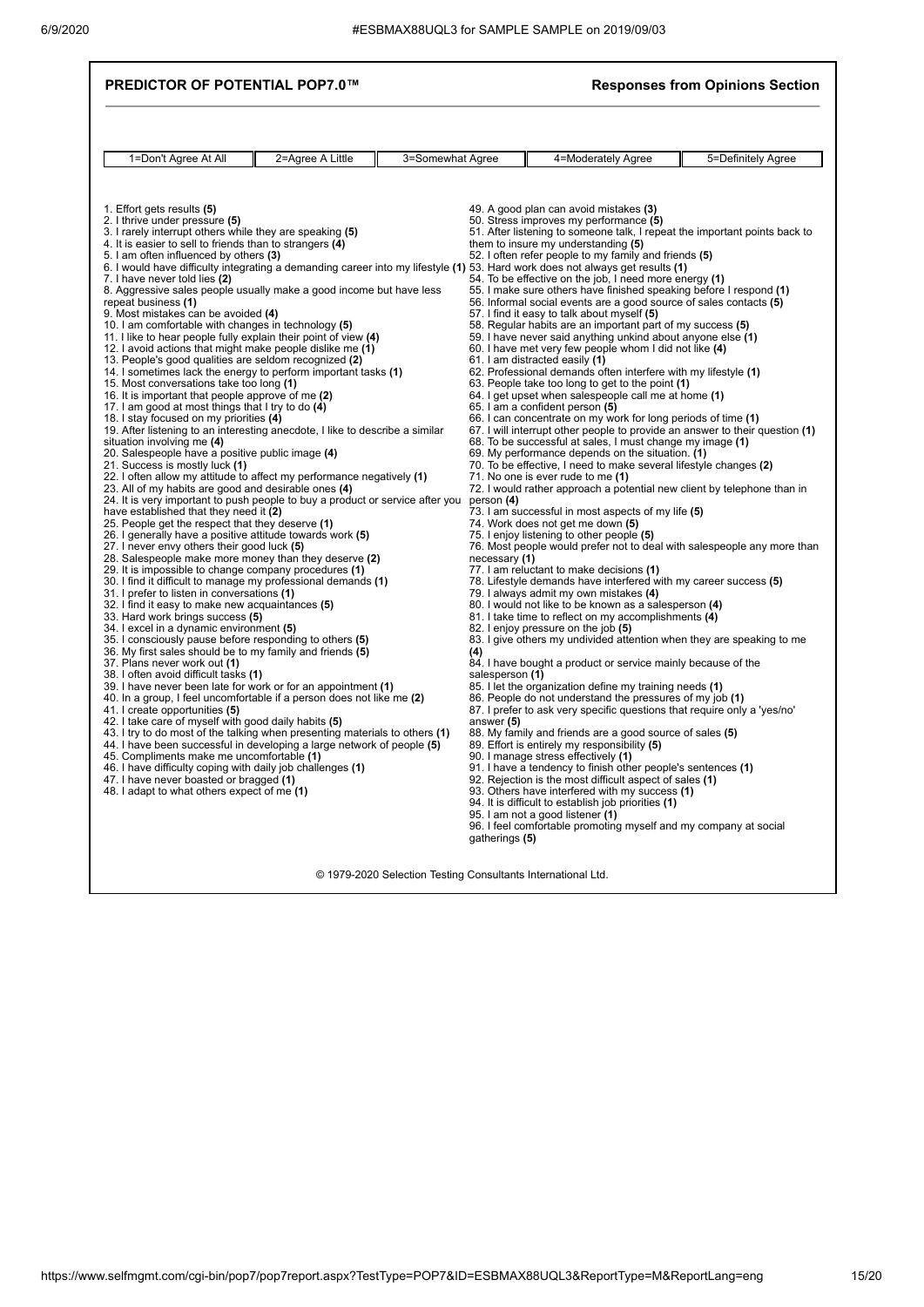

## **TRAINING & COACHING SUGGESTIONS**

#### **Based on the Enterprising Potential (E.P.) Results**

(Coaching Suggestions) Maximize existing strengths through training in basic personal time management and activity planning skills. Develop specific job related task planning and self management skills. Train them in these areas and monitor their planning and their activities until this individual demonstrates consistency. This individual can and will work best if you focus on the management of their EFFORT.

### **Based on the Achievement Potential (A.P.) Results**

(Training Requirements) Even with training in the techniques and timing for closing, it is unlikely that this person will show persistence in the face of objections unless this individual is absolutely convinced that the product or service that this individual represents is the best possible thing that any given prospect could possibly have. You would have to teach them about both the product itself and about the tremendous importance of the product to the end user.

#### **Based on the Independence Potential (I.P.) Results**

(Training Requirements) You must target the development of a greater degree of independence as a major objective for this person. Be very careful that you insist upon their taking full responsibility for themself from the very first day and especially that you do NOT allow a dependency relationship to develop.

#### **Based on the People Orientation (P.O.) Results**

(Coaching Recommendations) Training in the field will probably be most effective if this individual is paired with another highly 'people oriented' type 'coach'.

### **Based on the Investigative Orientation (INV.) Results**

(Training Suggestions) Don't just assume that if this individual has the books and materials that this individual will learn the content. Probably this individual should be monitored carefully through training to ensure that this individual does learn the necessary material.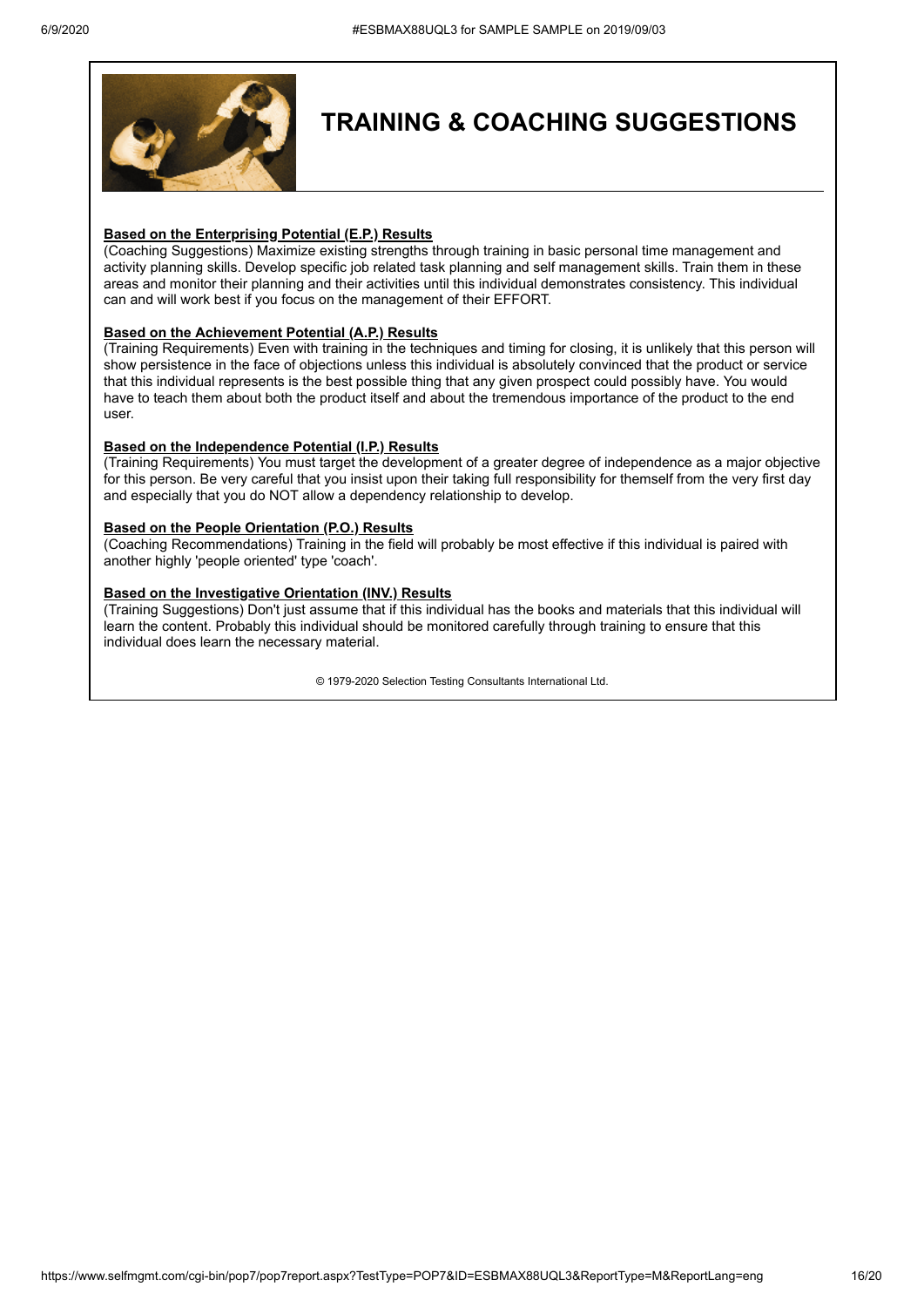

## **RETENTION PROSPECTS**

#### **Based on the Enterprising Potential (E.P.) Results**

This individual may balk at working within an overly structured work situation as this individual needs continuing opportunities to customize the job structure to make it their own. This individual will likely need little managing in the long run from the standpoint of structuring and organizing the work.

#### **Based on the Achievement Potential (A.P.) Results**

Any significant pressure on them to prove themself or to increase their production requirements would probably be wholly unacceptable. This individual can be motivated to do better in a financial or challenge sense only if doing better first means that their 'service' orientation is most strongly satisfied.

#### **Based on the Independence Potential (I.P.) Results**

This individual will want a close and continuing friendship/employee relationship with their manager. If the relationship becomes too much of a burden to management, this individual may be dismissed long before this individual wants to leave.

#### **Based on the People Orientation (P.O.) Results**

Since this individual gets a lot of their satisfaction out of people contact, recognition from the boss and their peers will be very important.

#### **Based on the Investigative Orientation (INV.) Results**

It is likely that this individual would find it a disincentive having a constant pressure to learn new material and/or new methods.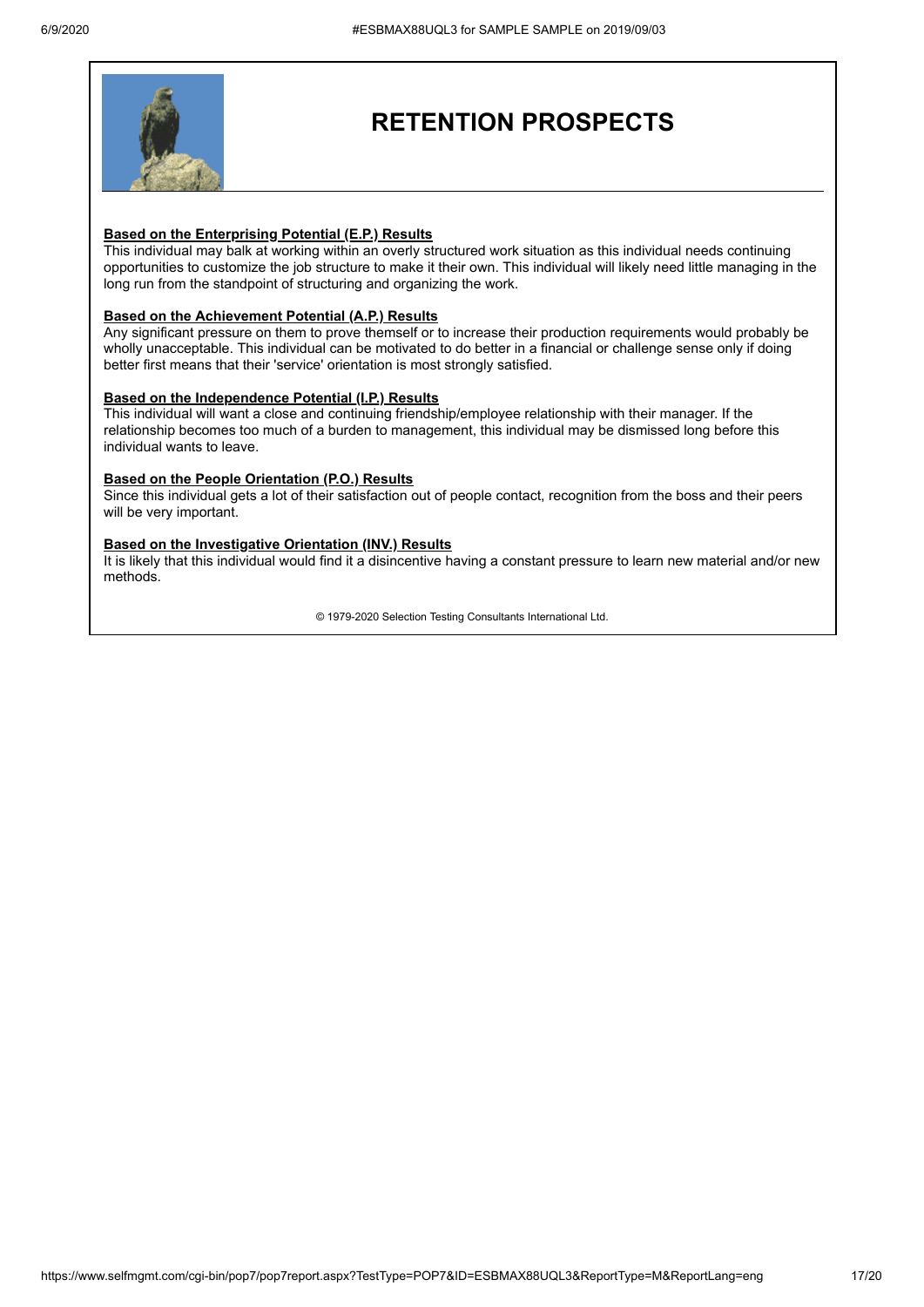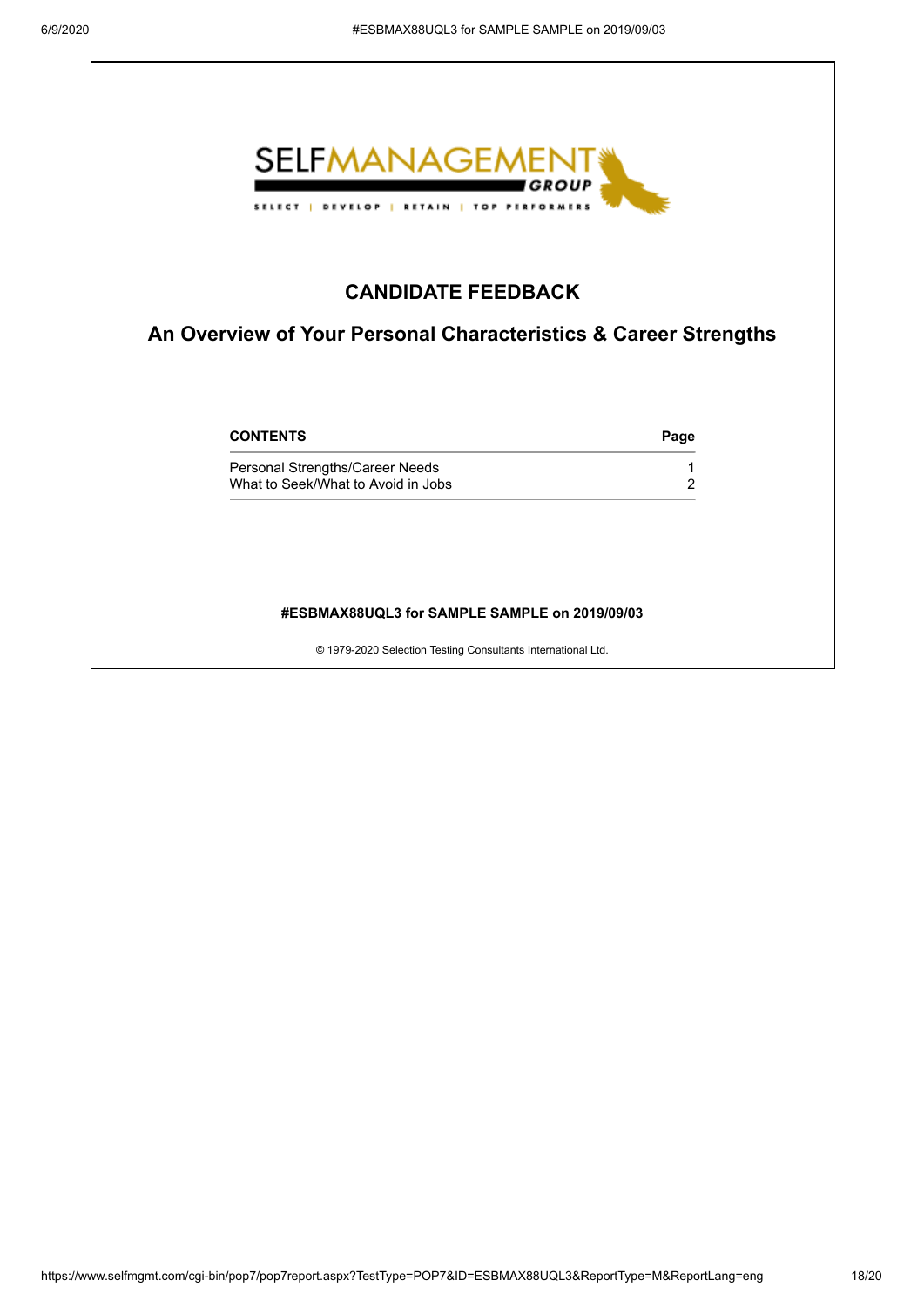#### **PREDICTOR OF POTENTIAL POP7.0™ Personal Strengths/Career Needs**

#### **In Terms of Enterprising vs Support Role Possibilities**

You would be described as extremely competitive, enterprising, assertive, aggressive, tough minded, determined and goal oriented. You may display new and creative ways to reach your personal and work objectives and you will be self-evaluative and sometimes critical of your own performance. Given an aim, objective or requirement, you would be able to develop your own plan, manage your time and focus your effort on a daily basis to reach your goals. Being a self-manager should come very naturally to you and these skills should be refined through formal training and/or on-the-job experience.

#### **In Terms of Your Style & Strength of Various Motivations**

You would be described as being motivated primarily by a genuine concern for the well-being and needs of others. People would see you as quite calm, steady, unhurried, predictable, stable and cooperative. Given an opportunity to focus your efforts on the achievement of some meaningful and perhaps demanding, long term 'people-oriented' goals, you could become a very loyal, dependable and dedicated member of the team delivering the product or service. Generally your motivational pattern will produce the greatest personal satisfaction and your best performance in positions requiring ongoing commitment to goals which you feel have real merit in alleviating the distress or adding to the quality of life of the people who receive the results of your efforts.

#### **In Terms of Your Independence vs Your Need to Be in the 'Team'**

You would be described as cooperative, obliging, efficient, conscientious, painstaking and team oriented. You would follow company rules and highly value security in your work. You must be careful not to allow a heavy dependency to develop between you and your fellow workers and/or your supervisor.

#### **In Terms of Your Orientation Towards the 'People' Side of Business**

You would be described as extremely sociable, entertaining, cheerful, genial and outgoing. In addition to being a fluent talker, you would be comfortable with new people, value social interaction and make new friends easily. Generally, you would be a good company representative and have the ability to communicate with a wide variety of people in a number of different functions. Being extremely sociable could make you somewhat sensitive to rejection.

#### **In Terms of Your Orientation Towards Technical & Practical Concerns**

You would be described as somewhat logical, reflective, analytical, factual and practical. Intellectual challenges, when offered just as challenges without any obvious practical utility, would not appeal to you as strongly as would other kinds of challenges and opportunities. Ideas and concepts which were of solid practical use would be of interest to you.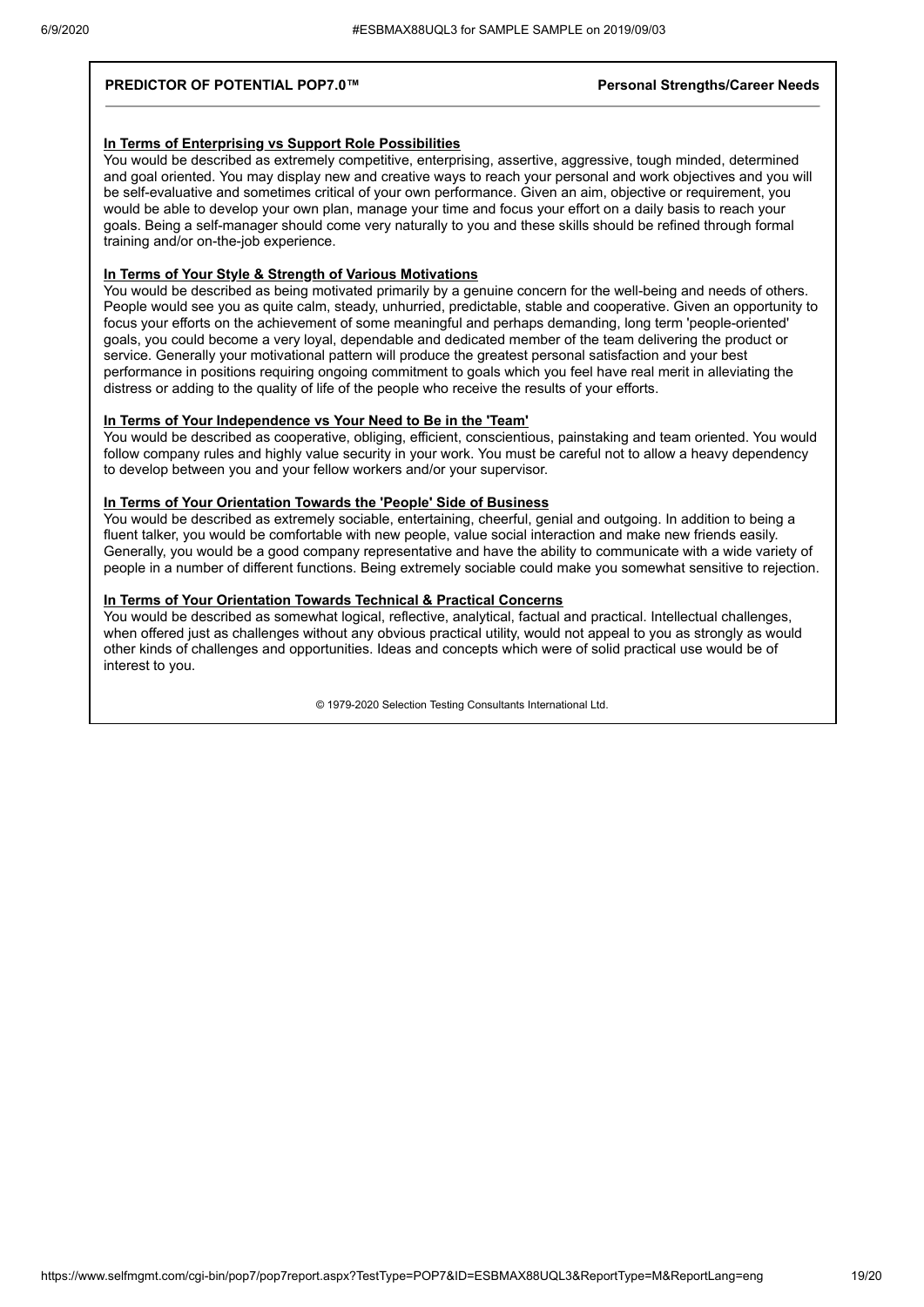#### **PREDICTOR OF POTENTIAL POP7.0™ What To Seek/What To Avoid In Jobs**

#### **What Should You Look for In a Job/Career that Matches You Best?**

+ Look for opportunities to create your own work structure and to develop your self-management skills by training in time management and activity planning. The opportunity to put solid effort into the job each day is a real plus for you as you know that effort invested consistently will produce the results you seek in both productivity and recognition.

+ Look for a career position which will have both social value in terms of what the function does to help others and personal security in terms of the opportunities it offers to you to make a long term, ongoing commitment of your talents and energy.

+ You should look for an opportunity to be a part of a team and provide a really important service to fellow workers and to clients of the company.

+ Look for employment that provides you with lots of people contact on a daily basis. A job with a great deal of person to person interaction and public relations opportunities would be ideal for you.

+ Look for employment that has a limited amount of analytical, technical and discovery learning to it. There are other challenges and rewards in the work environment which are more appealing to you. When you discover these, target them as ideal job requirements/opportunities.

#### **What Should You Avoid in Jobs/Careers that Don't Match You?**

- Avoid tightly and rigidly structured work situations. If there is no room to put your personal touch to work in organizing and managing yourself, the job may become too constricting for you. Try to avoid jobs that may limit your self-management skills development which is a very strong need in you for your personal productivity and your sense of satisfaction with any job.

- Avoid positions which you feel have little value in terms of their impact on the quality of life of the people who receive the product or service. A job with intense, short term and repeating 'production' requirements would not give you the best opportunity to employ your talents and energy effectively.

- Avoid work situations where you might be required to often work independently and be deprived of the opportunity for team work.

- You should avoid employment that would isolate you from people. A job that lacks social interaction would not be adequately stimulating and rewarding to you.

- Avoid jobs that are particularly detail oriented. Jobs that require you to quickly learn and apply new technologies or vast amounts of new information won't be particularly satisfying.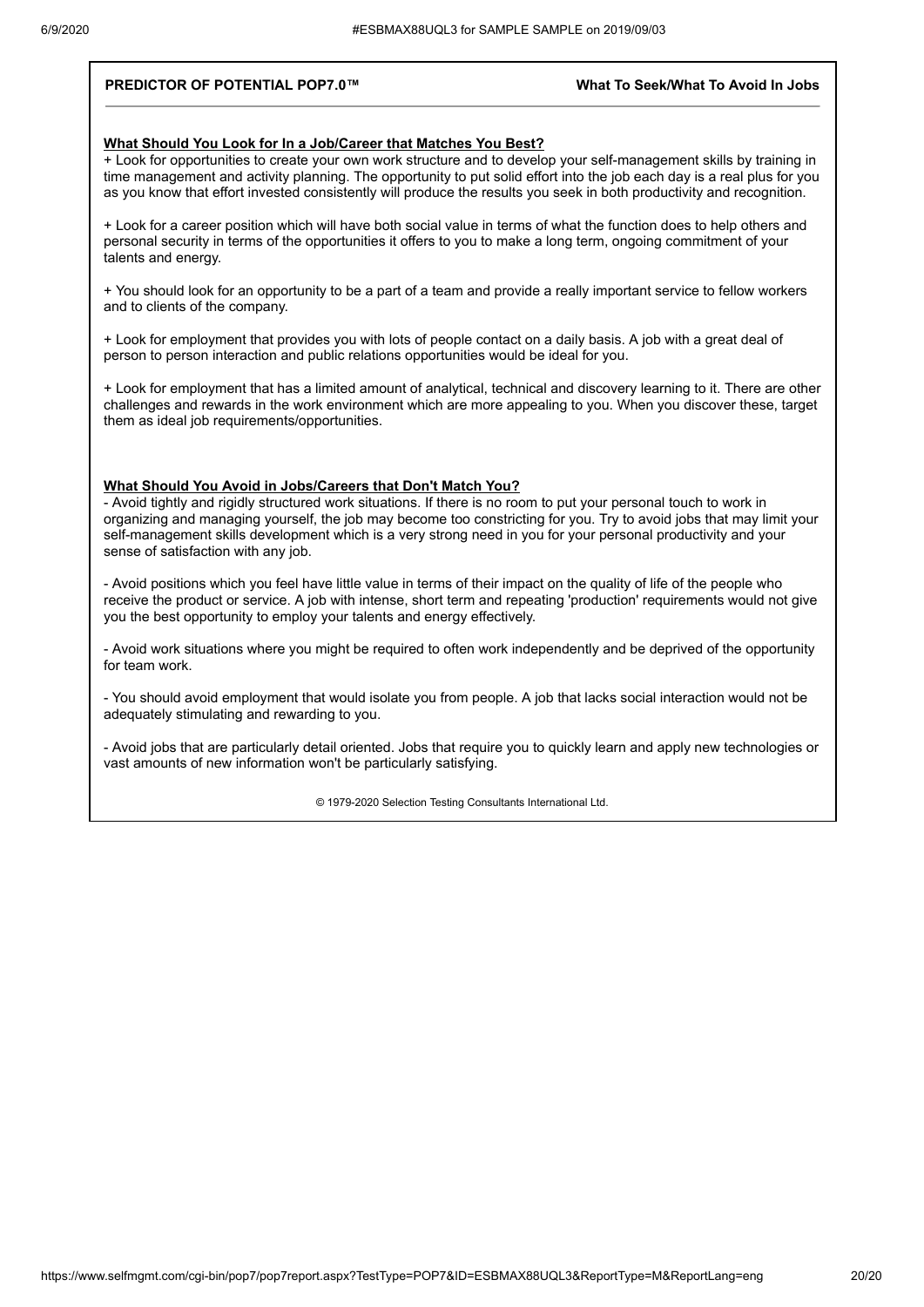

# CANDIDATE REPORT FOR RECRUITMENT

Sample Report

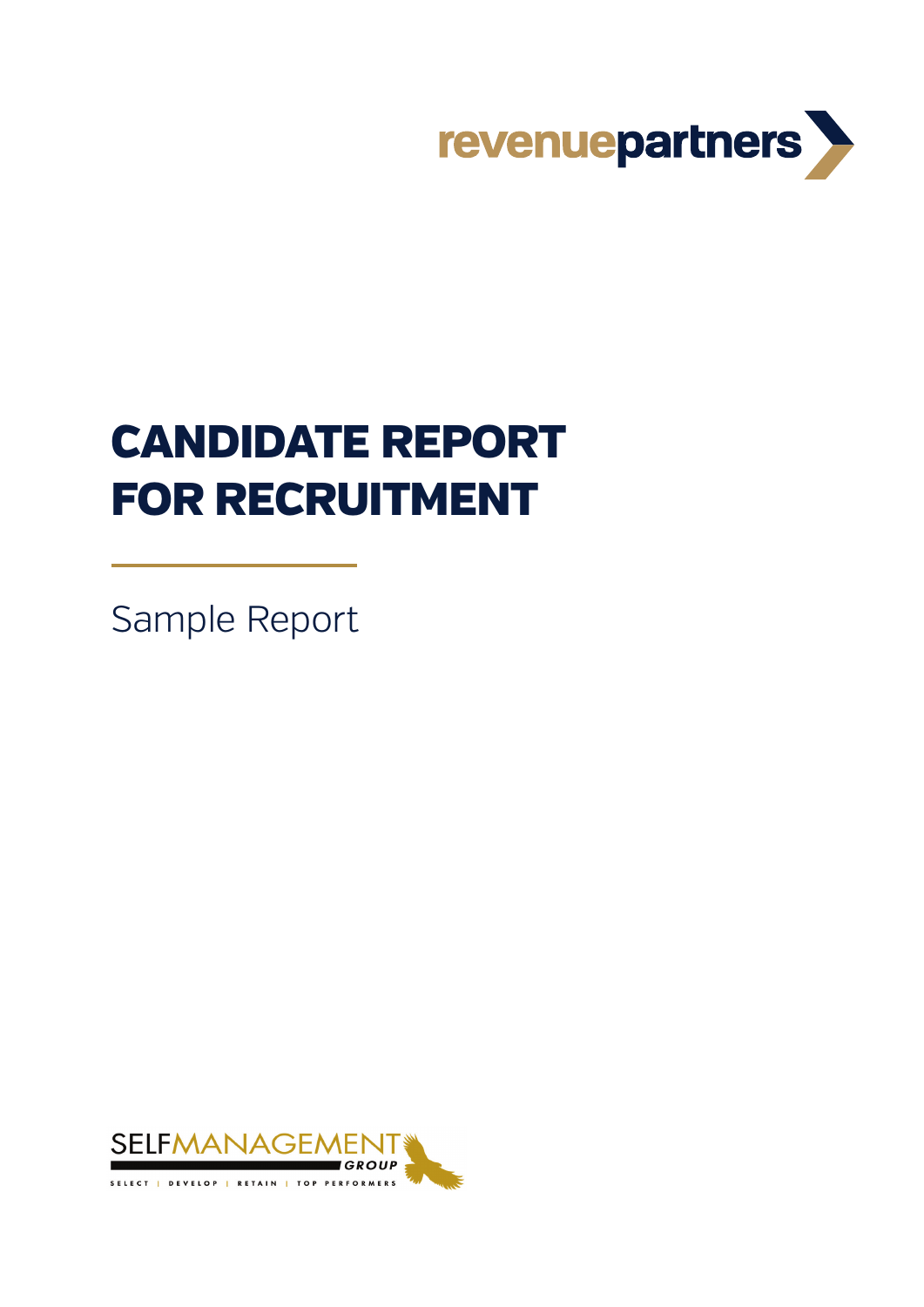### **CANDIDATE FEEDBACK**

### **An Overview of Your Personal Characteristics & Career Strengths**

| <b>CONTENTS</b>                                                       | Page |
|-----------------------------------------------------------------------|------|
| Personal Strengths/Career Needs<br>What to Seek/What to Avoid in Jobs |      |

#### **#OT32TYQKOX5I for Sample Sample on 2020/05/27**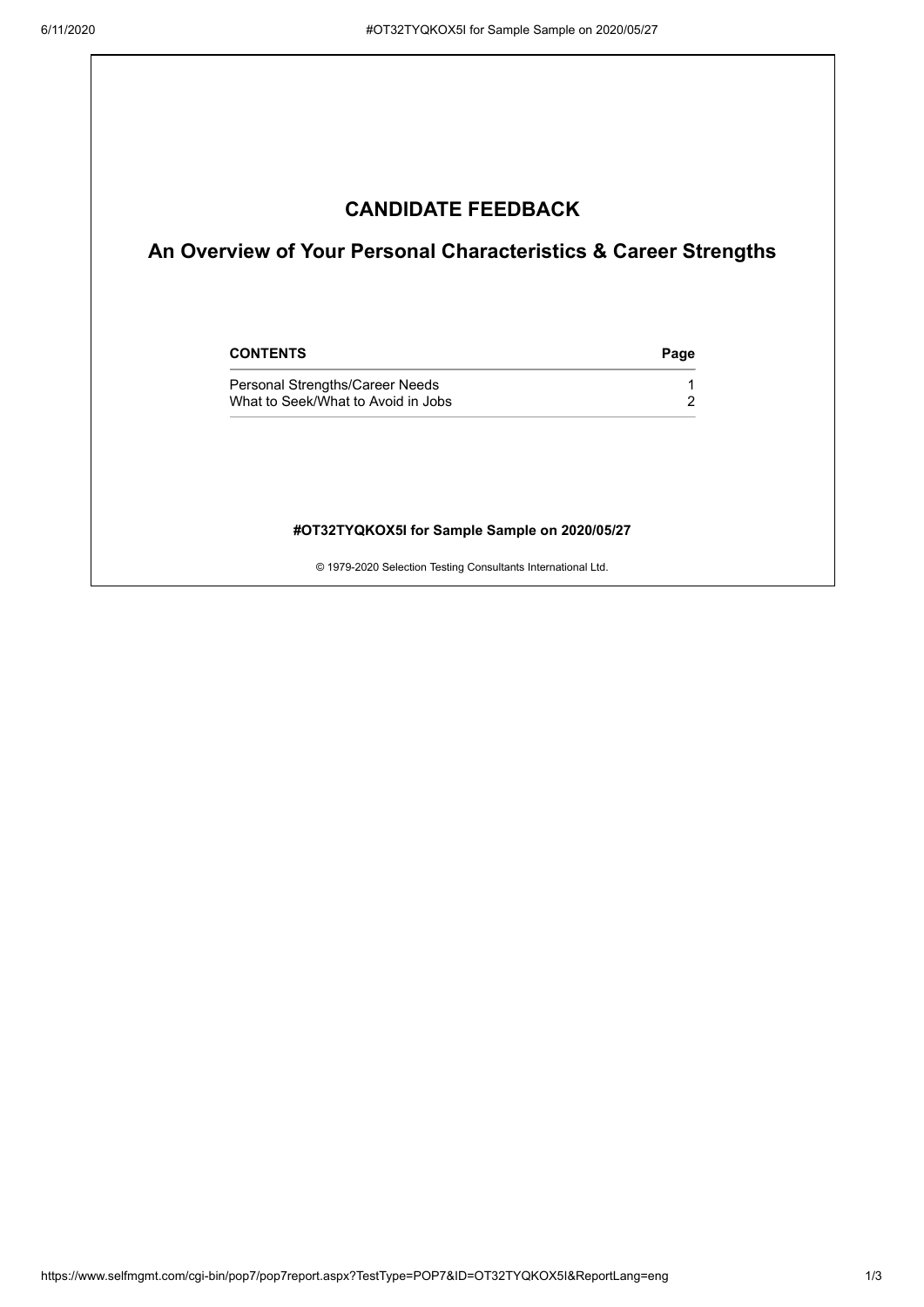#### **PREDICTOR OF POTENTIAL POP7.0™** *Personal Strengths/Career Needs*

#### **In Terms of Enterprising vs Support Role Possibilities**

People would see you as being occasionally assertive, determined and goal oriented within well defined situations. More often, you would appear to be generally accepting, agreeable, considerate, mild mannered and cautious in any less clearly defined work or personal situation. Given a requirement or objective and a plan of how to reach the objective, you could be depended upon to work diligently to achieve the stated goals. Your talents would probably find their best utilization in the service or support aspects of a company.

#### **In Terms of Your Style & Strength of Various Motivations**

You would be described as being motivated primarily by a genuine concern for the well-being and needs of others. People would see you as quite calm, steady, unhurried, predictable, stable and cooperative. Given an opportunity to focus your efforts on the achievement of some meaningful and perhaps demanding, long term 'people-oriented' goals, you could become a very loyal, dependable and dedicated member of the team delivering the product or service. Generally your motivational pattern will produce the greatest personal satisfaction and your best performance in positions requiring ongoing commitment to goals which you feel have real merit in alleviating the distress or adding to the quality of life of the people who receive the results of your efforts.

#### **In Terms of Your Independence vs Your Need to Be in the 'Team'**

You would be described as quite cooperative, obliging, efficient, conscientious, painstaking and team oriented. Generally, you would be easy on others and quite accepting of supervision. You would be a good company person working well within a variety of group settings. Security and stability would be valued working conditions desired in the job.

#### **In Terms of Your Orientation Towards the 'People' Side of Business**

You would be described as quite sociable, enthusiastic, cheerful, genial and outgoing. You would enjoy personal relationships and interactions, and would make a good company representative in terms of customer satisfaction and personal and company public image. You might be very sensitive to rejection in some circumstances.

#### **In Terms of Your Orientation Towards Technical & Practical Concerns**

You would be described as somewhat logical, reflective, analytical, factual and practical. Intellectual challenges, when offered just as challenges without any obvious practical utility, would not appeal to you as strongly as would other kinds of challenges and opportunities. Ideas and concepts which were of solid practical use would be of interest to you.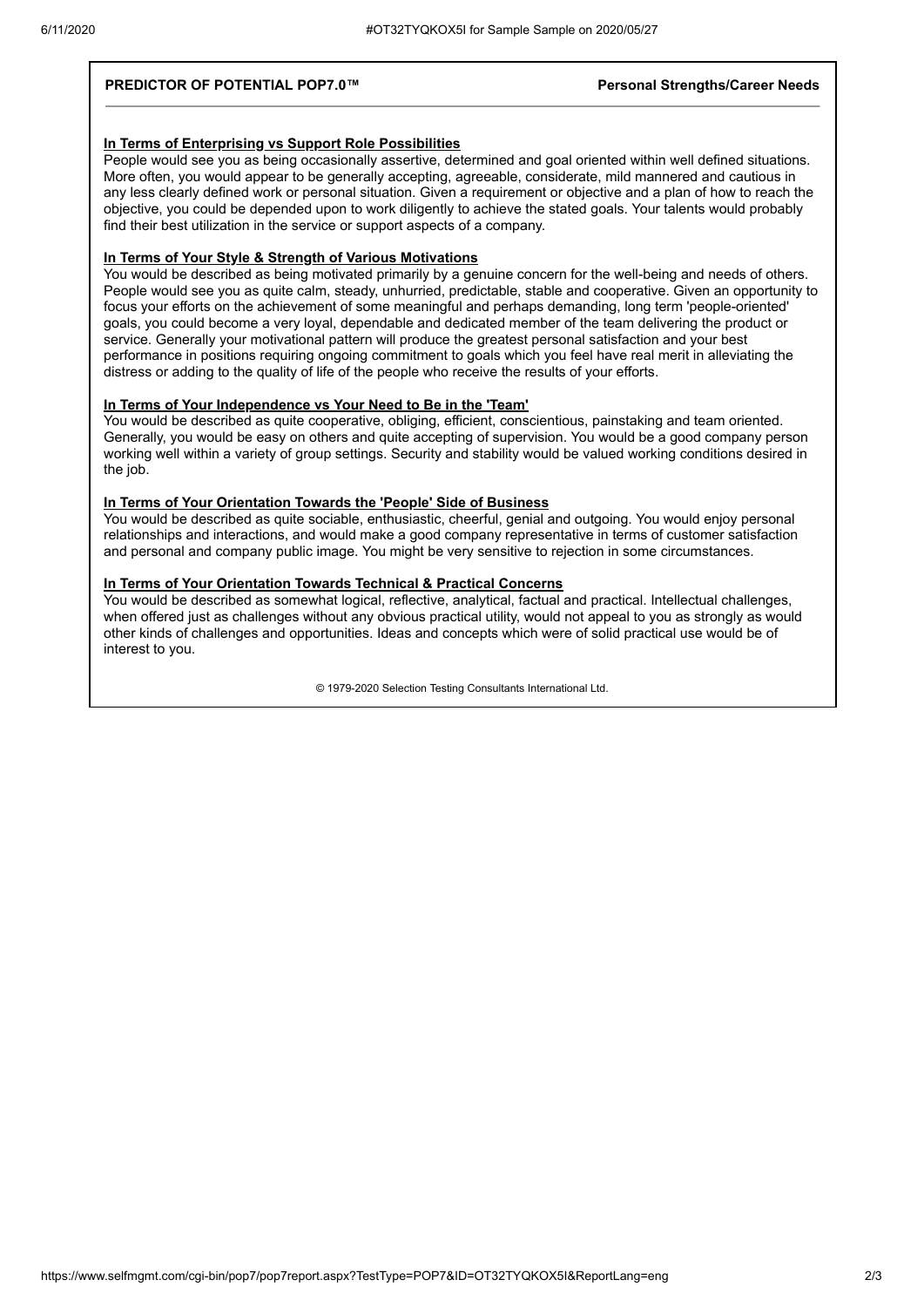#### **PREDICTOR OF POTENTIAL POP7.0™ What To Seek/What To Avoid In Jobs**

#### **What Should You Look for In a Job/Career that Matches You Best?**

+ Look for eventual employment with an organization which has an established work objective and detailed work plan; preferably one which uses your special talents in an ongoing service or support role rather than in a shortterm, repeating and pressured goal attainment requirement.

+ Look for a career position which will have both social value in terms of what the function does to help others and personal security in terms of the opportunities it offers to you to make a long term, ongoing commitment of your talents and energy.

+ You should look for a job that is stable in an established work environment. Your preference should be to work within a recognized team type situation. For even greater job satisfaction, you should find a company that you can identify with and respect for their products and services.

+ You should look for employment that provides you with people contact or some public relations opportunities. You derive satisfaction from interaction with other people in both personal and work environments.

+ Look for employment that has a limited amount of analytical, technical and discovery learning to it. There are other challenges and rewards in the work environment which are more appealing to you. When you discover these, target them as ideal job requirements/opportunities.

#### **What Should You Avoid in Jobs/Careers that Don't Match You?**

- Avoid working in an environment which requires you to be responsible for your own work planning and/or which requires the attainment of repeated high pressure goals. Unstructured or apparently disorganized work environments would not be able to employ your talents to the best degree.

- Avoid positions which you feel have little value in terms of their impact on the quality of life of the people who receive the product or service. A job with intense, short term and repeating 'production' requirements would not give you the best opportunity to employ your talents and energy effectively.

- Avoid work environments which have poor supervision or very inexperienced supervisors and those positions that demand an intense level of independence and/or a high demand to work essentially on your own all of the time.

- You should avoid employment in jobs that have only limited feedback from others. You should also not be in situations that isolate you from others.

- Avoid jobs that are particularly detail oriented. Jobs that require you to quickly learn and apply new technologies or vast amounts of new information won't be particularly satisfying.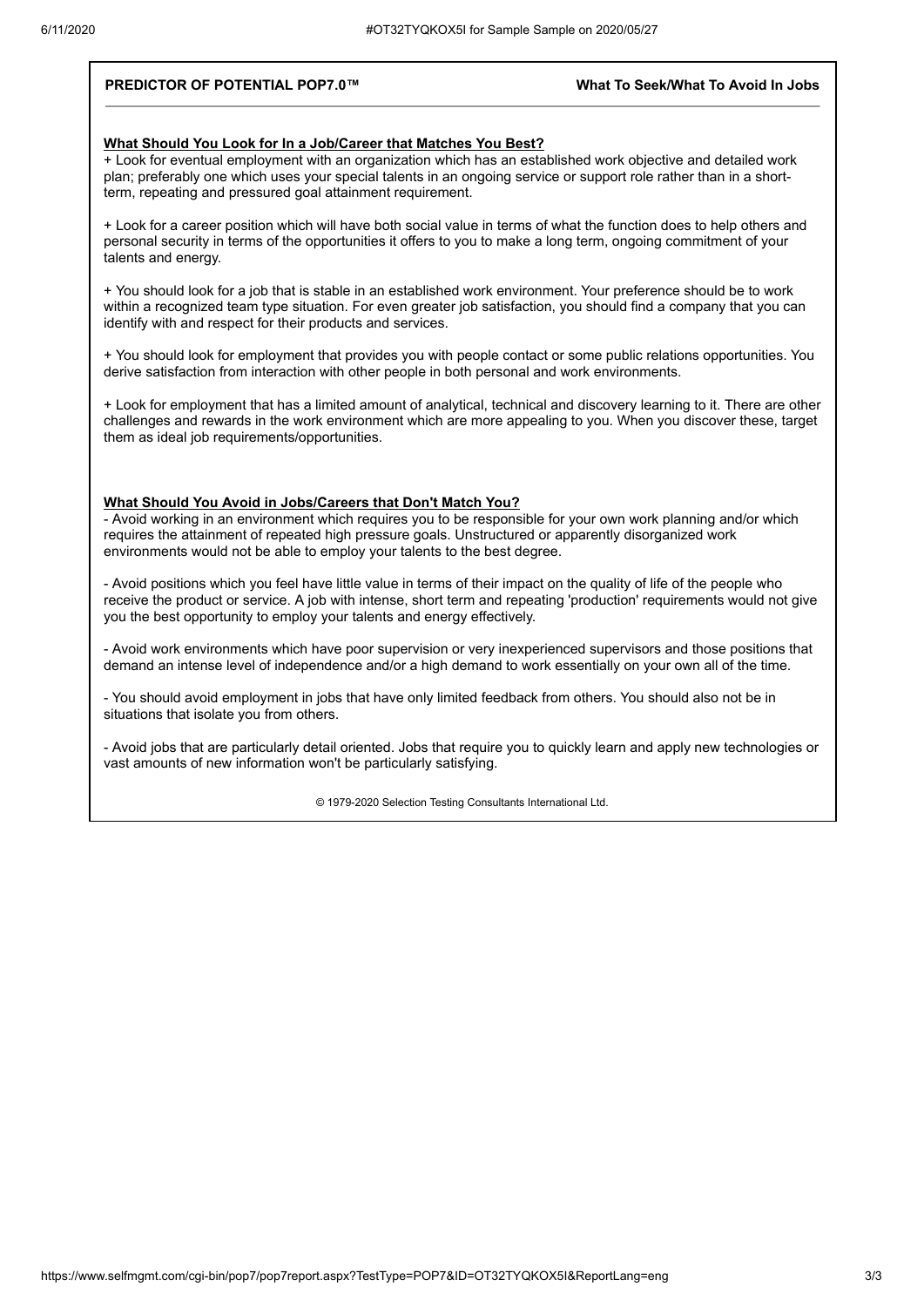

# MANAGEMENT REPORT COACHING GUIDE

Sample Report

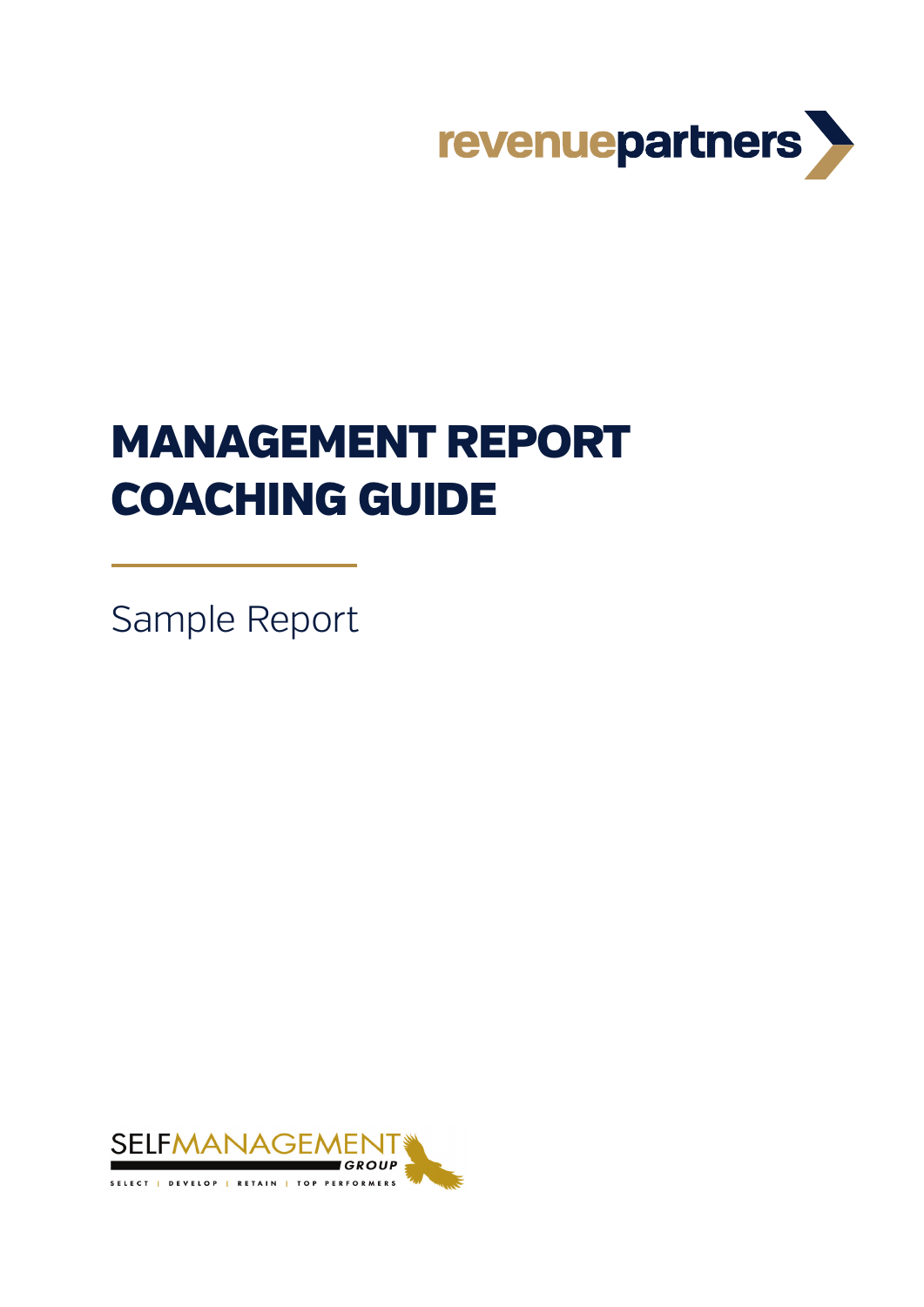

### **A Guide to Helping SAMPLE SAMPLE Build Success Habits and Build SAMPLE's Business!**

**ID#: ESBMAX88UQL3 2019/09/03 Sample Reports**

| <b>CONTENTS</b>                              | Page |
|----------------------------------------------|------|
| Introduction                                 |      |
| <b>Commitment and Growth</b>                 | 3    |
| <b>Building Success Habits</b>               | 4    |
| Motivational Profile (Achievement Potential) | 5    |
| Independence (Independence Potential)        | 6    |
| People Orientation                           |      |
| Investigative Orientation                    | 8    |
| Self Directed (Confidence)                   | 9    |
| Lifestyle Management                         | 10   |
| Dealing with Call Reluctance                 | 11   |
| Listening Style                              | 12   |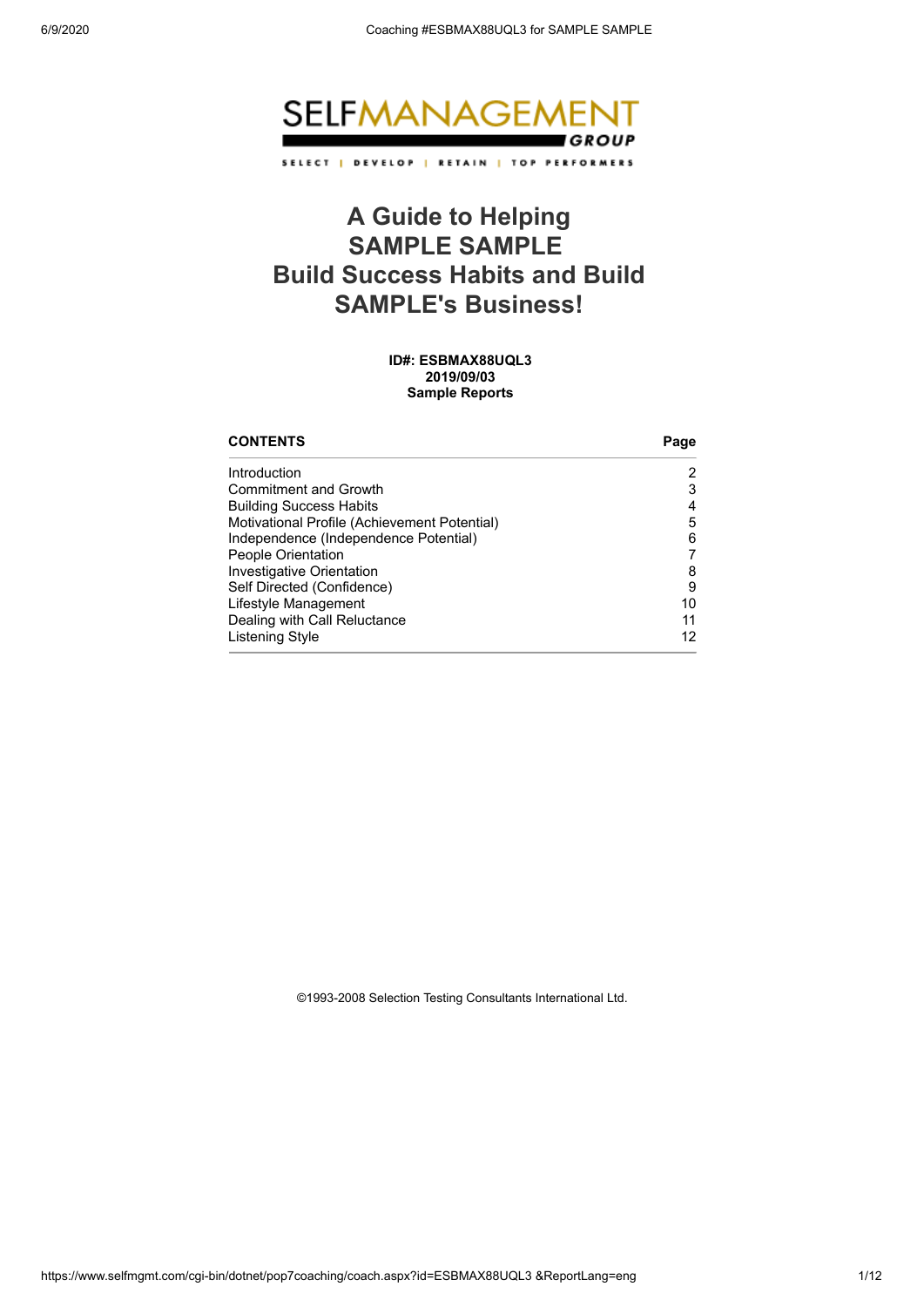Coaching #ESBMAX88UQL3 for SAMPLE SAMPLE **AUGUST 2006** 2012 12:00 2012 12:00 2012 12:00 2012 12:00 2012 12:00 201

### **Introduction**

The purpose of this guide is to help mentors and/or managers assist SAMPLE SAMPLE to build success habits that will help him/her succeed in a challenging sales career.

This report identifies SAMPLE's strengths and provides suitable coaching strategies to take advantage of his/her strengths as he/she goes through the phases of his/her career.

#### **Phase 1: Building Success Habits**

At the beginning of any sales career or when someone starts with a new organization, they will need to build the habits which will help them when:

- studying and taking courses to pass licensing examinations (if applicable)
- learning about the products and services
- developing relationships with new manager(s) and colleagues
- understanding how to make use of the technical and business support people in the organization
- understanding the market and its needs

#### **Phase 2: Building the Business**

Once trained in the organization's products and sales methods, the sales representative's responsibilities will change and personal success will be more directly correlated to the success of the organization. The success habits developed in Phase 1 will be complemented by new ones as the sales representative builds a business.

This report is customized based on SAMPLE SAMPLE's personality traits and attitudes. Please refer to it as a source of coaching strategies that have been shown to be effective with salespeople with his/her profile.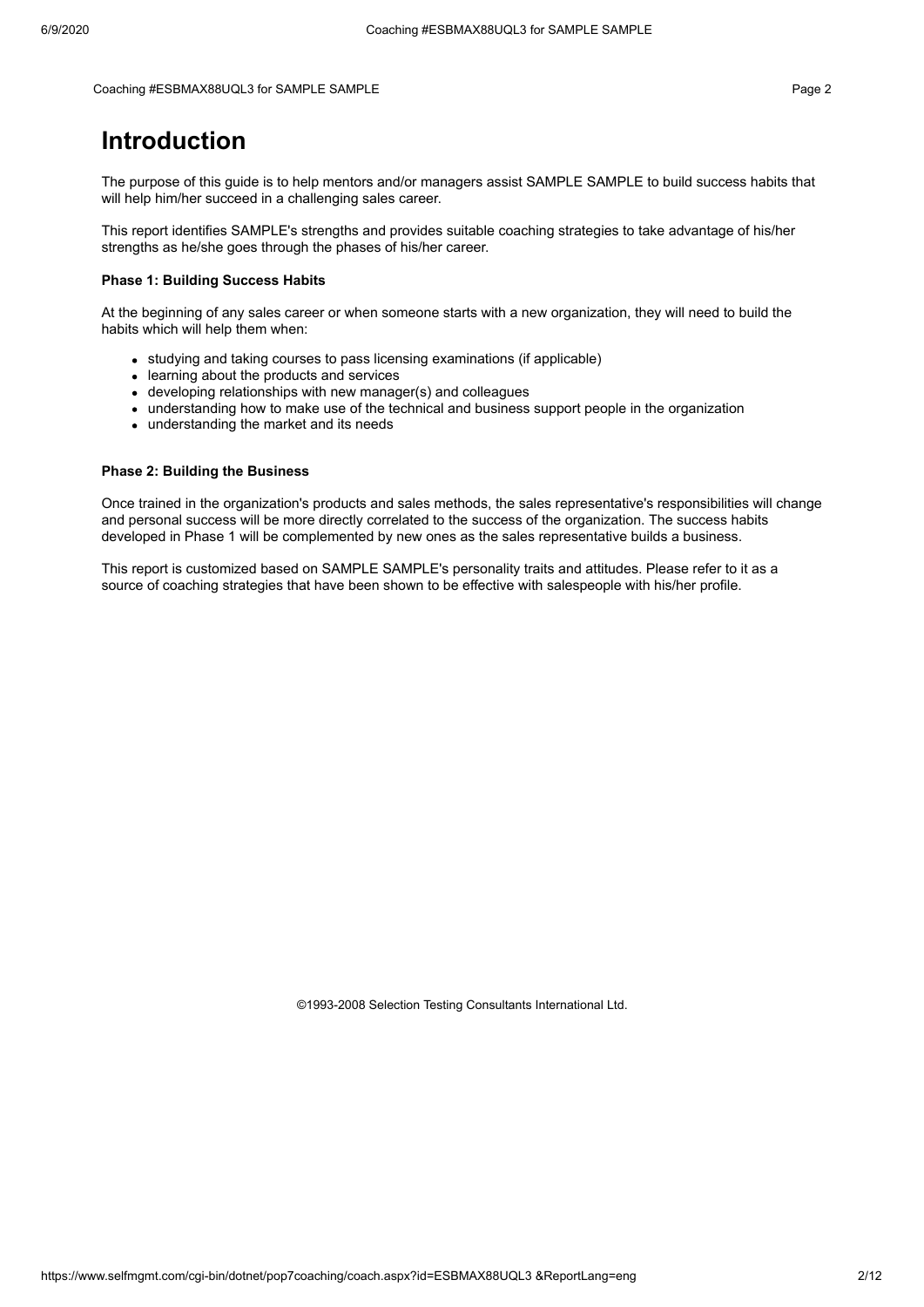### **Commitment and Growth**

### **Fit to Sales Career (Predictor Score)**



SAMPLE is very well suited to competitive sales and has the attributes to make him/her successful in this field.

#### **Coaching Strategies**

- Use this report to identify his/her strengths and how to use them.
- Encourage a personal commitment to his/her sales career in order to take full advantage of his/her potential.
- Set high standards for him/her in terms of activity and results. If he/she takes control of his/her activity, the results will follow if he/she keeps working and improving his/her skill set.
- Meet regularly with him/her and use those meetings to learn what he/she is doing well and how to leverage his/her strengths.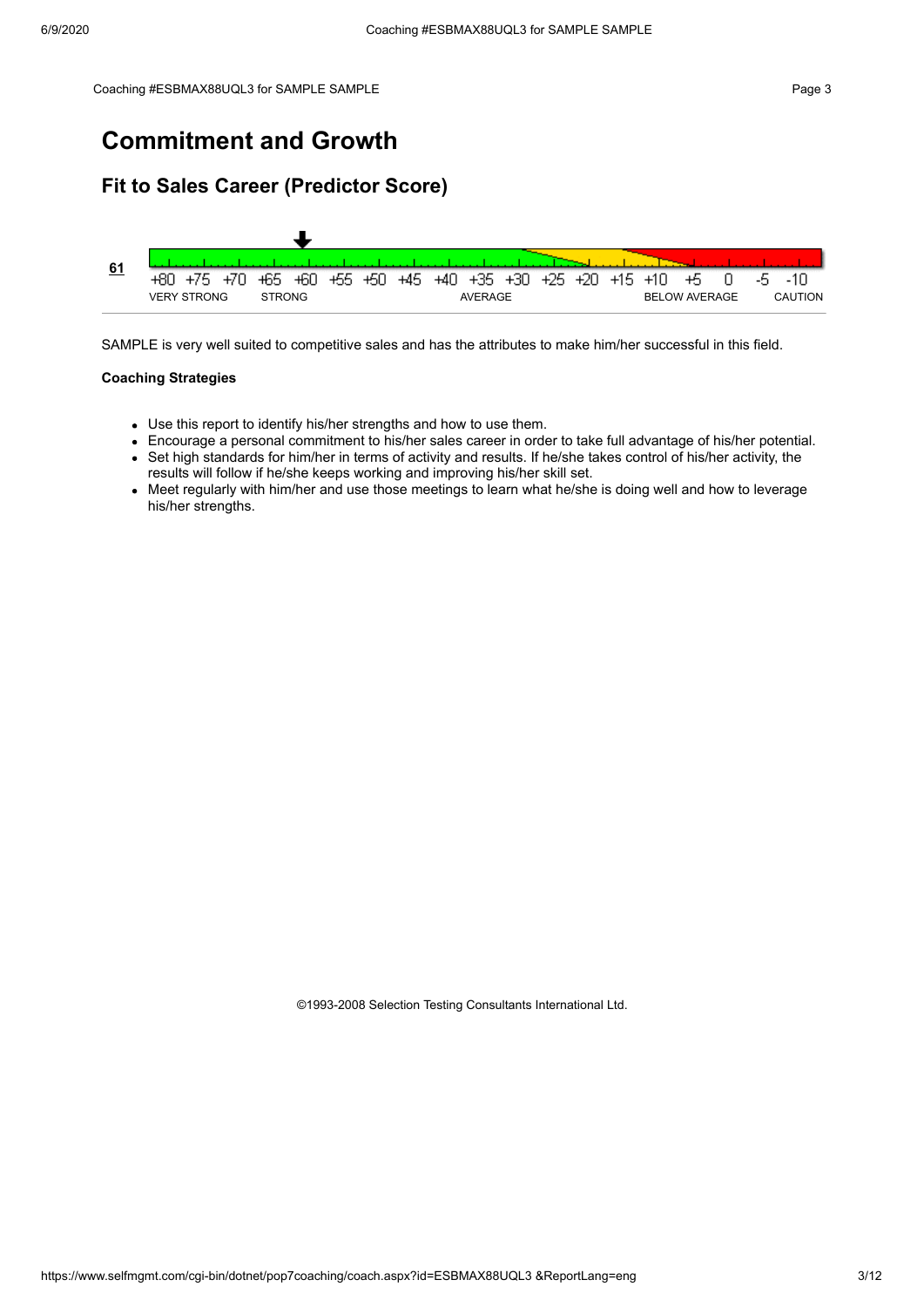### **Building Success Habits**

### **Self Management (Enterprising Potential)**



SAMPLE is very enterprising, competitive, determined and goal oriented. He/She has the potential to be very successful. During the period of his/her orientation and training, it will be important for him/her to build the type of success habits that he/she can carry throughout his/her career. As he/she starts to grow his/her business, he/she will need to have his/her daily and weekly habits reinforced until they are part of his/her routine.

#### **Building Good Habits**

- Help him/her build his/her daily plan and weekly progress goals for whatever he/she is doing.
- Help him/her to plan and record the plan for his/her daily activity (number of hours of study, meetings and other essential activities etc). By doing this, he/she will establish a habit of setting his/her goals.
- Make certain that he/she plans his/her daily work and completes it.
- Reward him/her for keeping his/her commitments.

#### **Building his/her Business**

- Help him/her set goals for activities which he/she can control such as calls, meetings, hours working on specific projects etc.
- Encourage him/her to commit to his/her goals.
- Monitor his/her activity until you are certain that the habits are ingrained.

#### **Encourage him/her to:**

- Schedule weekly development interviews with him/her to discuss his/her progress, his/her goals and what he/she needs to do to keep on target.
- Prepare for each meeting with a review of his/her activities.
- Spend time advising him/her about what he/she is doing well before addressing growth opportunities.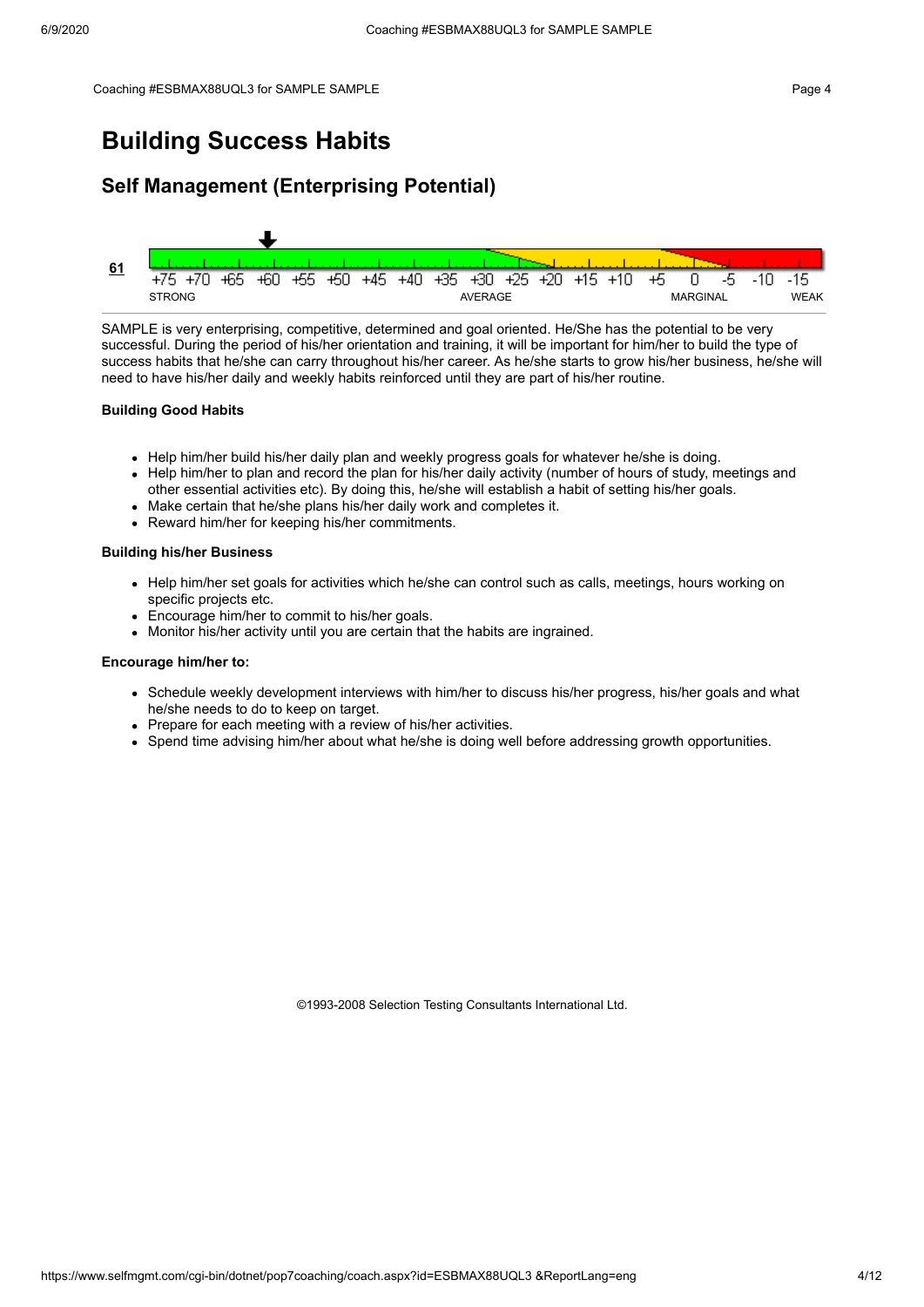### **Motivational Profile (Achievement Potential)**



He/She balances the need to achieve with the need to provide services that he/she views as valuable to others. He/She likes challenges but also likes to build good relationships.

#### **Building Good Habits**

- Challenge him/her to be sure that each day's critical activities are getting done.
- Set reasonable but challenging goals for him/her and stretch his/her goals gradually when he/she is meeting them consistently.
- If SAMPLE is working on licensing or training, make certain that all of his/her assignments are on-time while keeping his/her work to a high standard.

#### **Building his/her Business**

- Challenge him/her to meet or exceed his/her targets for the number of contacts each day.
- Work on balancing the quantity and quality of his/her presentations.
- Work on his/her sales process to make sure that the pace is suitable for the client or prospect.
- Be an expert in the products that are the best sellers and/or suitable for most clients.

#### **Encourage him/her to:**

- Test his/her progress.
- Provide him/her with interesting challenges.
- Get his/her mentor to test his/her knowledge and advise him/her on key areas to review and practice.
- If he/she is doing well in learning what he/she needs to learn, ask him/her for suggestions on how to get even better or ahead of schedule.
- Coach him/her on the effectiveness of his/her client presentations.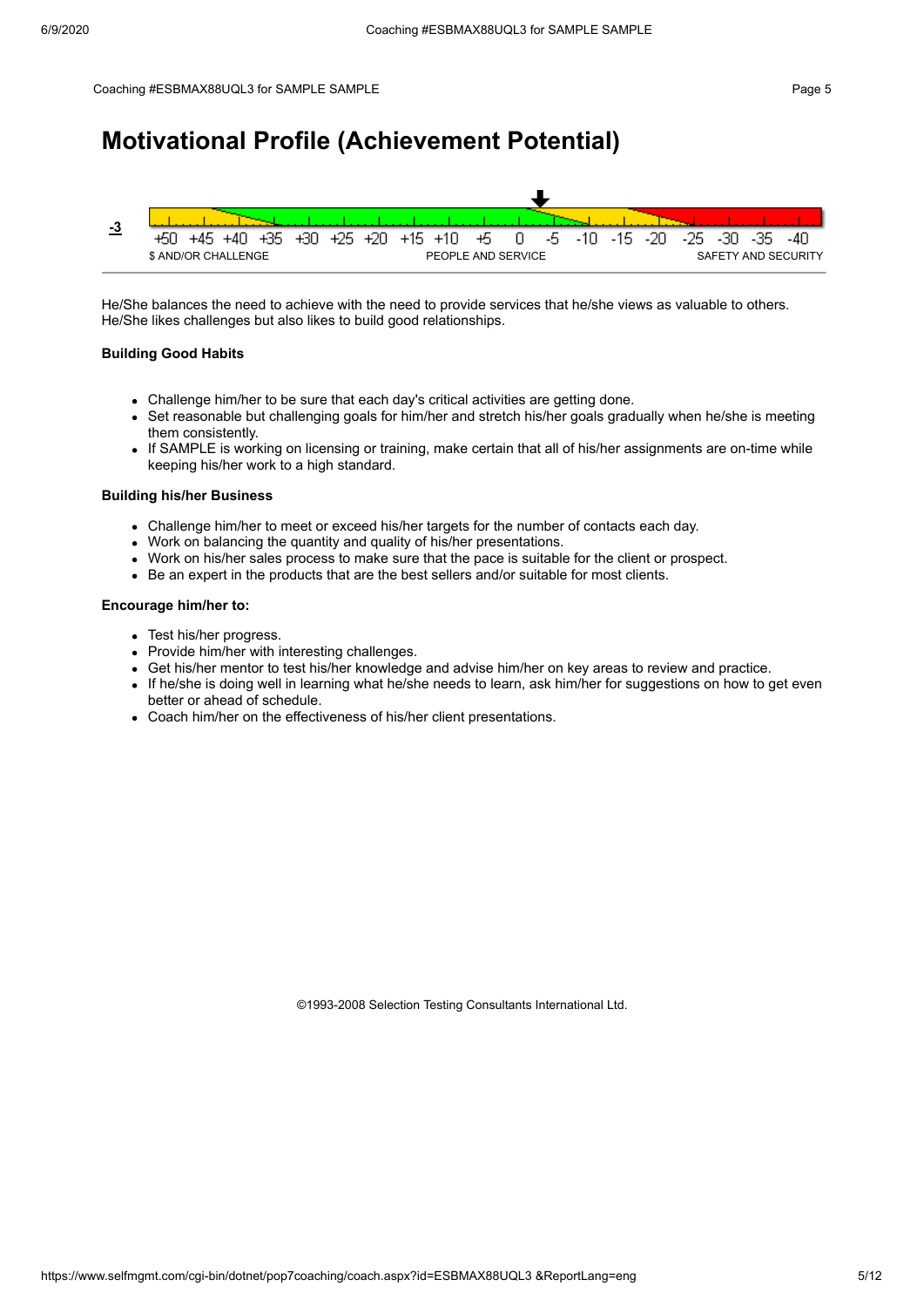### **Independence (Independence Potential)**



He/She is co-operative most of the time and independent when the situation calls for it. He/She will integrate well with most existing systems allowing him/her to be suitable for working independently in a modestly structured organization. Encourage him/her to develop this strength in the following ways:

#### **Building Good Habits**

- Help SAMPLE understand how the company's culture works so he/she can be an effective team member and take advantage of the support and structure provided by the organization.
- Encourage his/her resourcefulness when looking for new ideas.
- Encourage him/her to discuss what he/she has learned with other people who are in the company or going through the learning process.

#### **Building his/her Business**

- Explain the company sales strategy but also consider other ways that he/she can build his/her referral network.
- Have him/her build good relationships with those who provide support within the organization.
- Encourage him/her to develop his/her self-management strengths so that he/she can work independently as he/she builds his/her business.

#### **Encourage him/her to:**

- Review new ideas with him/her rather than implementing them without discussing them.
- Challenge him/her to think of fresh approaches to the sales process and be prepared to review his/her ideas.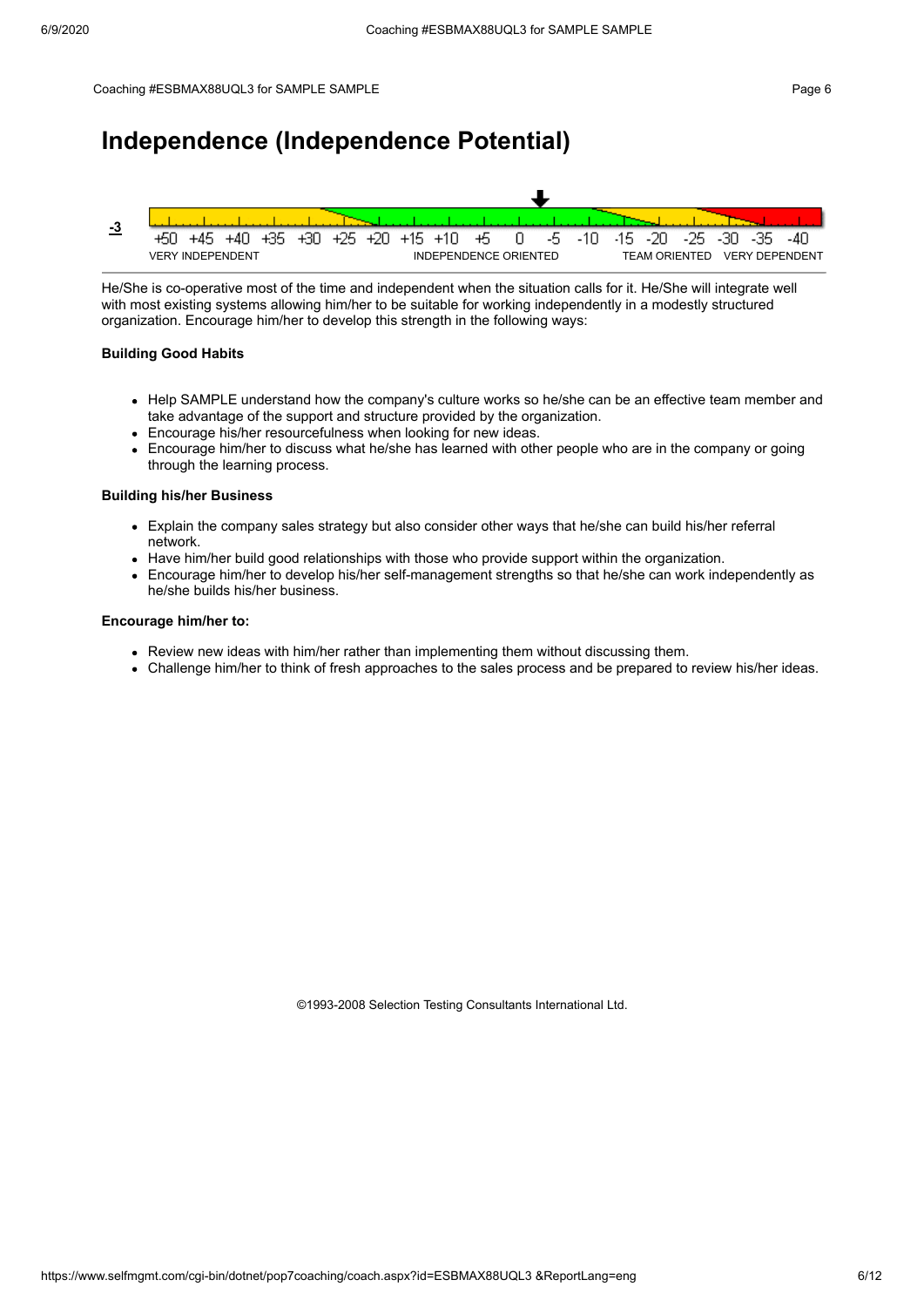#### Coaching #ESBMAX88UQL3 for SAMPLE SAMPLE **Figure 7** and the computation of the control of the Page 7

## **People Orientation**



SAMPLE is very warm, sociable, cheerful and outgoing. He/She is motivated and energized by social interaction and able to build relationships and friendships without difficulty. He/She is quite comfortable with other people upon meeting them.

#### **Building Good Habits**

- Coach him/her to ask people about themselves and get them talking so that he/she can understand their needs.
- Help him/her enjoy the social aspects of a sales career and teach him/her how to build a rapport and look for  $\bullet$ referrals in social situations.
- Coach him/her on good listening skills.

#### **Building his/her Business**

- Help him/her build his/her referral network by showing how much fun it can be.
- Provide community oriented strategies for meeting new people.
- Work on strategies to deal with rejection in the sales process because SAMPLE enjoys people and could take rejection personally.

#### **Encourage him/her to:**

- Review his/her presentation skills as necessary to assure that the business focus is still there.
- Make sure that his/her meetings with you deal with the business issues as well as relationship building.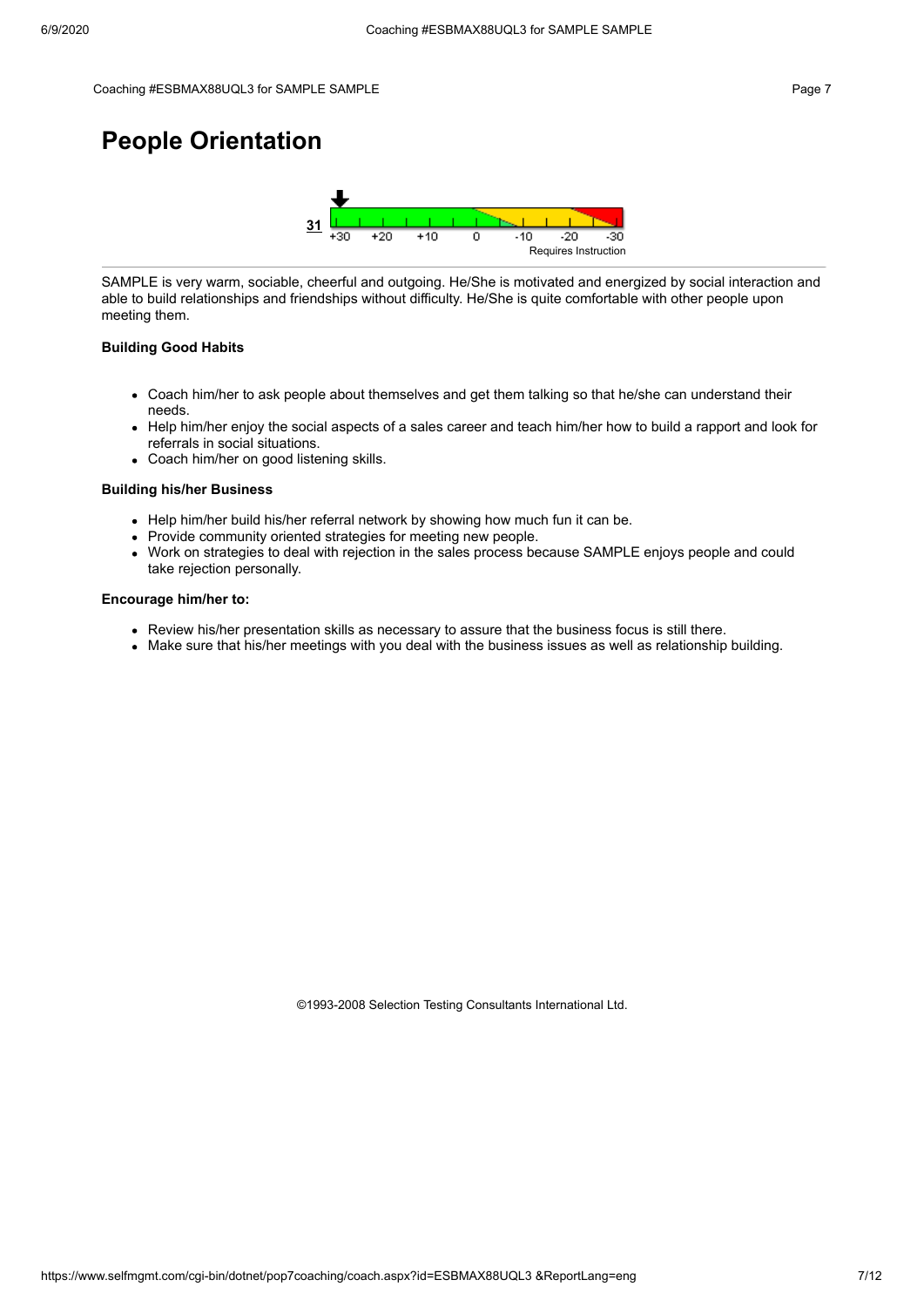### **Investigative Orientation**



He/She is comfortable with a balance of technical and non-technical issues in his/her work. He/She enjoys some problem solving but a mixture of non-technical and technical issues would be most desirable. He/She has the approach to analysis that is common for sales people.

#### **Building Good Habits**

- Encourage him/her to set aside a regular time each day to review product knowledge and relevant business news.
- Coach him/her to focus on the essential knowledge first and then to delve into some of the more difficult material.

#### **Building his/her Business**

- Encourage him/her to practice his/her client approach so that he/she can deliver a 30 second version that will generate interest.
- Make sure that he/she knows the strengths and benefits of the products well enough to give a strong presentation and provide answers to most client questions.
- Familiarize him/her with the company's support network when you do not have an answer.

#### **Encourage him/her to:**

- Ask him/her to prepare a list of his/her technical questions in advance of his/her meetings and to share them with his/her mentor so that they can be addressed quickly at the meetings.
- Ask his/her mentor for advice on his/her presentations.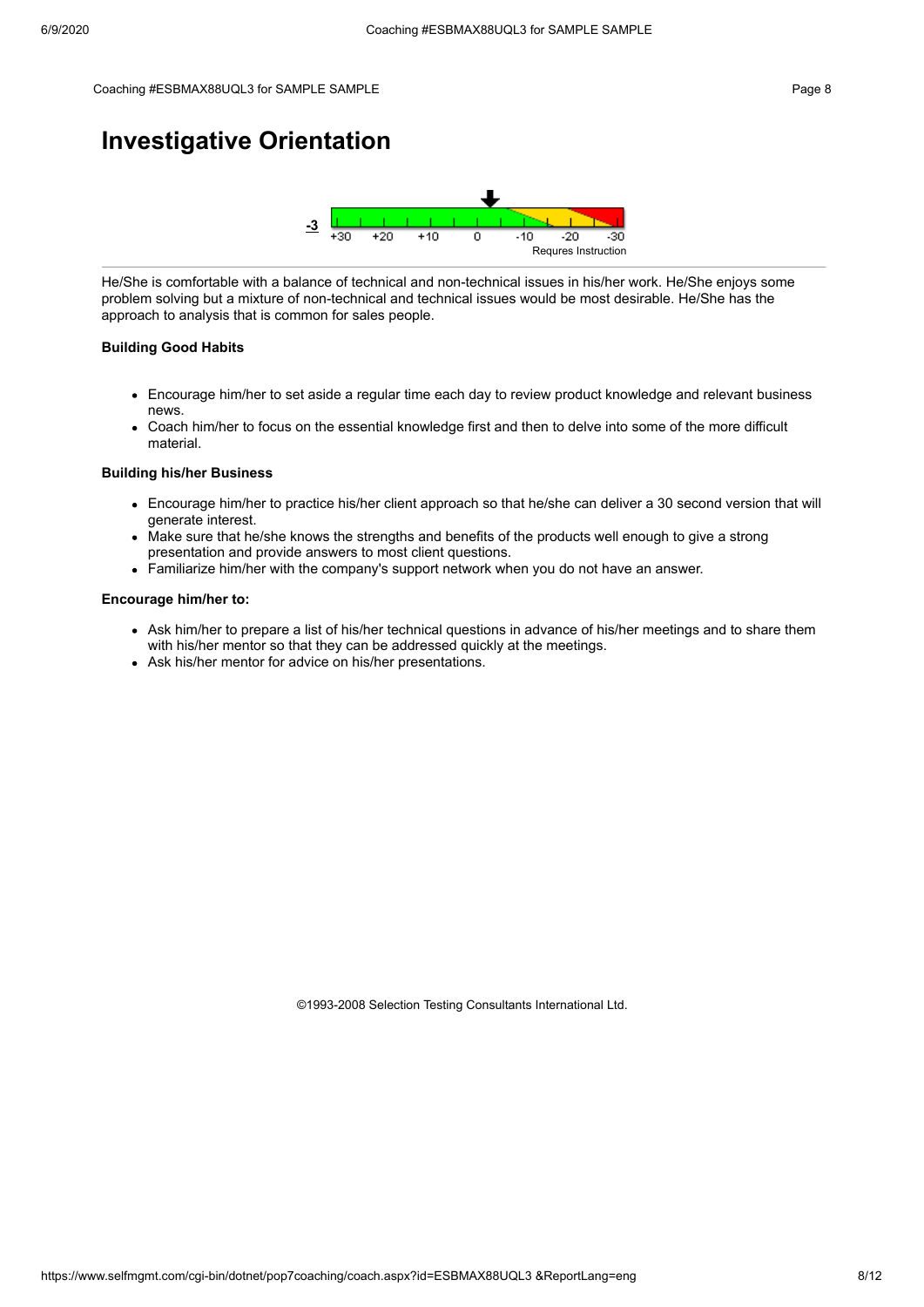### **Self Directed (Confidence)**



He/She would be considered to be very confident, in control and able to function effectively on his/her own. He/She accepts responsibility for his/her own performance and expects to succeed in his/her career and most other activities.

#### **Building Good Habits**

- Make him/her aware of his/her strengths (build conscious competence) and encourage him/her to use them as much as possible.
- Encourage him/her to continually build on the success that he/she has had so far.
- Coach him/her to take responsibility for his/her own actions.
- Coach him/her to take responsibility for his/her learning.
- Coach him/her to take control of what he/she can control and to do it to the best of his/her ability.
- Address his/her growth opportunities when he/she is feeling successful.

#### **Coaching Strategies**

- Always focus on his/her strengths and how to get even better.
- Address possible arrogance by asking him/her for suggestions on how to complement his/her strengths.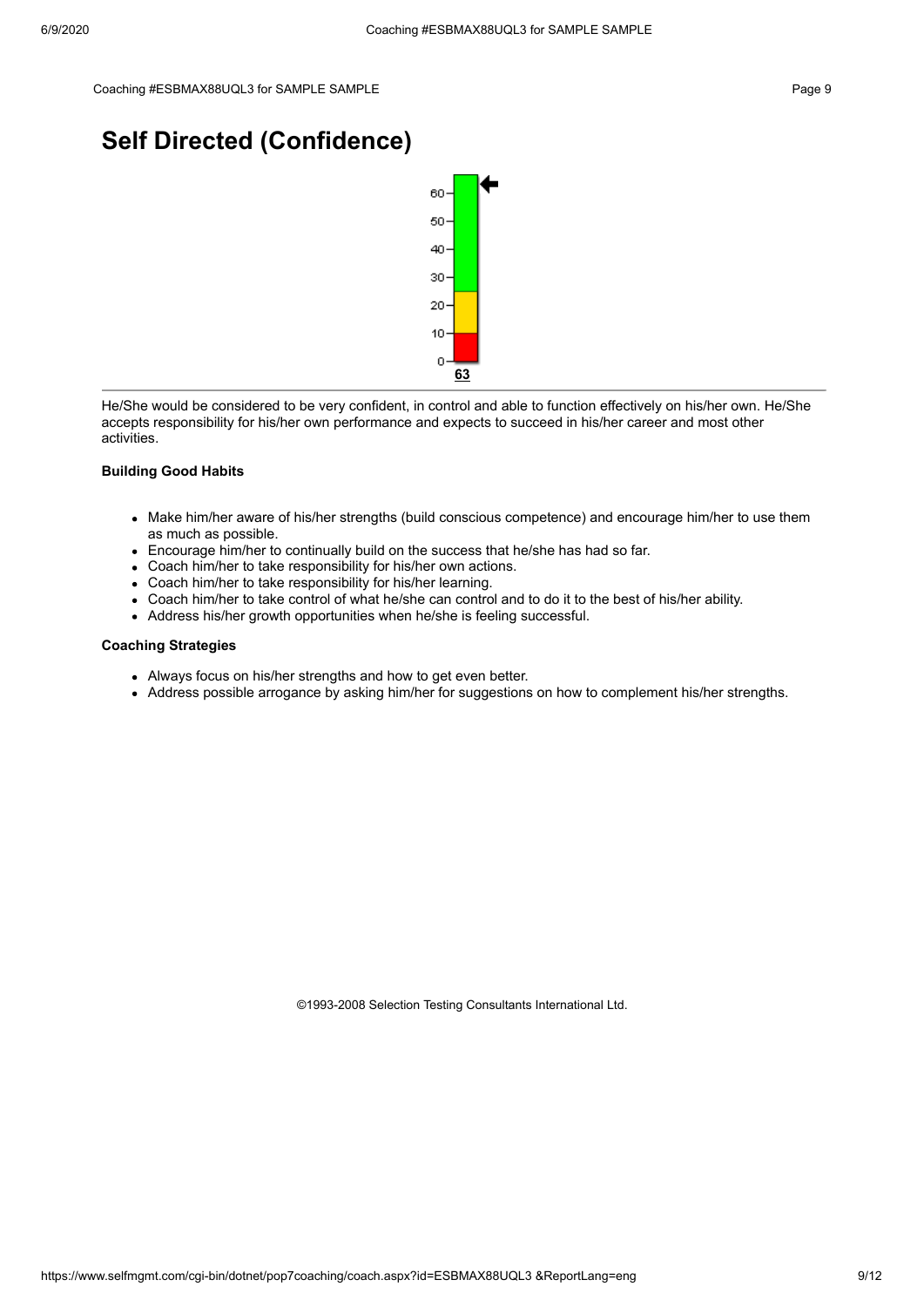### **Lifestyle Management**



He/She appears to manage his/her energy and lifestyle quite well. Pressure and the ability to cope with stress effectively may even enhance his/her performance in some situations.

#### **Building Good Habits**

- Coach him/her to identify and understand his/her own stress coping techniques so he/she can use them in other situations.
- Coach him/her to continue to manage stressful situations as challenges that he/she can meet.
- Coach him/her to share his/her stress coping strategies with others.

#### **Coaching Strategies**

If his/her colleagues are showing signs of stress, SAMPLE may be a suitable mentor.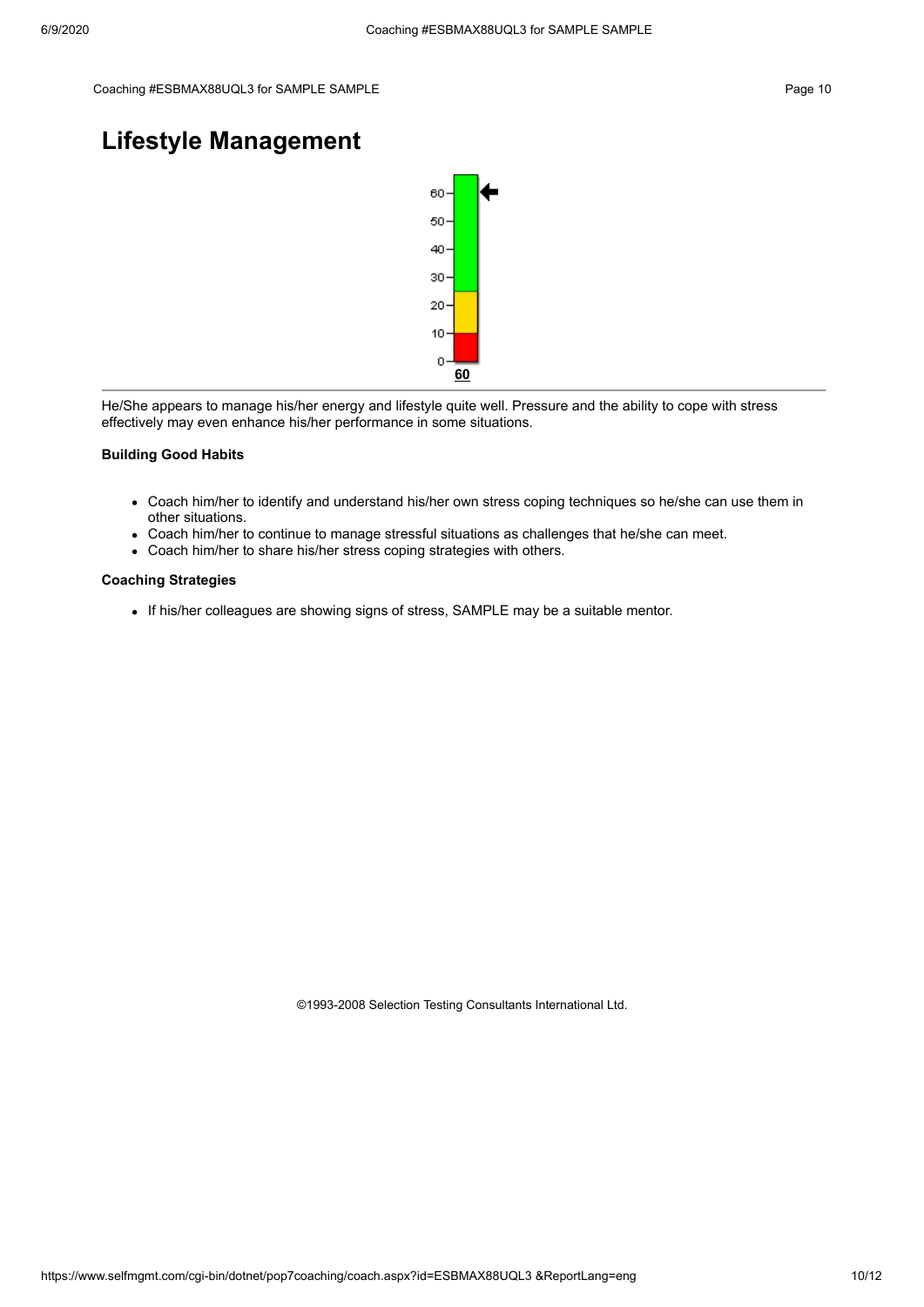### **Dealing with Call Reluctance**



SAMPLE has the sort of attitude about prospecting, managing rejection and sales as a career that would be considered as suitable in almost any sales career. Generally speaking, he/she does not take rejection personally and should be very comfortable building his/her business.

#### **Building Good Habits**

- Take advantage of his/her comfort with prospecting and rejection by making a regular habit of prospecting.
- Ask him/her to commit to a number of contacts or calls that he/she is going to make each day and to start making them. This is a success habit that is hard to beat in sales.
- Focus on the high quality of the products and services that the company provides so that he/she feels comfortable with the value that he/she is providing to his/her prospects and clients.

#### **Building his/her Business**

- Coach him/her to keep asking for a referral even if he/she doesn't expect one.
- Remember that a positive attitude is essential and building a successful market survey will help him/her prospect when building his/her business in the future.
- No one likes rejection but he/she is generally good at accepting it as non-personal. When people won't talk to him/her or help with his/her market survey it is more likely that they are worried about how their friends would react than rejecting him/her. Coach him/her on how to set clients at ease by demonstrating his/her good judgment and tact.

#### **Encourage him/her to:**

- Praise his/her strength in this area.
- Encourage him/her to be a mentor to others if it is appropriate.
- **Brainstorm on finding additional strategies on how to prospect and deal with rejection.**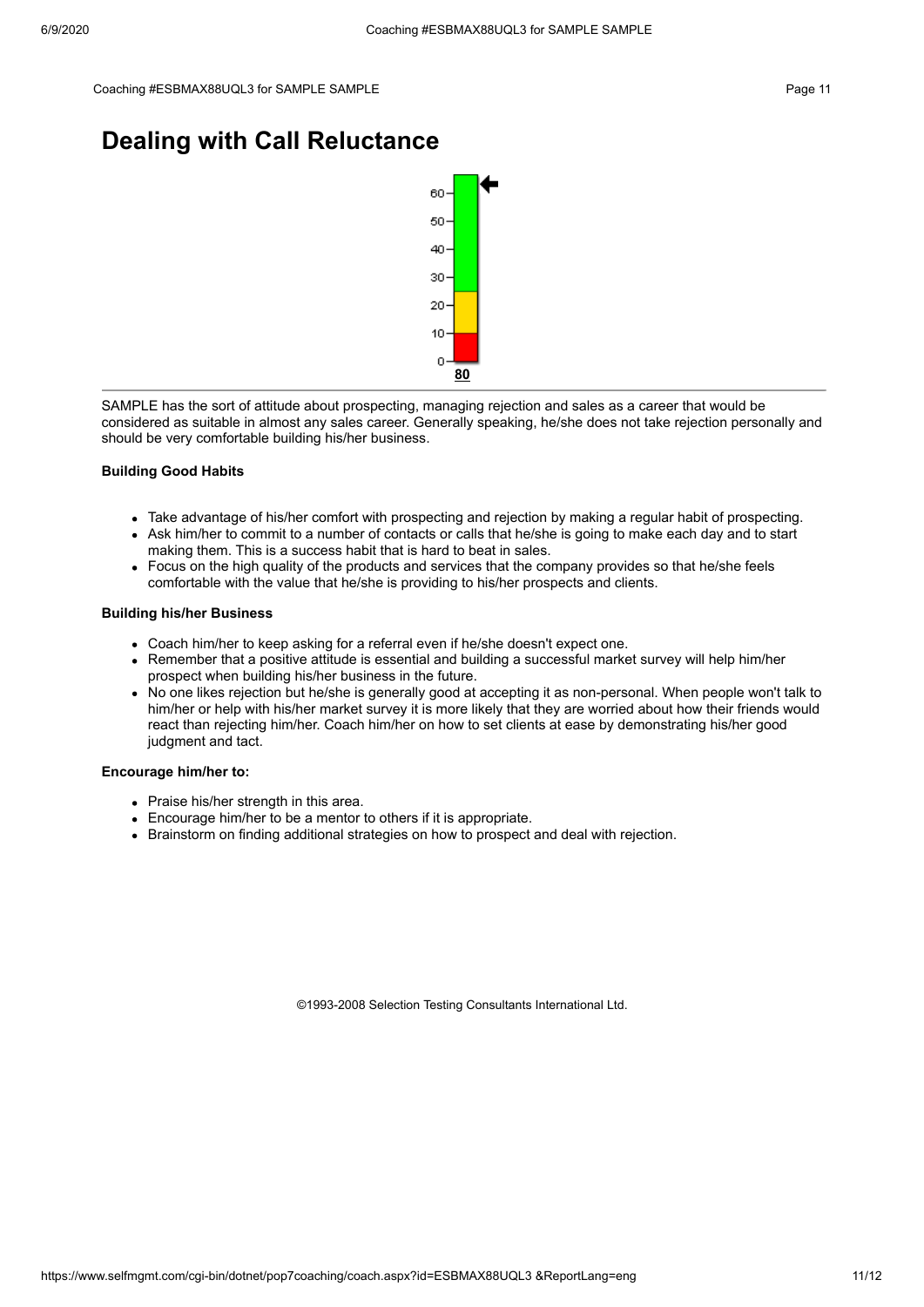### **Listening Style**



SAMPLE is able to listen very effectively while in conversation with others. His/Her approach to listening is an asset while interacting with clients, peers or others.

#### **A Guide to Helping**

Take advantage of his/her strengths as a listener when dealing with difficult clients as he/she may be able to gather information and gain trust where others have been unable to do so.

#### **Coaching Strategies**

SAMPLE may be a role model for others in the fact finding or consultative sale.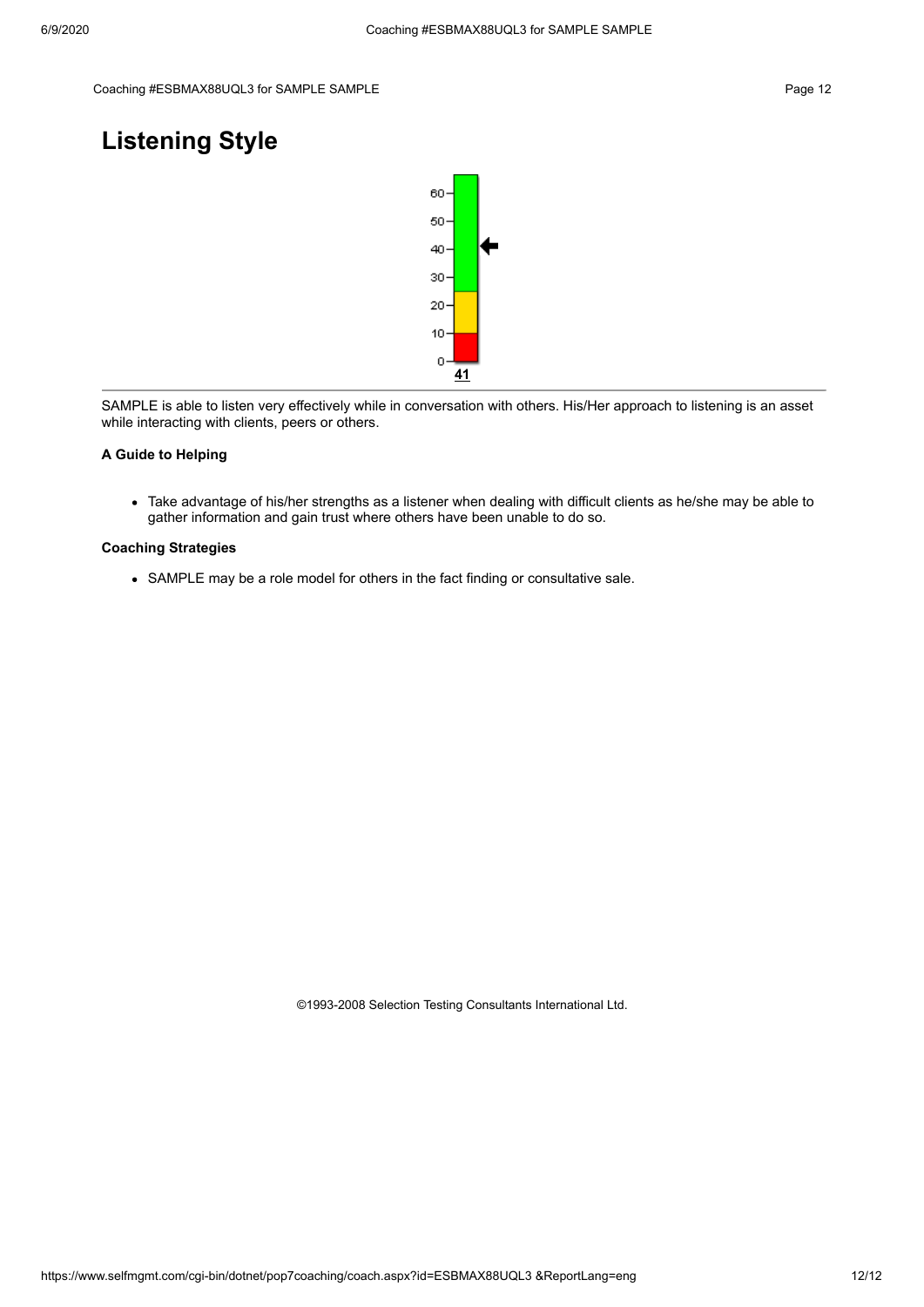

# CANDIDATE REPORT COACHING GUIDE

Sample Report

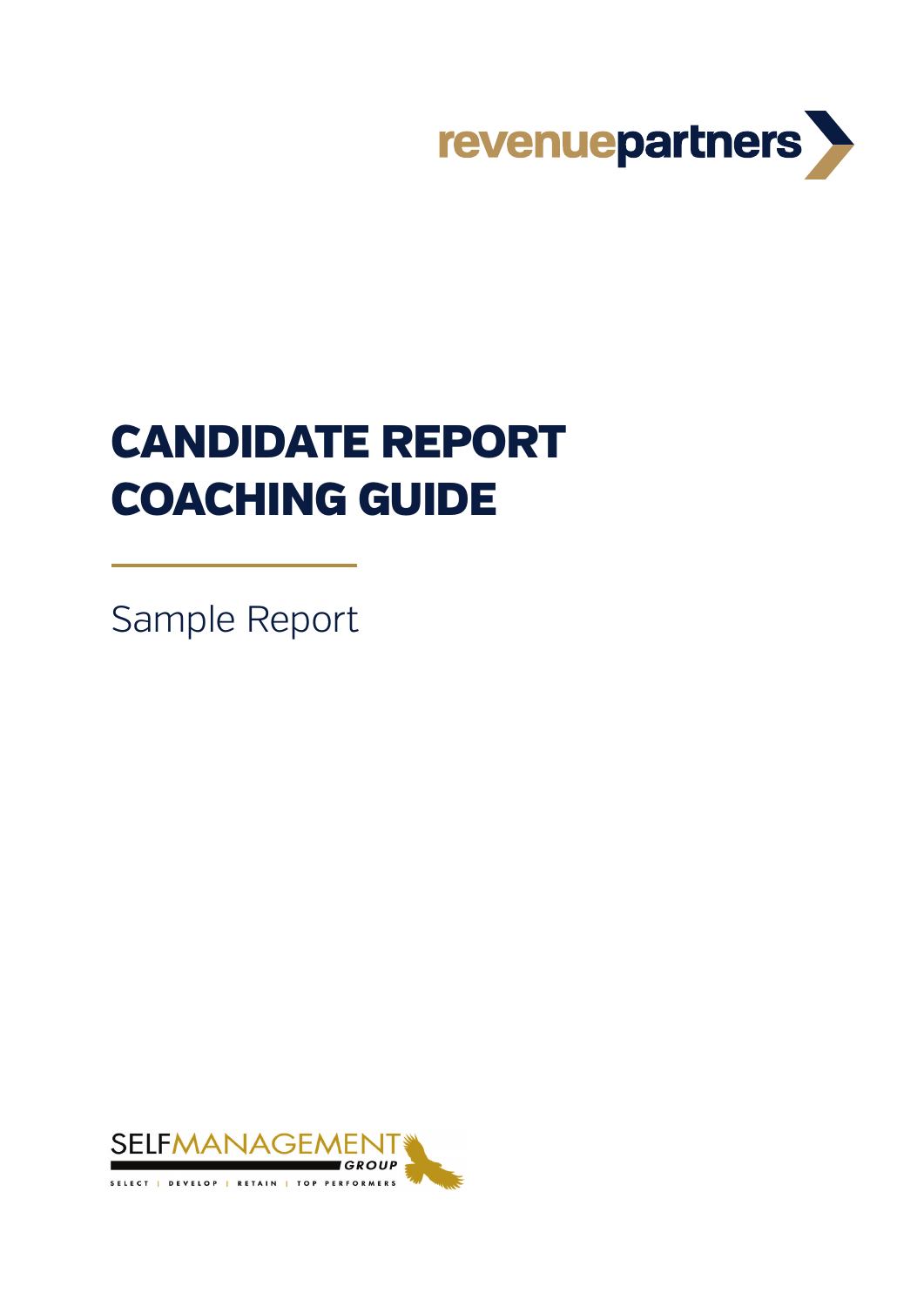

## **Build Success Habits and Build your Business!**

**#ESBMAX88UQL3 2019/09/03 SAMPLE SAMPLE** 

| <b>CONTENTS</b>                | Page |
|--------------------------------|------|
| Introduction                   | 2    |
| <b>Commitment and Growth</b>   | 3    |
| <b>Building Success Habits</b> | 4    |
| <b>Motivational Profile</b>    | 5    |
| Independence                   | 6    |
| People Orientation             |      |
| Investigative Orientation      | 8    |
| Self Confidence                | 9    |
| Lifestyle Management           | 10   |
| Dealing with Call Reluctance   | 11   |
| Listening Style                | 12   |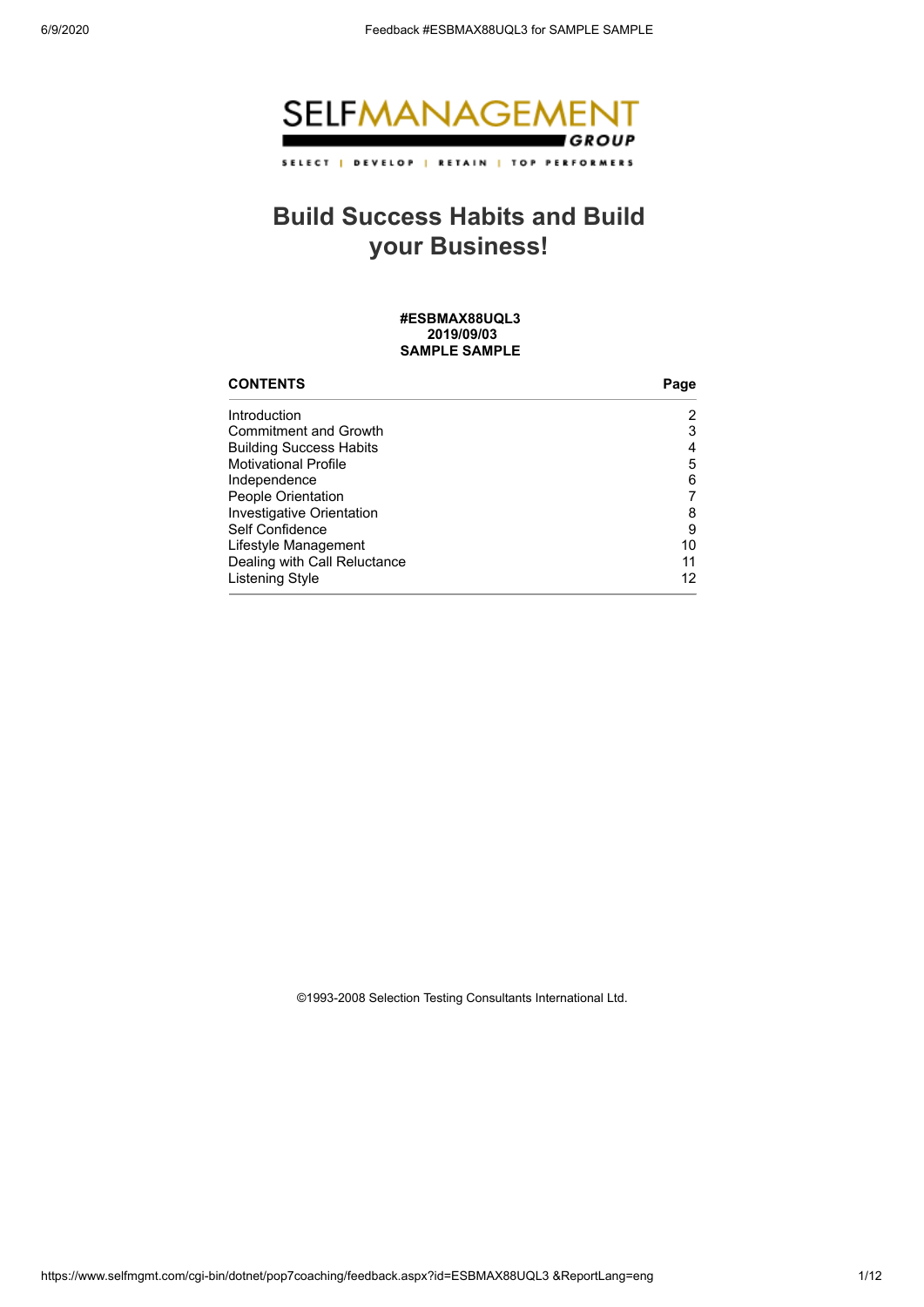#### Feedback #ESBMAX88UQL3 for SAMPLE SAMPLE Page 2

### **Introduction**

The purpose of this guide is to help you to continue maximizing your personal strengths as you develop your sales career. This report is based on the Personal Orientation Profile (POP™) questionnaire that you completed.

#### **This Report is designed to:**

Help you leverage your strengths by understanding them and developing success habits which will take advantage of your strengths throughout your career.

#### **Career Management Planning**

Most sales careers include 2 phases:

- Phase 1: Building Success Habits
- Phase 2: Building your Business

In some sales careers, the phases are clearly defined while in other careers there may not be such clear definitions but there will be personalized feedback in each phase to assist you in developing your sales career.

#### **Phase 1: Building Success Habits**

At the beginning of any sales career or when you start with a new organization, you will be required to do many things to be an effective sales representative. These will include some or all of the following:

- studying and taking courses to pass licensing examinations (if applicable)
- learning about the products and services that you will be providing
- developing relationships with your new manager(s) and colleagues
- understanding how to make use of the technical and business support people in the organization
- understanding your market and its needs

This report is designed to provide you with personalized coaching to help you during this phase where learning, building relationships and building success habits are essential.

#### **Phase 2: Building your Business**

Once you have been trained in the organization's products and sales methods, your responsibilities will change and your personal success will be more directly correlated with success of the organization. The success habits that you develop in Phase 1 will be very valuable in your ongoing success as you Build your Business.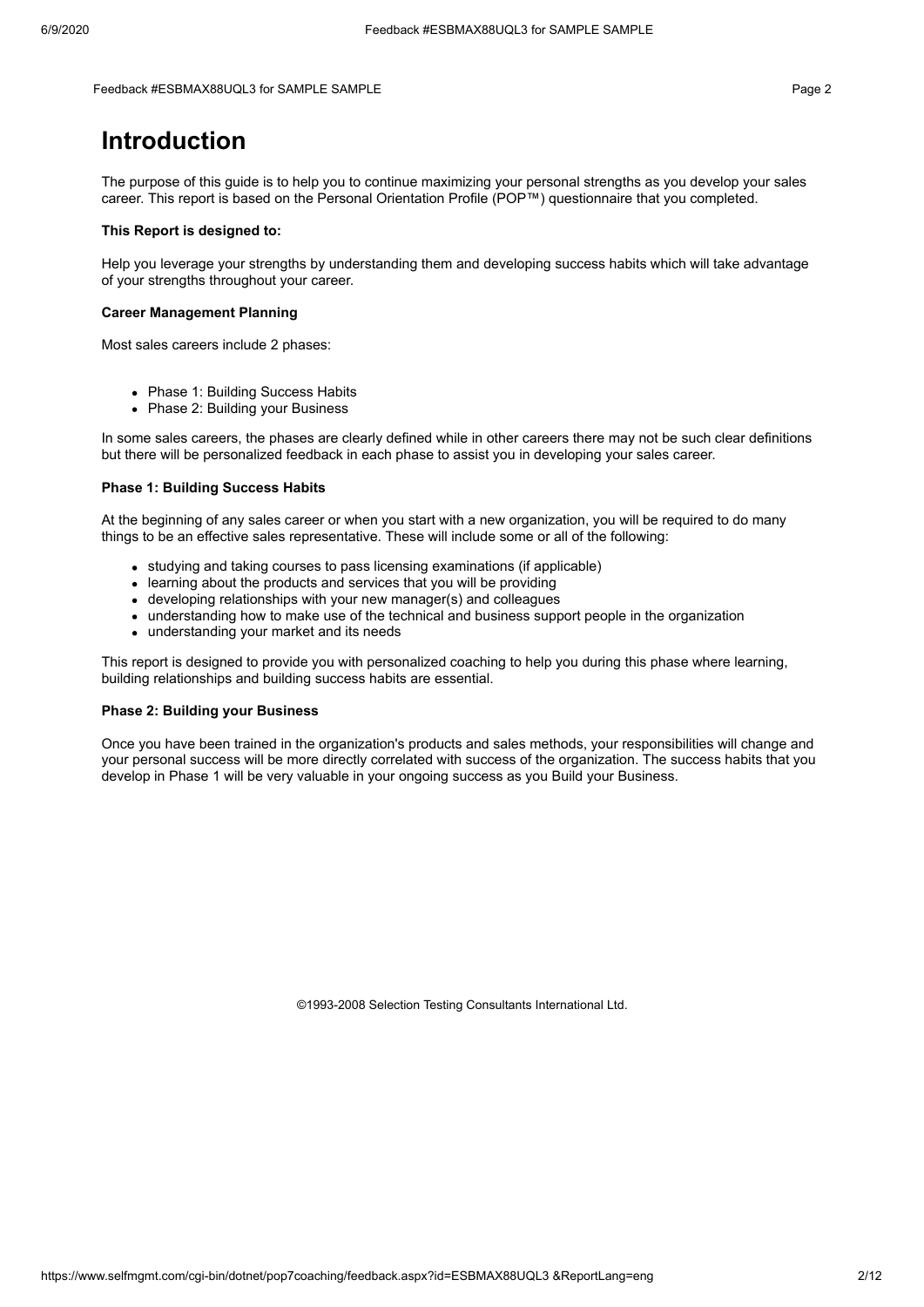Feedback #ESBMAX88UQL3 for SAMPLE SAMPLE **All and Secure 2012** Page 3

### **Commitment and Growth**

### **Fit to Sales Career**

You are very well suited to competitive sales and have the attributes to make you successful in this field.

#### **Self Coaching Strategies**

- Use this report to identify your strengths and how to use them.
- Make a personal commitment to your sales career in order to take full advantage of your potential.
- Set high standards for yourself in terms of activity and results. You can control the activity and the results will follow if you keep working and improving your skill set.
- Outwork the competition

#### **Work Well with your Manager/Mentor**

• Meet regularly with your Manager/Mentor and use those meetings to learn what you are doing well and how to leverage your strengths.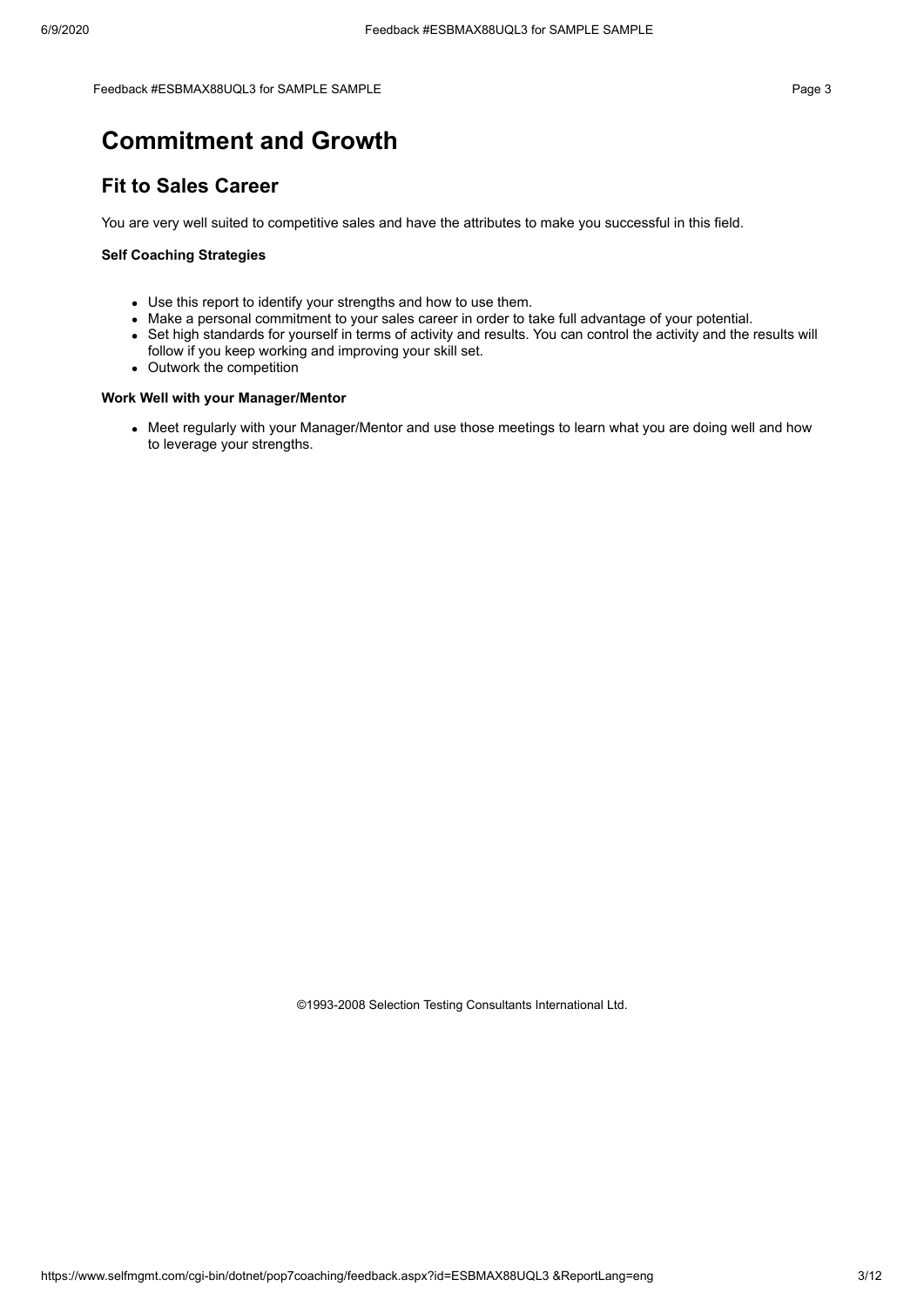#### Feedback #ESBMAX88UQL3 for SAMPLE SAMPLE **For a state of the state of the state of the state of the state of the state of the state of the state of the state of the state of the state of the state of the state of the state**

### **Building Success Habits**

You are very enterprising, competitive, determined and goal oriented. You have the potential to be very successful. During the period of your orientation and training, it will be important for you to build the type of success habits that you can carry throughout your career. As you start to grow your business we recommend that you consult with your Manager/Mentor on the daily and weekly habits that you will need to become successful.

#### **Build Good Habits**

- Set daily and weekly progress goals for yourself.
- Plan and record the plan for your daily activity (number of hours of study, meetings and other essential activities, etc.). By doing this, you will establish a habit of setting your goals.
- Commit to your plan and exceed your goals if you find that you have the time and energy.
- When hard work becomes a habit, the work gets easier, you become more effective and the financial rewards will follow.
- Reward yourself for keeping your commitments.

#### **Product Knowledge/Certification**

- If studying for a license or learning about the organization and its products, set daily goals for what you wish to achieve each day.
- Make certain that you set aside enough time to do your daily work. Take control.

#### **Building Your Business**

- Develop a consistent daily schedule and follow it until it is a regular habit.
- Decide upon a number of calls that you are willing to make each day and make them.
- Set goals for activities which you can control such as calls, meetings, hours working on specific projects, etc.
- Commit to your goals.
- Monitor your activity and reward yourself for completing all your calls and other activities.
- It is okay to feel guilty if you do not honor your commitments. If you are feeling guilty, determine why and rework your daily plan.
- If you are doing market research or building a referral network, commit to a number of real contacts each day.
- Outwork the competition.

#### **Working with your Manager/Mentor**

- Schedule weekly development interviews with your mentor to discuss your progress, your goals and what you need to do to keep on target.
- Prepare for each meeting with a review of your activities.
- Advise your mentor about what you are doing well and seek out one or two growth opportunities.
- Integrate your mentor's feedback into your planning for the next week.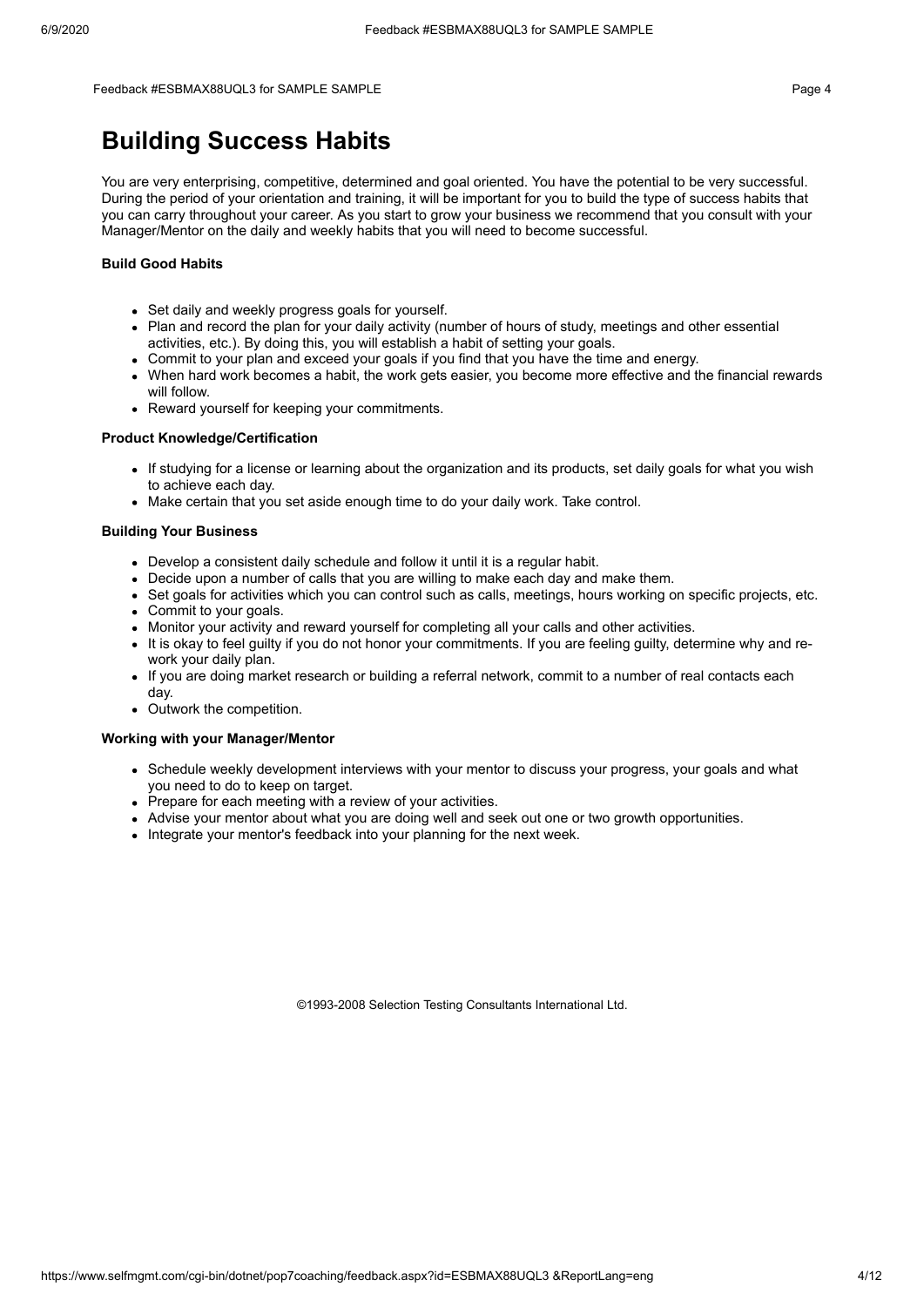Feedback #ESBMAX88UQL3 for SAMPLE SAMPLE Page 5

### **Motivational Profile**

You balance the need to achieve with the need to provide services that you view as valuable to others. You like a demanding challenge but also like to build good relationships.

#### **Build Good Habits**

- Prepare a list of the day's critical activities.
- Challenge yourself so that each day's critical activities are getting done.
- Set reasonable but challenging goals for yourself and stretch your goals a little when you are meeting them consistently.

#### **Product Knowledge/Certification**

- Plan your activity so that all of your assignments are going to be on-time.
- Challenge yourself to get assignments done in advance while keeping your work to a high standard.
- Follow your study plan and design a scorecard to monitor your achievements.

#### **Building Your Business**

- Challenge yourself to meet and exceed your targets for the number of contacts each day.
- Work on balancing the quantity and quality of your presentations.
- Work on your process so that the pace is suitable for each client.
- Work on your sales process to make sure that the pace is suitable for the client or prospect.
- Be an expert in the products that are the best sellers and/or suitable for most clients.

#### **Working with your Manager/Mentor**

- Ask for advice on ways to test your progress.
- Ask for interesting challenges that will help you.
- Get your mentor to test your knowledge and advise you on key areas to review and practice.
- If you are doing well in learning what you need to learn, ask for suggestions on how you may get even better or ahead of schedule.
- Ask for coaching on the effectiveness of your client presentations.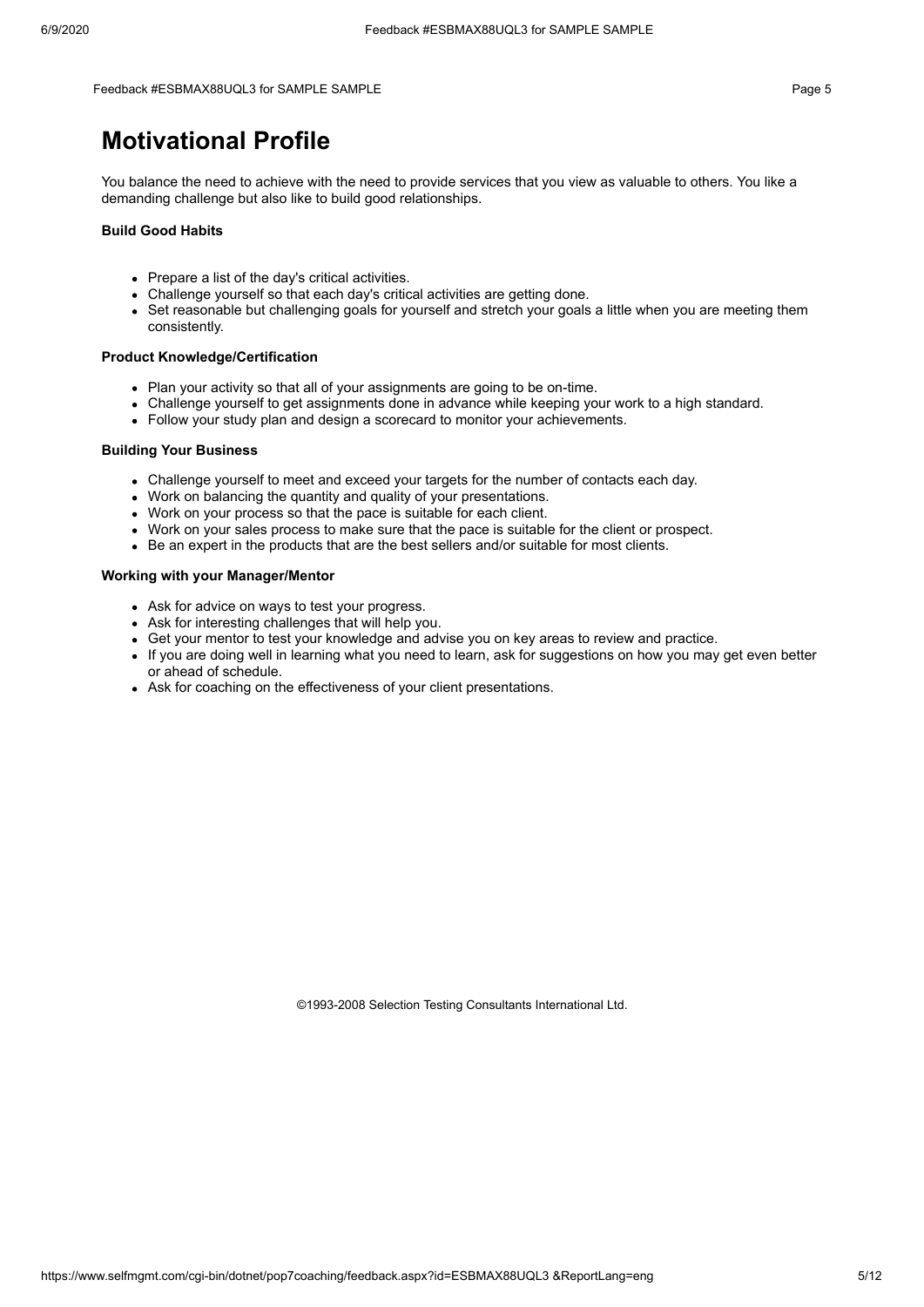#### Feedback #ESBMAX88UQL3 for SAMPLE SAMPLE **All and Secure 2012** Page 6

### **Independence**

You are co-operative most of the time and independent when the situation calls for it. You will integrate well with most existing systems. This makes you suitable for working independently in a structured organization. Develop this strength in the following ways:

#### **Build Good Habits**

Learn how the company culture works so you can be an effective team member and take advantage of the support and structure provided by the organization.

#### **Product Knowledge/Certification**

- When faced with a difficult problem that you cannot solve, use your resourcefulness to explore other possible solutions.
- Discuss what you have learned with other people who are in the company or going through the learning process.

#### **Building Your Business**

- Follow the guidelines provided by the company and your mentor but think about other ways you can build your referral network. Integrate new ideas into your approach to selling.
- Build good relationships with those who provide support within the organization.
- Develop your self-management strengths so that you can work independently as you build your business.
- Use your independent nature to develop fresh approaches to the sales process

#### **Working with your Manager/Mentor**

- Try out new ideas with your mentor before using them as there may be some refinements that you have not considered.
- Develop your relationship with your manager and ask for weekly development interviews.
- Challenge yourself to think of fresh approaches to the sales process and ask your manager to review your ideas.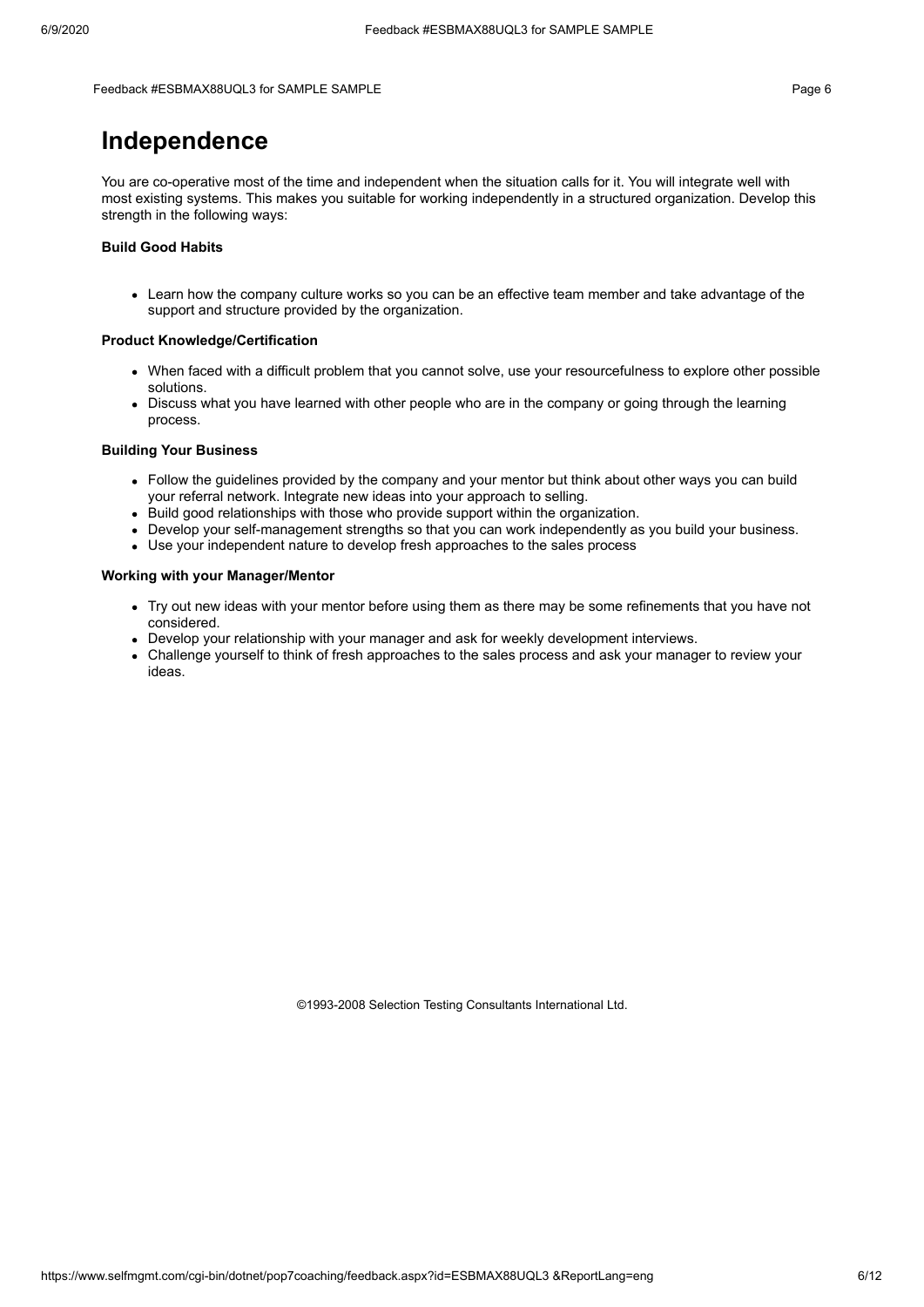#### Feedback #ESBMAX88UQL3 for SAMPLE SAMPLE **For a state of the state of the state of the state of the Page 7**

### **People Orientation**

You are very warm, sociable, cheerful, friendly, enthusiastic and outgoing. You are motivated and energized by social interaction and able to build relationships and friendships without difficulty being quite comfortable with other people upon meeting them.

#### **Build Good Habits**

- Ask people about themselves and get them talking so that you can understand their needs.
- Enjoy the social aspects of a sales career to build rapport and referrals.
- Be a good listener.

#### **Product Knowledge/Certification**

You may find working on your own somewhat difficult, so schedule some time to socialize so that you don't feel trapped by your training program. Enjoy these times but do not let yourself fall behind schedule.

#### **Building Your Business**

- Enjoy rapport building and meeting new people as you build your referral network.
- Be community oriented and active socially so that you keep meeting new people.

#### **Working with your Manager/Mentor**

- Ask for regular development meetings where you can review your work.
- Ask for feedback on your presentation skills.
- Make sure that your meetings with your Manager/Mentor have a significant business focus as well as relationship building.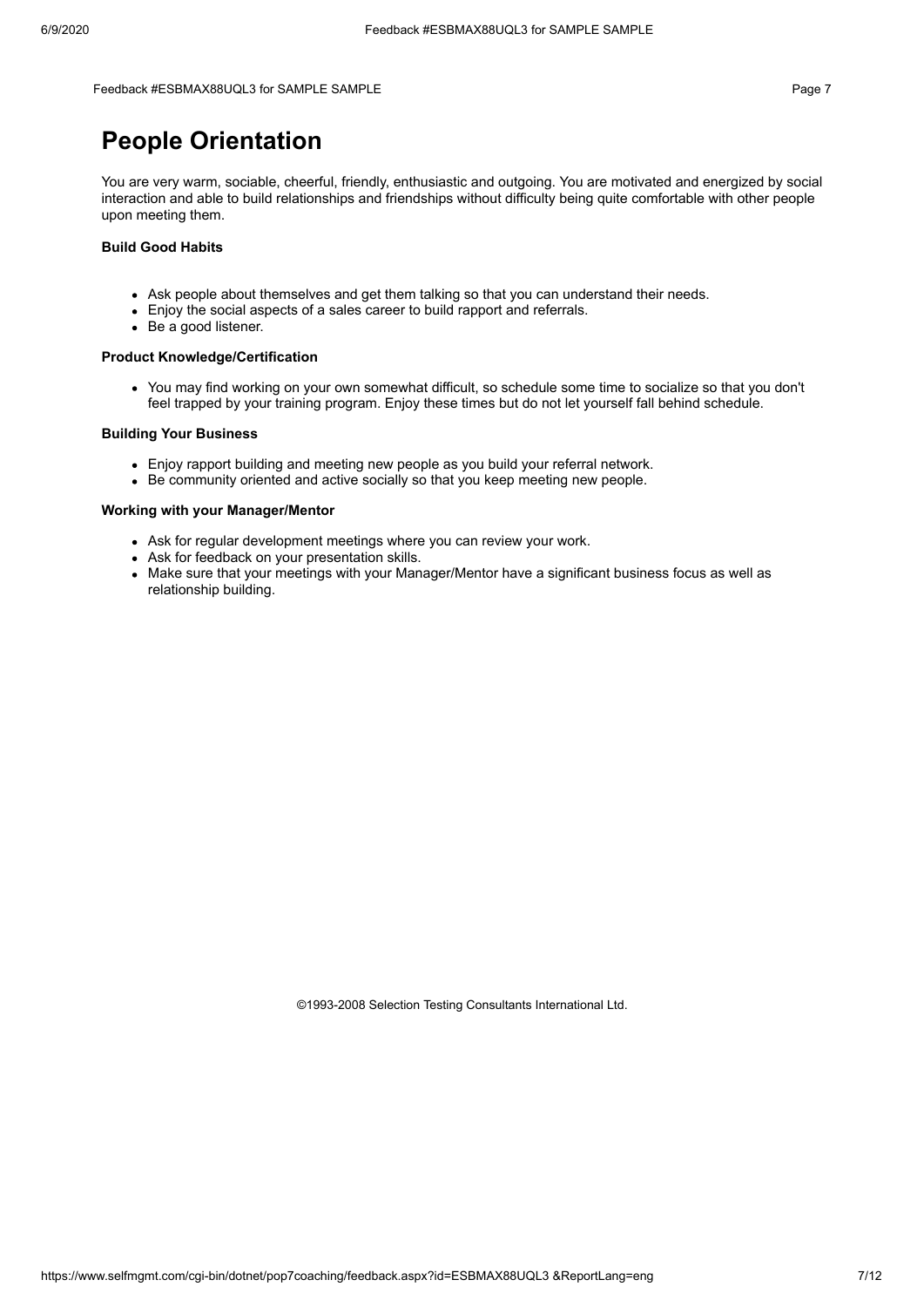Feedback #ESBMAX88UQL3 for SAMPLE SAMPLE Page 8

### **Investigative Orientation**

You enjoy some problem solving but a mixture of non-technical and technical issues would be most desirable. You have the approach to analysis that is common in successful sales people.

#### **Build Good Habits**

- Develop good relations with colleagues who can provide support on more technical or unusual issues.
- Spend time every day reviewing products and relevant business news. Make it a habit.

### **Product Knowledge/Certification**

- Focus on the essential knowledge first and then delve into some of the more difficult material.
- Understand the 'big picture' before focusing on the technical details.

#### **Building Your Business**

- Practice a prospect approach that you can deliver in either 30 or 60 seconds.
- Work on your listening skills to learn what your contacts are thinking.
- Resist the urge to explain things if people do not seem interested.
- Ask questions and listen carefully to the answers to find what the prospect needs and give the information that meets those needs.
- Continuously edit your presentation so it will cover the essentials and leave enough time for the client's questions.
- Learn to pay attention to your prospect's interest level as you present.
- Pay attention to 'buy signals' and close rather than continue selling.

#### **Working with your Manager/Mentor**

- Prepare a list of your technical questions in advance of your meetings and share them with your mentor so that they can be addressed quickly at your meetings.
- Ask your mentor for advice on your presentations.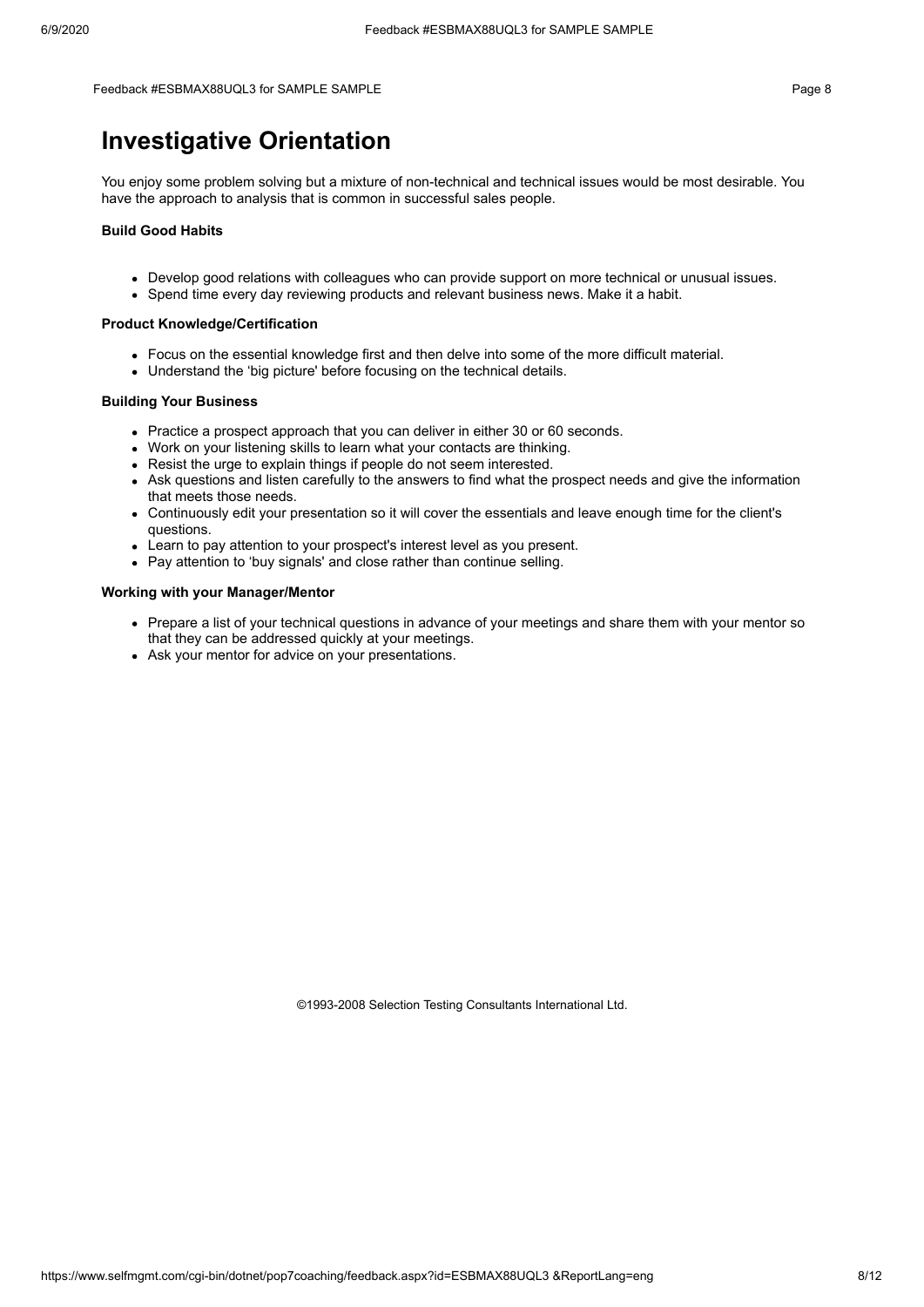Feedback #ESBMAX88UQL3 for SAMPLE SAMPLE Page 9

### **Self Confidence**

You would be considered to be very confident, in control and able to function effectively on your own. You accept responsibility for your own performance and expect to succeed in your career.

#### **Build Good Habits**

- The best way to maintain your feelings of being capable (which reflect confidence) is to be aware of your strengths (build conscious competence) and use them as much as possible to get things done.
- Build on the success that you have had so far as success builds confidence.
- Take responsibility for your own actions.

#### **Label**

- Reflect on your success when you understand a product well or have completed a study module successfully.
- Take responsibility for your learning.

#### **Building Your Business**

- Take control of what you can control and do it to the best of your ability.
- Take responsibility for your own actions.
- Build awareness of what you do well (conscious competence) and do it often.
- Address your growth opportunities only when you have been successful doing what you do well.
- In each contact meeting focus on your strengths and use them most often.
- Be aware of growth opportunities and address them when you are feeling good about a successful contact meeting or some other personal strength.

### **Working with your Manager/Mentor**

- Ask your coach for feedback on your strengths and how to get even better
- Ask for recommendations on where you could complement your strengths.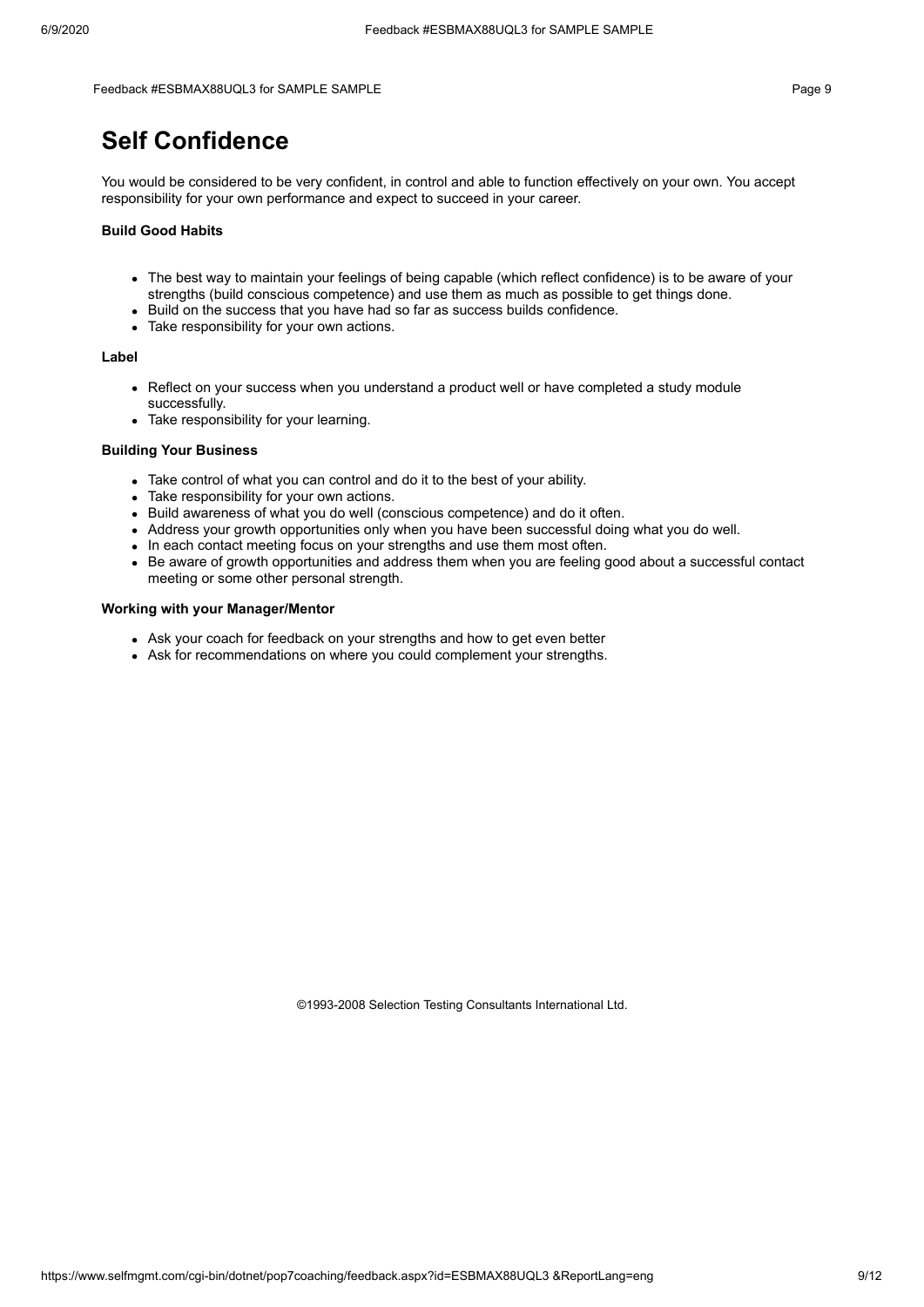#### Feedback #ESBMAX88UQL3 for SAMPLE SAMPLE **All and the set of the set of the set of the set of the set of the set of the set of the set of the set of the set of the set of the set of the set of the set of the set of the set**

## **Lifestyle Management**

You appear to manage your energy and deal with stress quite well. You will be able to work to deadlines and manage difficult situations and demanding users without suffering the negative effects of stress. Pressure and the ability to cope with stress effectively should even enhance your performance in challenging situations.

#### **Build Good Habits**

- Identify and understand your own stress coping techniques so you can use them in other situations.
- Continue to manage stressful situations as challenges that you can meet.
- Share your stress coping strategies with others.
- Good diet and exercise strategies will help you continue to manage your energy effectively.

#### **Product Knowledge/Certification**

• If your colleagues are showing signs of stress, offer to help through your manager.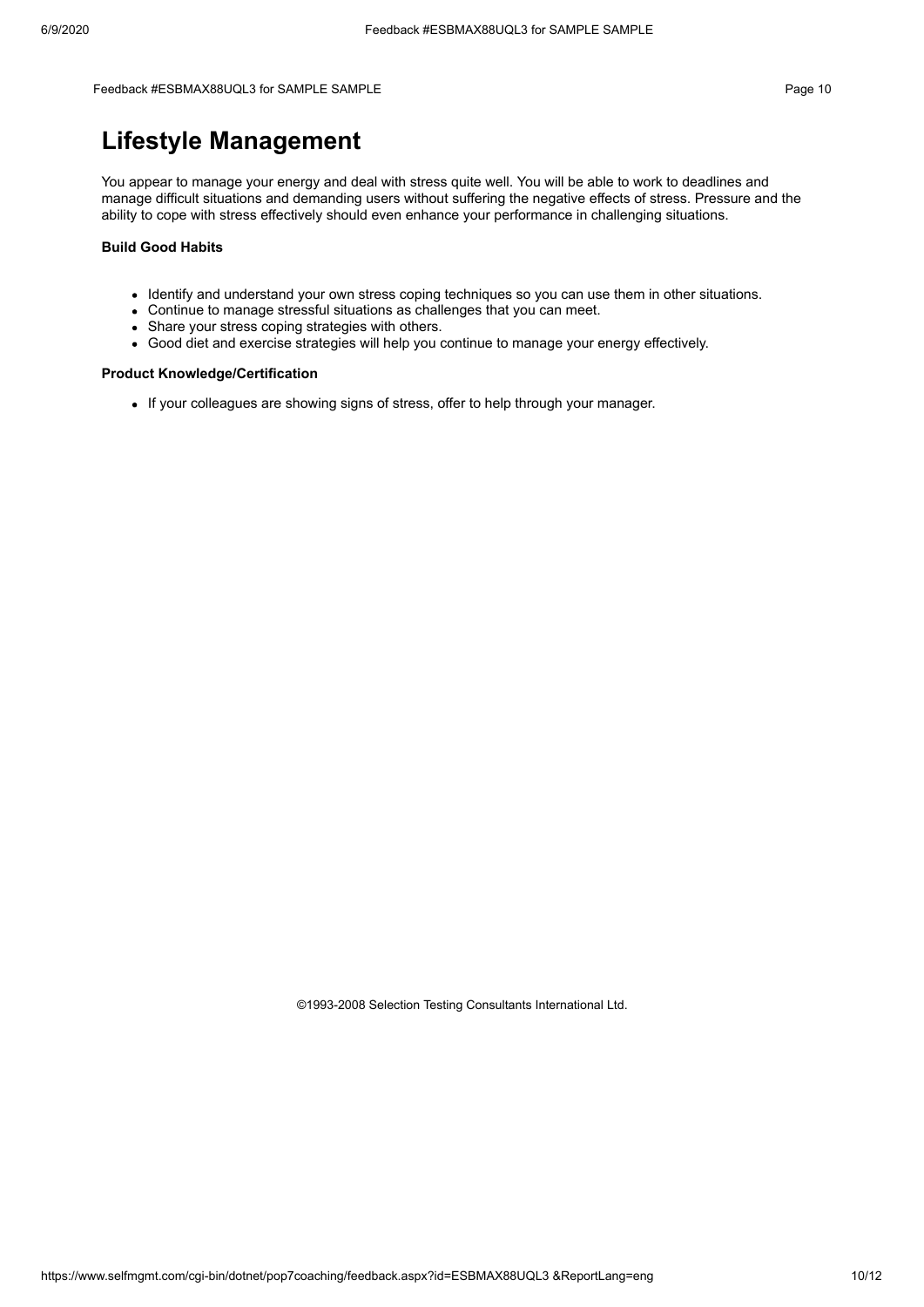Feedback #ESBMAX88UQL3 for SAMPLE SAMPLE **For a state of the state of the state of the state of the state of the state of the state of the state of the state of the state of the state of the state of the state of the state** 

## **Dealing with Call Reluctance**

You have the sort of attitude about prospecting, managing rejection and sales as a career that would be considered as suitable in almost any sales career. Generally speaking, you do not take rejection personally and should be very comfortable Building Your Business.

#### **Build Good Habits**

Your comfort with prospecting and rejection should be turned to your advantage by making prospecting a regular habit. Determine how many contacts or calls that you are going to make each day and start making them. Let people know about your new job and ask for future referrals.

#### **Product Knowledge/Certification**

Focus on the high quality of the products and services that your company provides so that you will feel comfortable with value that you are providing to your prospects and clients.

#### **Building Your Business**

- You are comfortable prospecting and should have great success in turning the Building Your Business process into future business by calling your referrals and thanking those who referred you or who gave you referrals.
- No one likes rejection but you are good at accepting it as non-personal. Some of your contacts may not feel comfortable providing a referral but try to get one by showing your diplomacy and tact.
- Expect each contact to be successful, even if it is just the fact that you made the effort.

#### **Working with your Manager/Mentor**

- Review your strengths with your mentor and offer to be a mentor to others if it is appropriate.
- Ask your mentor for additional strategies on how to deal with rejection.